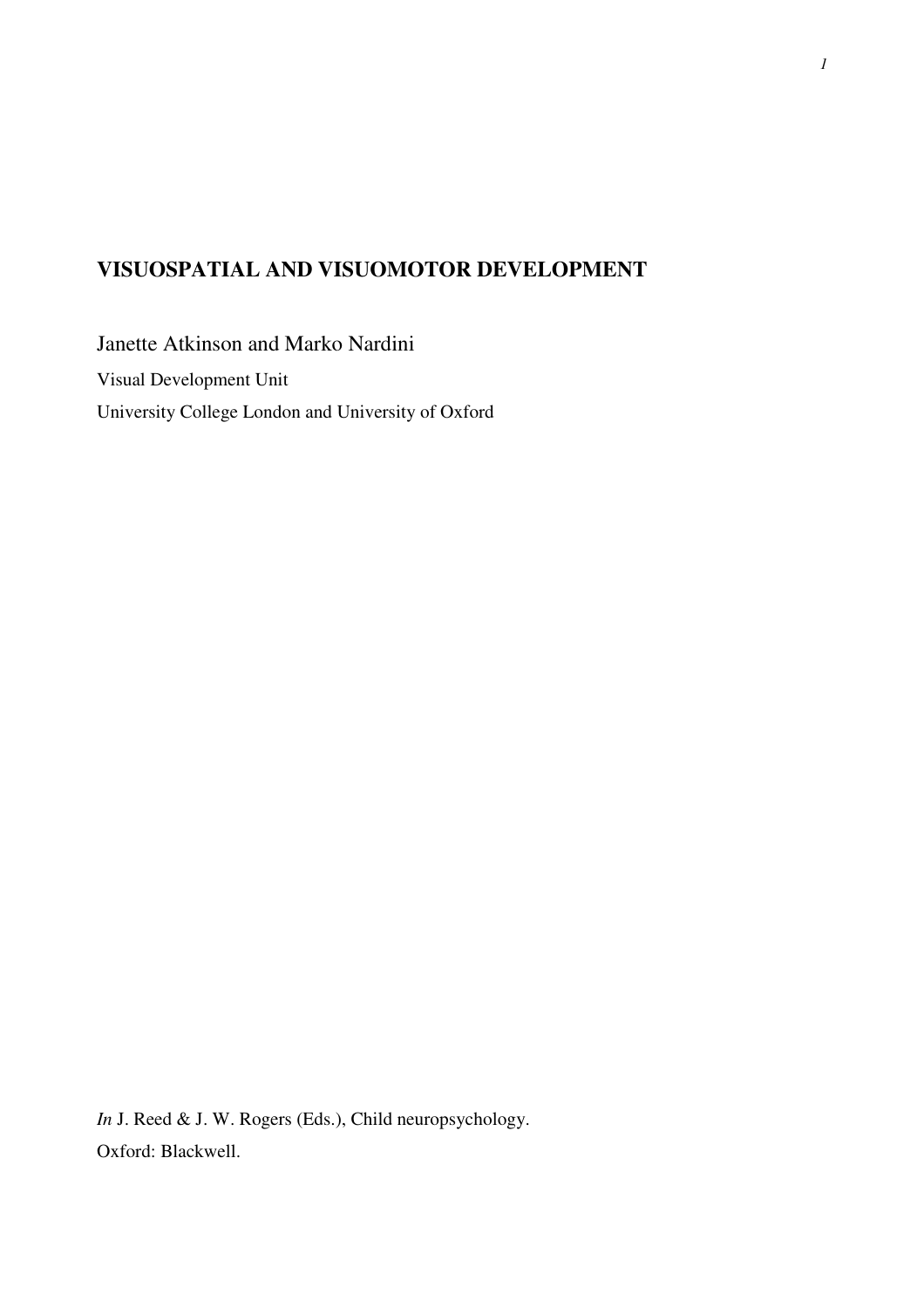## **Introduction**

'Visual spatial development' has many different definitions and levels of analysis with different perspectives from neuropsychology, developmental cognitive neuroscience, paediatric neurology and ophthalmology, education and rehabilitation. It covers many areas including brain processing related to spatial representations, an understanding of relative motion, of objects in space, the processes underpinning acts of mental rotation and location memory, reaching, grasping and spatial attention. The neurobiological approach taken in this chapter will attempt to link findings from normal adults and patients with neurological damage, animal neurophysiology and psychological studies on spatial development in infants and children, so as to identify relationships between changing behaviour and brain function and to devise models of these processes.

In some areas attempts have been made to separate 'perception' from 'cognition' in spatial development. For example some developmental psychologists have defined cognitive acts as those in which infants demonstrate 'intentionality', while 'perception' is more automatic and less goal oriented. Some argue for limiting 'visual perception' to lower centres in the eye and occipital lobes, while 'cognition' is mediated by 'higher centres' – parietal, temporal and frontal cortices. Such divisions are somewhat artificial in that many visual spatial actions involve complex circuitry running from subcortical centres such as the superior colliculus and basal ganglia to occipito-parietal areas for spatial representations, including cortical and subcortical motor areas, specialist temporal lobe areas for object recognition, top- down attentional control from frontal areas, and feedback loops between all of these networks. In fact it has been estimated that over half of the brain is involved in even simple spatial tasks such as pouring water from a jug into a glass. However, in many developmental studies there is an attempt to delineate and separate processes within a network by designing stimulus conditions with dimensions known to elicit responses in specific populations of tuned neurons within particular brain areas- these we might call 'designer stimuli'. Other studies have adapted tests for children and infants from adult visual spatial tasks, where failures have been related to specific locations of brain damage in the patient.

Of course in human development immaturity of processing in any one or more of these networks may limit behavioural performance on any specific visuospatial task. If analogies are found between infant and adult patient behaviour this does not necessarily mean that the cascading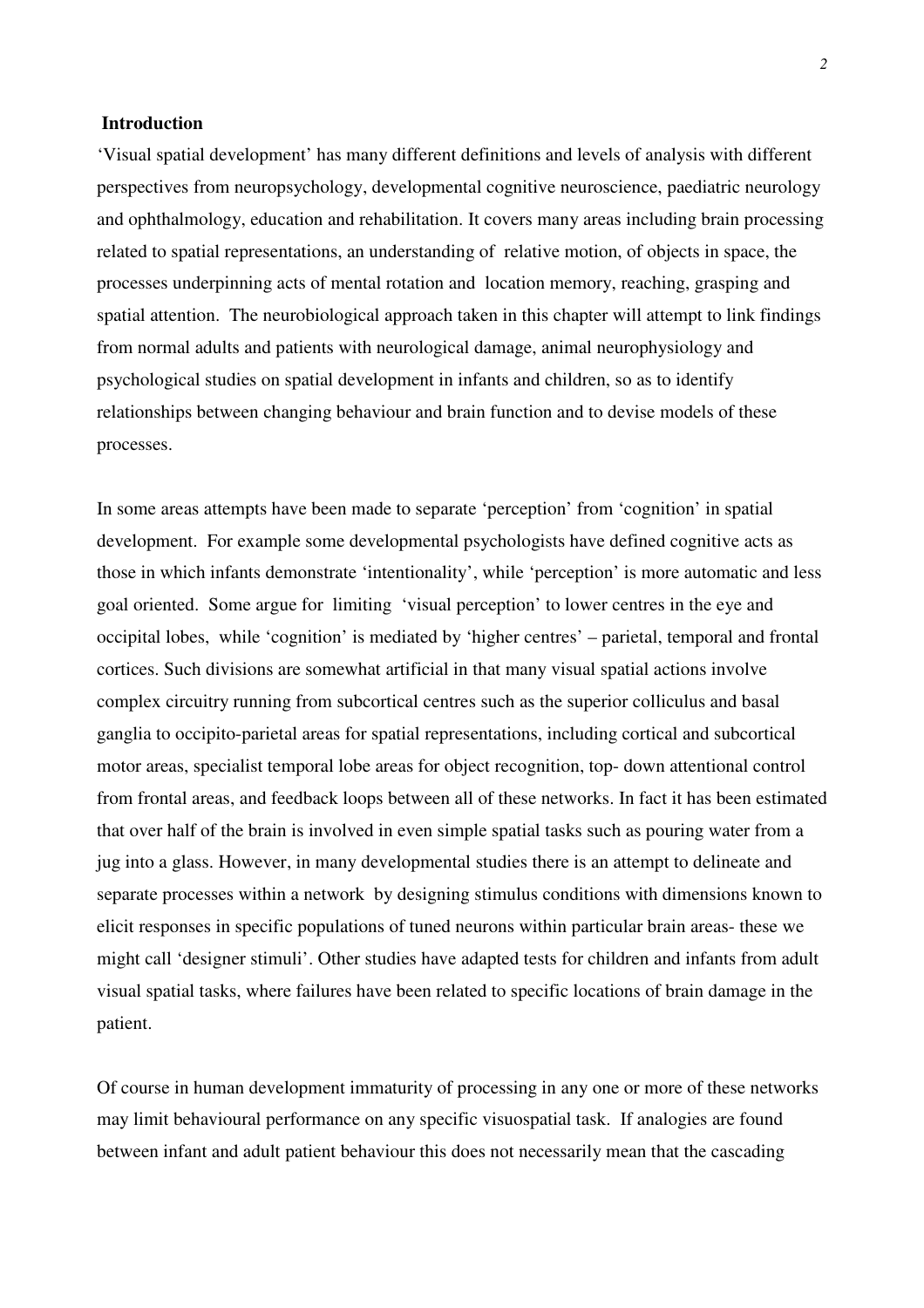processes of human development follow the same course as the adult with specific brain damage. It can only be used as a first approximate step.

The chapter is divided into eight sections. These are:

- **1. Current neurobiological models of normal infant development of spatial vision**
- **2. Development of spatial attention for action in infancy**
- **3. Development of dorsal and ventral streams**
- **4. Development of action modules for reaching, grasping, and motor planning**
- **5. Development for action modules for locomotion and navigation**
- **6. Development of spatial localization in location memory tasks**
- **7. Summary of abnormal spatial development**
- **8. Summary of the developmental model of visual spatial development**

Examples of abnormality of development and their neurobiological underpinnings are briefly reviewed in each section, and are summarized in Section 7.

# **1. Current neurobiological models of normal infant development of spatial vision 1.1. Two visual systems – subcortical and cortical**

Early models of visual spatial development started from the idea of two visual systems, a phylogenetically older retinotectal system and a newer geniculostriate system. The tectal system defines 'where' an object is located to trigger orienting, while cortical mechanisms define 'what' is actually in the selected location (Sprague & Meikle 1965; Schneider 1969). Bronson's (1974) model for human visual development was based on this dual system. Since newborns orient by head and eye movements to conspicuous stimuli, but show little evidence of pattern discrimination, he proposed that vision is subcortically controlled for deciding 'where' a stimulus was located, with the cortex maturing postnatally for deciding 'what' was in the fixated location.

Extensive studies with typically developing infants have allowed more detailed models to be devised for these two systems. These studies have included behavioural measures (for example, preferential looking) and electrophysiological measures of brain waves (EEGs, visual evoked potentials or event related potentials- VEP/ERP). In Atkinson and Braddick's initial model (Atkinson 1984; Braddick et al. 1989) distinct functional modules or channels for the different visual attributes for colour, pattern and motion were proposed, which had their underpinnings in populations of cortical neurons with distinct profiles of response to different visual stimuli.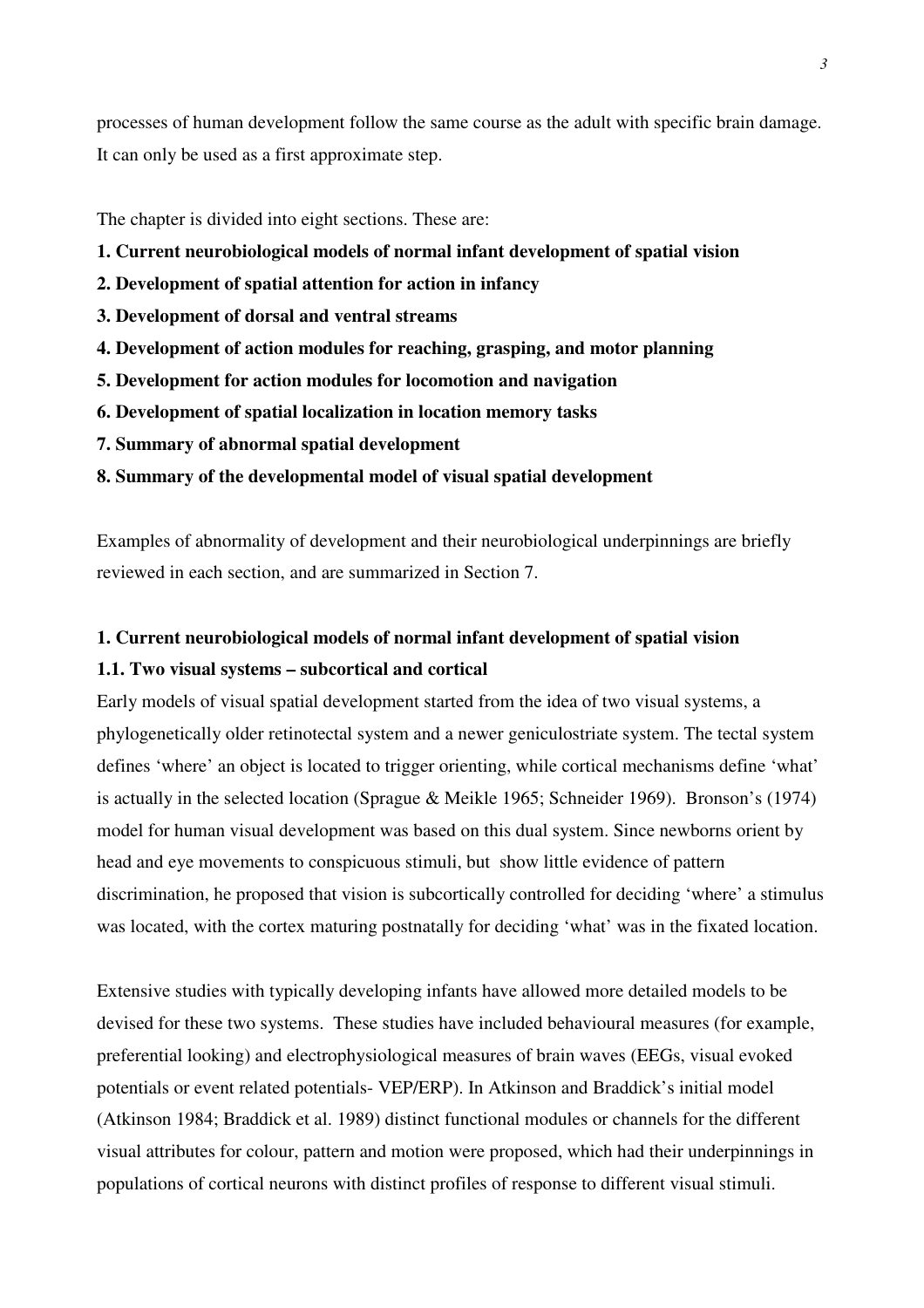The visual cortex undergoes very rapid development in neuronal selectivity in the first 6 months after birth, the beginning of a period during which the number of synapses in visual cortex increases dramatically (Huttenlocher et al. 1982), providing the rich connectivity on which the selective cortical processing proposed in the model depends. Atkinson and Braddick's VEP and behavioural studies with normal infants suggested that the various attributes of selectivity do not emerge together in this wiring-up of the cortex; rather, there is a clear developmental ordering. Mechanisms or channels for orientation for shape discrimination become functional closely after birth, followed by direction selectivity for visual motion, and then selectivity to binocular disparities for stereoscopic vision.

## **1.2. Magnocellular and parvocellular systems**

Sensitivity to motion direction (directionality) and stereo depth information (binocularity) is associated with input to the cortex from the magnocellular pathway, and processing within the cortex by the dorsal stream (Livingstone & Hubel 1988). The initial development of this pathway may be slower than that of the parvocellular-ventral pathway which specialises in processing form (orientation or slant) and colour (Atkinson, 1992). Motion and disparity processing both require the comparison of information between separated locations in the visual field and hence the establishment of relatively long, orderly, horizontal connections in cortex. The fact that, after the initial onset, there is a development of infants' directional sensitivity to progressively greater displacements (Wattam-Bell 1992, 1996), and of binocular sensitivity to progressively greater disparities (Wattam-Bell, 1995) suggests that the range of these connections, increasing with age, may be a limiting factor in the development of these aspects of cortical selectivity.

## **1.3. Dorsal and ventral streams**

Pioneering electrophysiology starting in the 1970s and 1980s mapped distinct brain areas beyond primary visual cortex containing neurons responding to particular visual attributes, including an area selective for motion information (V5/MT) and a colour specific area (V4) (reviews - Zeki 1993; Felleman & Van Essen 1991). Ungerleider and Mishkin (1982) proposed two broad, functionally distinct processing streams, the 'dorsal' and 'ventral' streams. The dorsal stream, including area MT/V5, transmits information to parietal lobe networks for localising objects within a spatial array ('where') and is intimately linked to eye movement mechanisms of selective attention. The ventral stream processes information for the temporal lobe (including V4), concerned with the 'what' aspects of objects, such as form, colour and face recognition.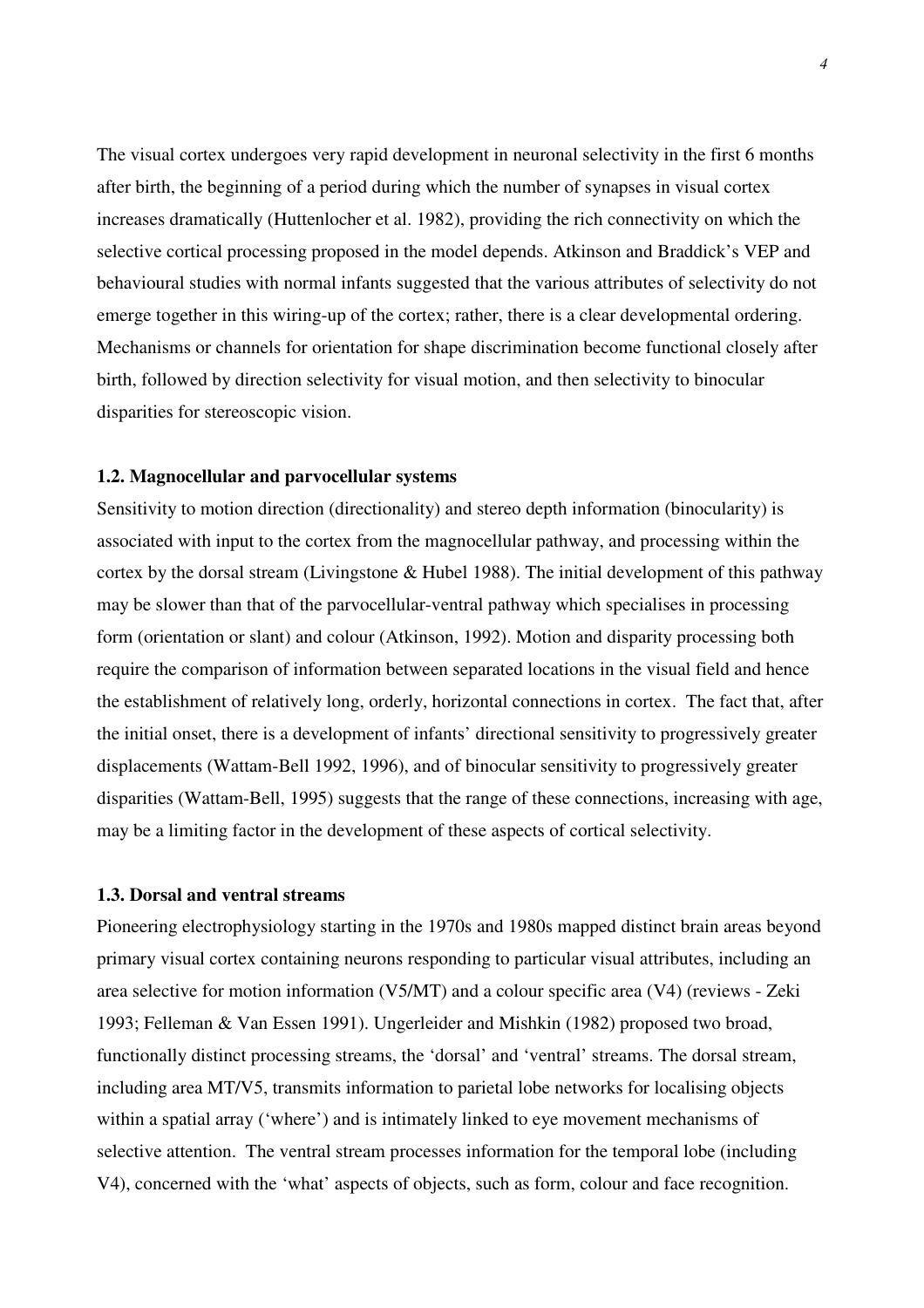Supporting evidence came from other studies on primates (e.g. Van Essen and Maunsell, 1983; Boussaoud et al 1990; Merigan and Maunsell 1993) and from clinical observations of patients with specific deficits of spatial processing (e.g. Damasio and Benton 1979), movement perception (Zihl et al. 1983) or object recognition (Milner & Goodale 1995).

 Figure 1 here …………………………………………………………………………………………………

Figure 1 shows a schematic of the current model of Atkinson and Braddick, based on both developmental studies and the neurophysiology from other species. In this figure there are some additional divisions between onset of functioning in 'local' and 'global' processing (discussed below).

Milner and Goodale (1995; Goodale and Milner, 2003) suggested that the ventral and dorsal cortical streams have different functions in the visual control of behaviour; the ventral stream is concerned with perceptual processing (including, for example, object recognition) and the dorsal with visual control of action. This is a functional description of the two streams rather than one based on the types of selectivity of cells.

## **1.4. Action modules in the dorsal stream**

\*\*\*\*\*\*\*\*\*\*\*\*\*\*\*\*\*\*\*\*\*\*\*\*

INSERT FIGURE 2 ABOUT HERE (dorsal stream modules ) \*\*\*\*\*\*\*\*\*\*\*\*\*\*\*\*\*\*\*\*\*\*\*\*

There now exists substantial information about many distinct action modules in primates. Figure 2 shows a schematic model of some of these dorsal circuits, drawing on the extensive reviews of Milner and Goodale (1995) and Jeannerod (1997). For example, Jeannerod has argued that the dorsal stream, transmitting visual information to primary motor cortex (M1), has separate divisions for reaching and grasping.

Both dorsal and ventral streams project to prefrontal cortex and in the mature brain the two systems are heavily interconnected. Visual spatial development can be divided into processes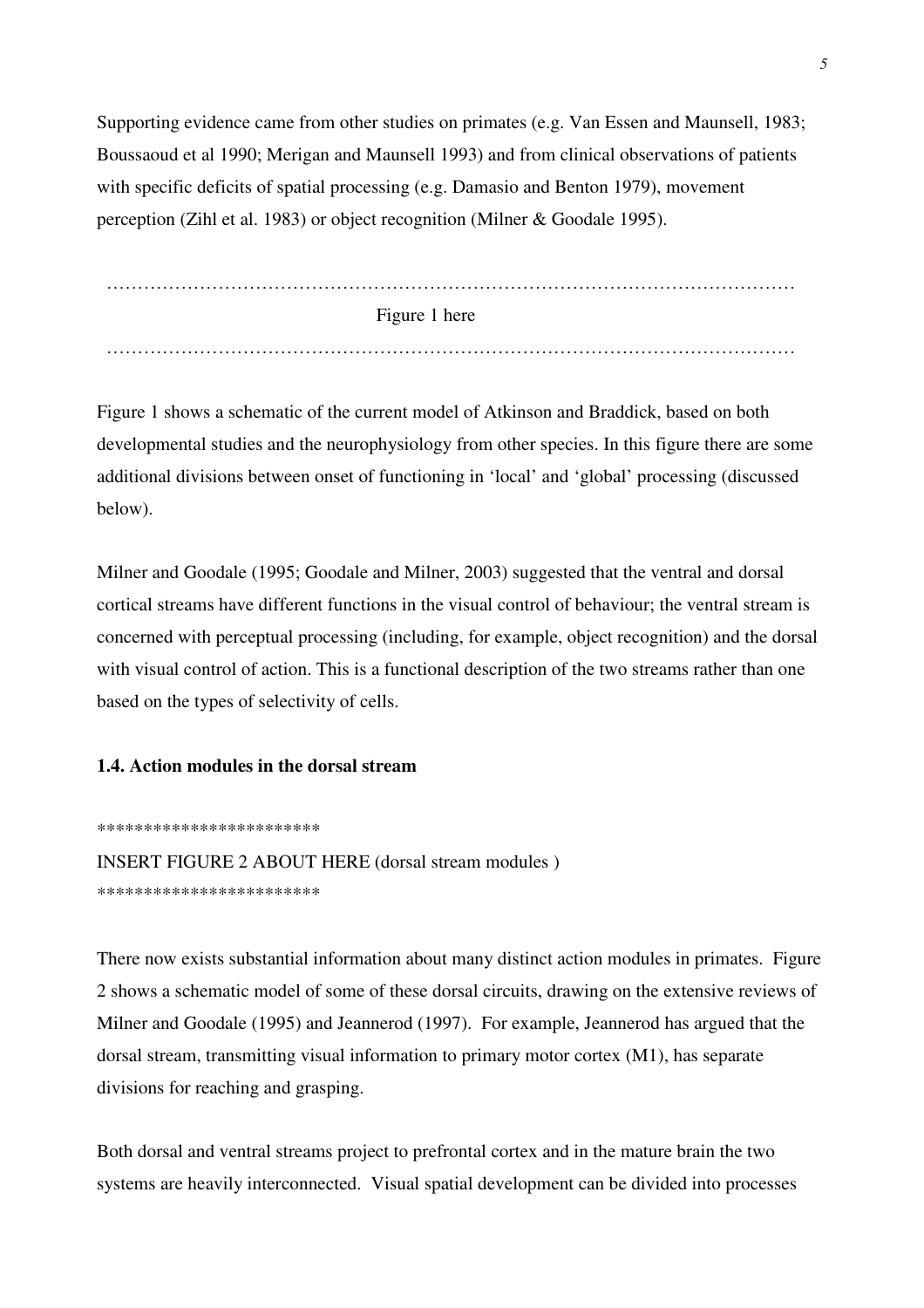more dependent on dorsal stream functions, such as visual control of action, and those dependent on ventral, such as recognition. However, for many visuospatial tasks processing across two or more modules must be combined. For example in reaching for an object the object must be identified as the correct object for the goal of the action using ventral stream networks before the appropriate action is planned using dorsal stream processing. In looking at development of the first stages of dorsal and ventral stream processing, stimuli have been designed to artificially separate one stream from the other, but even here there can be some debate about their separation.

The eye movement control systems are the first to develop in young infants. These action systems control saccadic tracking and smooth pursuit of objects of interest and switches of attention involving head and eye movements to scrutinize different objects of interest sequentially. These two systems are schematized in Figure 2. However, before discussing development in each of these early action streams, mechanisms for controlling attention must be considered, as the action and attention processing systems are heavily interlinked in development.

## **1.5. Links between attention and spatial action**

Mechanisms of attention play an essential role in perceptually "filtering out" irrelevant stimuli and enhancing those of interest. Traditionally, visual attention has been viewed as a unitary, supramodal mechanism subserved by anatomical systems separate from those involved in sensory and perceptual processing (e.g. Posner 1980; LaBerge & Brown 1989; Posner & Petersen 1990). More recently two attentional brain systems have been postulated, a posterior system which subserves spatial attention and an anterior system involved in various complex cognitive tasks related to executive function (Posner and Dehaene 1994).

Effects of "covert attention" are seen in subjects' advantages in responding to a stimulus when they know where it will appear, even when they do not move their eyes to fixate the relevant place (Posner & Cohen 1980). Attention has also been described as a mechanism which enables 'selection for action' (e.g. Allport 1989), the action being either an eye movement (a saccade to fixate the object), or a bodily movement such as a reach towards the object. Such motor acts have been taken as indicators *overt* attention shifts. Rizzolatti and others (e.g. Rizzolatti 1983; Rizzolatti & Camarda 1987; Berthoz 1996) have proposed a 'premotor' theory of attention, according to which *covert* attention (without fixating the object of interest) exploits the same selection-for action mechanism. On this theory, selective attention to a spatial location would involve a number of action modules. In Figure 2 areas related to selective attention overlapping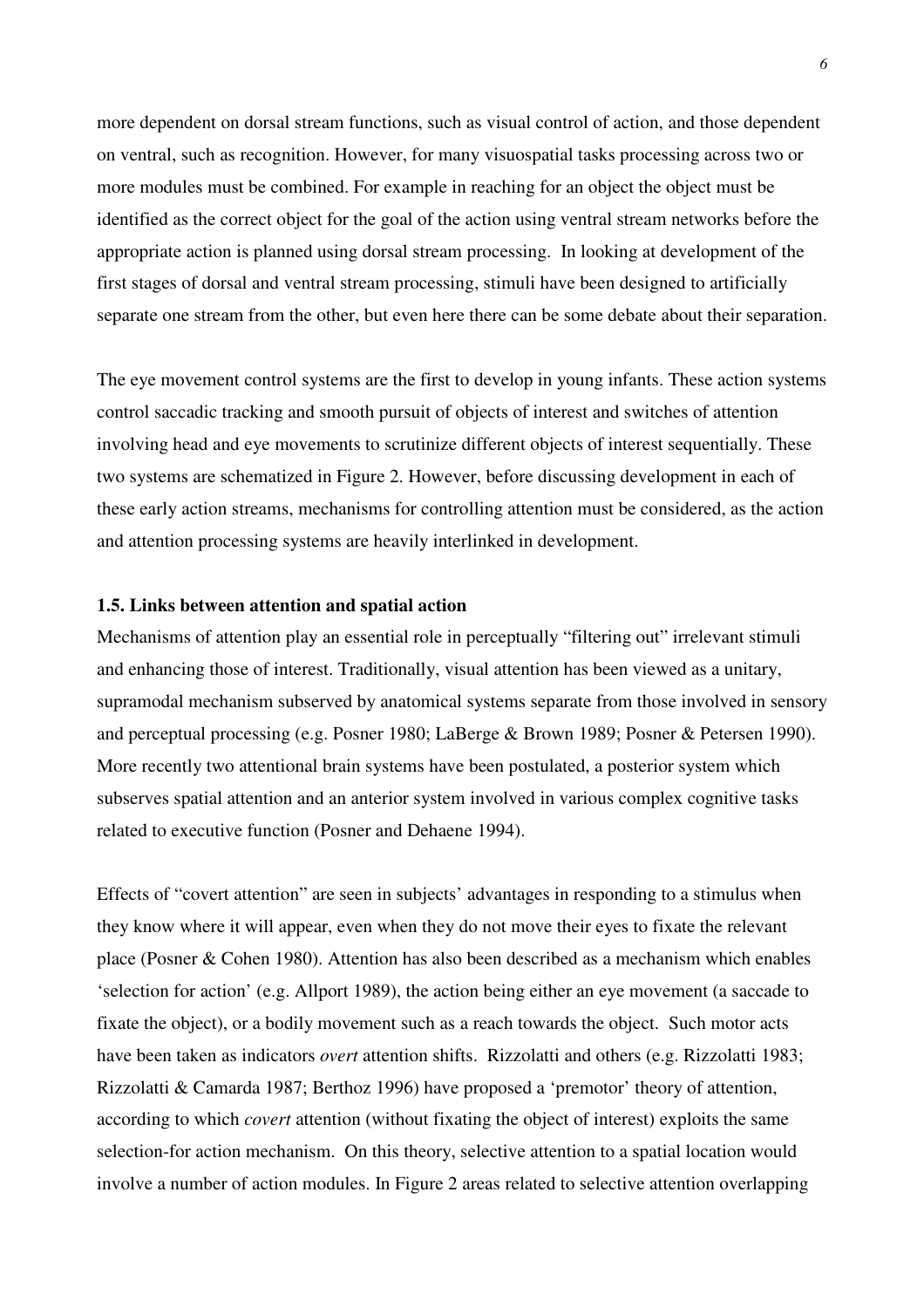with areas in the dorsal stream are highlighted in square boxes. This suggests considerable overlap between the attention and action systems. Whether or not the premotor theory can provide a complete account of adult attention, it is valuable in a developmental context where evidence for attention control comes from overt orienting acts. In the next section development of these linked attention and action systems in early infancy is discussed.

## **2. Development of selective attention for action in infancy**

The most basic visual spatial action system to develop in young infants involves control of eye movements to track moving objects and people and to stabilize objects on the retina.

#### **2.1. Newborn eye movements**

**Optokinetic nystagmus (OKN):** With a large visual field of conspicuous vertical stripes, moving horizontally at a constant speed of around 10 deg/sec, optokinetic nystagmus (cycling eye movements – each cycle showing a brief period of smooth following in the direction of the motion followed by a rapid saccadic return in the opposite direction) can be observed in newborns. These stabilizing eye movements act to keep the head and eyes fixating on objects of interest in the real world. OKN is the first directional action system to operate in newborns, but does not seem to be one of which there is conscious awareness.

**2.2. Smooth pursuit eye movements:** Differences have also been found developmentally between newborns and three month- olds in the extent and gain of smooth pursuit, which implies that at least in human development, there are different stabilizing mechanisms for smooth pursuit, enabling targets to be tracked, and saccadic movements, enabling orienting. Detailed studies of the development of these stabilizing mechanisms in infants have been made by Claes von Hofsten and his colleagues (see for example von Hofsten & Rosander 1996, 1997). They recorded smooth pursuit eye movements even in newborns, if targets of sufficient size and contrast were used and their velocity was kept relatively low. However, saccadic tracking is much more commonly observed than pursuit in the newborn. They also looked at the development of the initial coupling of eye and head movements, as the infant develops these stabilizing mechanisms. Fairly accurate coupling and a mature vestibular ocular response is achieved in the first few months of life, although many of the tracking eye movements observed in everyday situations in this period are saccadic, rather than continuous smooth pursuit. This changeover from passive saccadic tracking to smooth pursuit eye movements has been taken to imply anticipation of the end point of the object in space and a planning mechanism used to control eye movements.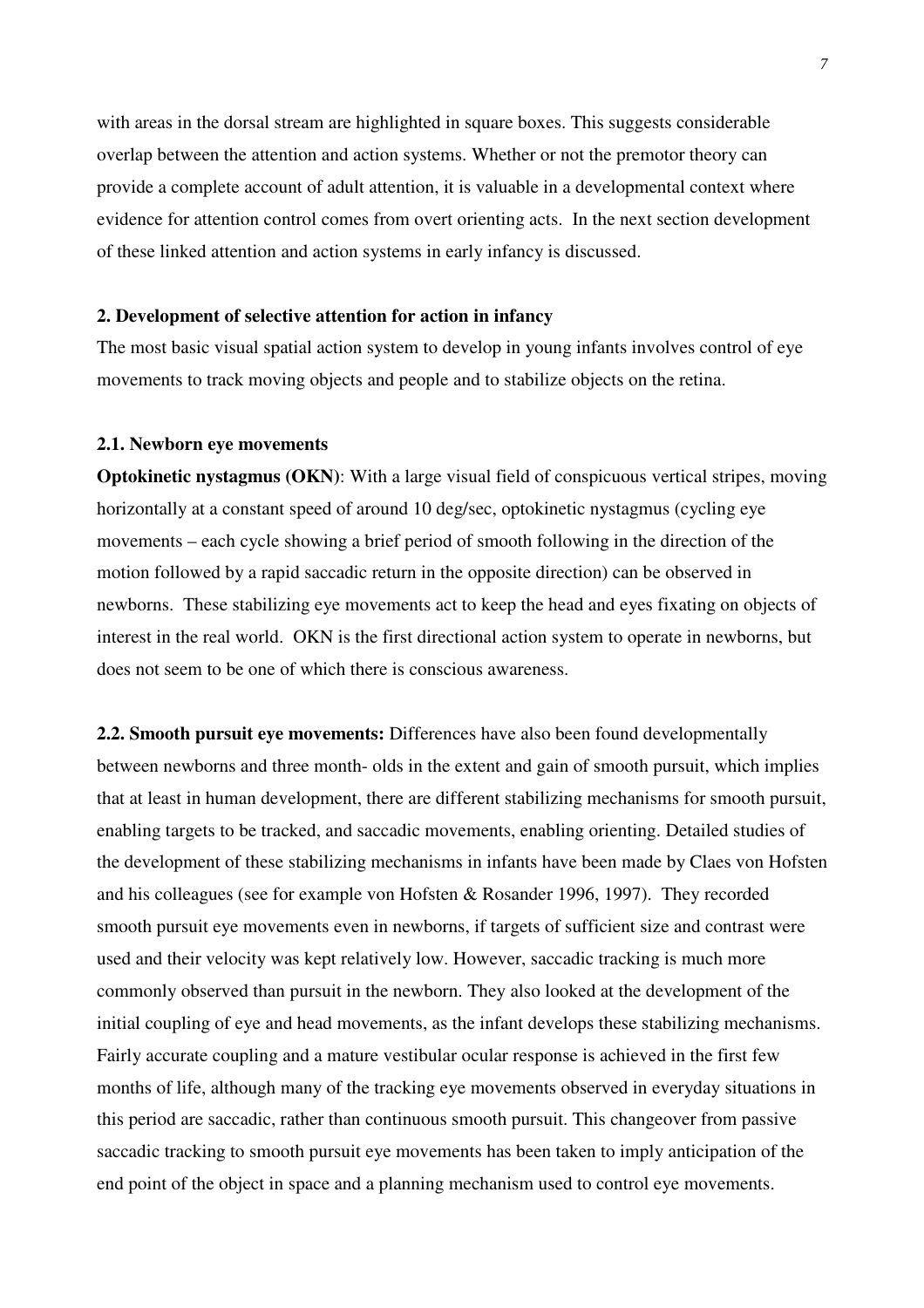Further evidence for this comes from the infant's ability to anticipate where an object will be in space when moving behind an occluder. There are extensive studies in this area concerning the factors, such as path trajectory, velocity and target appearance, which will change this anticipatory behaviour (for a review see von Hofsten 2005).

## **2.3. Eye/head eye movement systems for switching attention**

For switching attention there is general agreement that the newborn has a 'where?' system, which is largely under subcortical control, and is used for orienting the head and eyes to abrupt and significant changes in the world. In the visual domain these are usually changes in luminance or movement. This system has been studied using the fixation shift paradigm (e.g. Atkinson & Braddick, 1985; Atkinson et al, 1992). Newborn infants make a shift of the head and eyes from a central target to a target in the peripheral fields appearing at the moment when the central target disappears. The orienting system used when only one target is visible at one time (noncompetition) is likely to operate supramodally, across domains and sensory modalities, as a nonspecific alerting system. The superior colliculus is strongly implicated within this system, although there may be a number of subcortical circuits involved in different components of the responses (see Figure 2 for likely areas involved).

#### **2.4. Disengagement and switching attention when targets compete**

The crude subcortical system, described above, will orient to a single salient target. However, it works much less effectively in the fixation shift paradigm when a peripheral stimulus appears but the central target remains visible. Responses to a peripheral stimulus when the central target continues to engage fixation require modulation and disengagement of this orienting system by cortical processes. Both right and left parietofrontal areas, linked to subcortical eye movement systems have been implicated as necessary for development of these attention switching systems in infancy (Atkinson & Braddick 1985; Atkinson et al, 1992; Atkinson & Hood, 1994). The cortical system appears to become functional around 3-4 months of age in normally developing infants. This modulation by the cortex can be mapped out by varying the interval between offset of one target and onset of another (Hood & Atkinson, 1993). In some infants who have suffered perinatal brain damage involving both cortical and subcortical areas (and in particular the basal ganglia) even the primitive orienting system may not be functional (Atkinson & Hood 1994; Mercuri et al. 1996, 1997a, b).

## **2.5. Abnormalities of switching attention**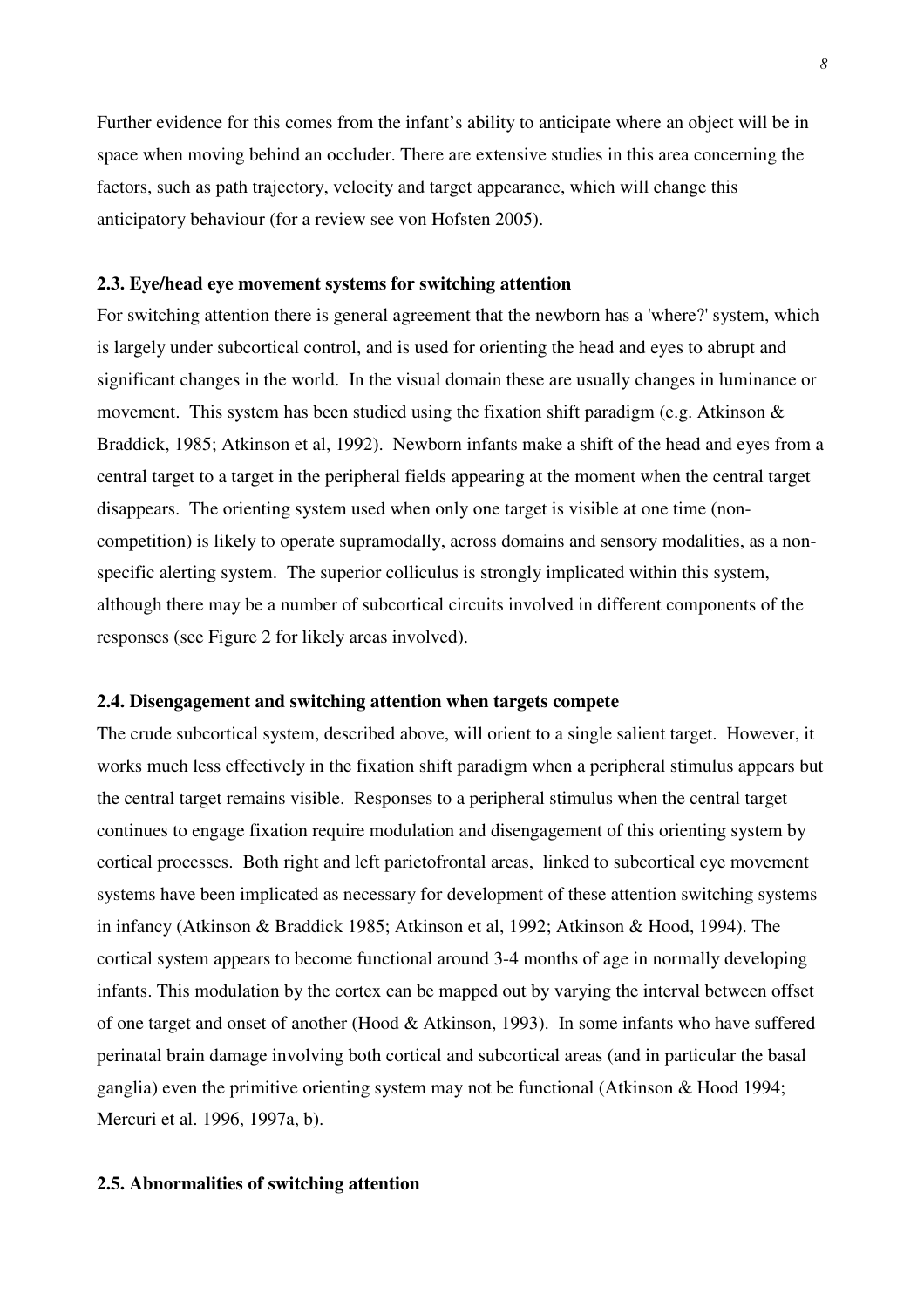The cortical contribution is vulnerable to brain damage, particularly in the parietal lobes. Two infants who underwent hemispherectomy (removal of one complete hemisphere), one at 4 months of age and the other at 8 months, to relieve intractable epilepsy, postoperatively failed to show disengagement and shifts of eyes and head from a centrally viewed target to one appearing in the periphery when the central target remained visible while the peripheral target appeared (i.e fixation shift under competition). Failure to shift under competition was on the side of space opposite the removed hemisphere, but good shifts of gaze were made on the side controlled by the remaining functional hemisphere, and to either side when only one target was visible –i.e. fixation shifts without competing targets (Braddick et al. 1992). In other studies, infants with either focal lesions or diffuse hypoxic-ischaemic damage showed this 'sticky fixation' – an inability to easily switch visual attention from one target to another when two targets are present at once (Atkinson & Hood 1994; Hood & Atkinson 1990; Mercuri et al. 1996). This behaviour resembles the problems often seen in adult stroke patients as part of a 'visual neglect' syndrome.

In this section the first spatial selective attention systems have been discussed. However, attention is not a unitary function. Besides neural systems controlling selective attention and switches of attention there are those for sustaining attention and those for inhibiting actions and learning new ones (the later sometimes being called 'attentional control'). Many of these attentional systems mature in later childhood. Development of attention in spatial tasks in childhood will be considered later in the chapter, together with abnormalities in these component systems.

## **3. Development of dorsal and ventral streams**

#### **3.1. Development of cortical motion systems: local and global processing**

The first stage of development of the dorsal stream underpinning spatial development is the development of sensitivity to motion. Behavioural and VEP/ERP studies for infants and young children have been designed to distinguish 'local' from 'global' processing in the dorsal and ventral streams. Local motion processing can be defined as the sensitivity to direction in a small region of the image, such as a short segment of contour, while global motion processing allows the representation of motion over extended regions that may correspond to surfaces and objects. In adults and other species, global processing has been identified with the integrative properties of neurons in visual area V5, while local processing is identified with neurons in V1 (Braddick and Qian, 2000). Several aspects of infant performance indicate that global processes operate at an early stage of development. In a dot pattern containing a proportion of randomly moving dots,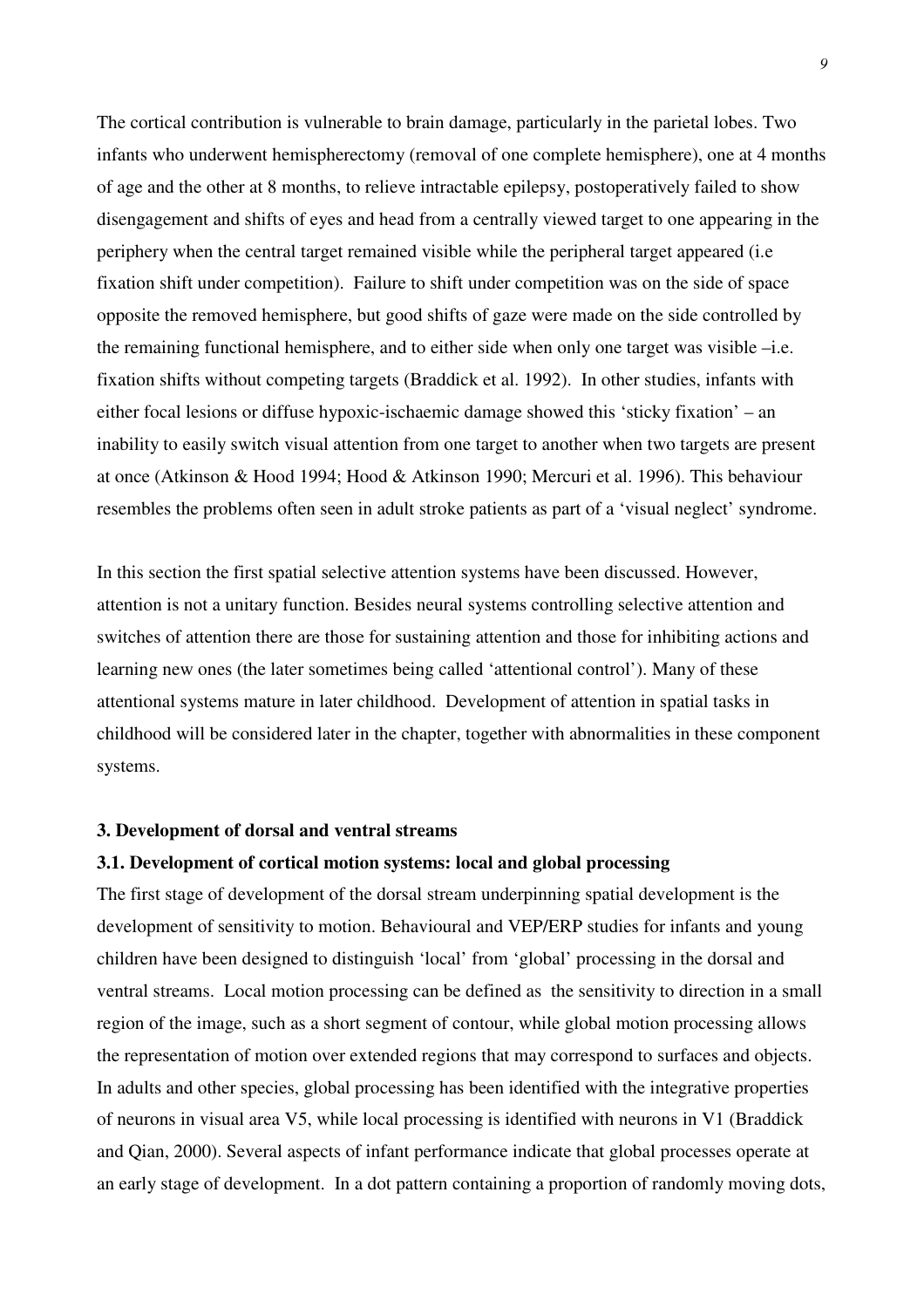processing the motion of individual dots cannot yield the overall direction of motion; this requires integration of motion signals over many dots, a process which can be assessed in terms of the motion coherence threshold, the proportion of coherently moving dots required for detecting the global direction. Such thresholds can be measured using preferential looking where it can be shown that by about 3-4 months of age, a strip of coherently moving dots is preferred over an area of random motion; this closely follows the emergence of local direction discrimination at around 2 months (Wattam-Bell 1994). These results suggest that very soon after local motion signals are first available in the developing brain, the processes which integrate them into global representations are operating quite efficiently. It may be that connectivity between V1 and extrastriate areas including V5, on which this integration is based, exists early at least in a crude form, awaiting the organization of local directional selectivity in V1 - perhaps because the latter requires some minimum level of temporal precision before it can function. Deficits in global motion processing, which have been called 'dorsal stream vulnerability' may originate in problems processing temporal information at these very early stages of motion processing.

## **3.2. Comparison of global form and global motion processing**

The development of global motion processing - a function of extrastriate dorsal stream processing - can be compared with global processing of form in the ventral stream, where analogous thresholds can be measured. Here subjects must detect the organization of short line segments into concentric circles, with 'noise' introduced by randomizing the orientation of a proportion of the line segments. Neurons responding to concentric organization of this kind have been reported in area V4 in macaques (Gallant, Braun & Van Essen 1993), an extrastriate area at a similar level in the ventral stream to V5 in the dorsal stream. In infants form coherence discrimination is apparent from 4-5 months of age from preferential looking and VEP /ERP studies (Braddick et al, 2002a), with children's coherence thresholds reaching adult levels at around 7-8 years (Gunn at al, 2002). When dynamic rotating and static versions of the same, circularly organized stimulus are compared, later maturity for motion coherence than for form is found – a reversal of the early development where form detection appears to be before motion (Atkinson & Braddick 2005).

Specific areas associated with form and motion coherence tasks have been identified for comparable stimuli in fMRI studies of normal adults (Braddick et al. 2000, 2001). This work has shown that anatomically distinct circuits are activated in global processing of form and motion, although each circuit involves parts of both the parietal and temporal lobes, and cannot therefore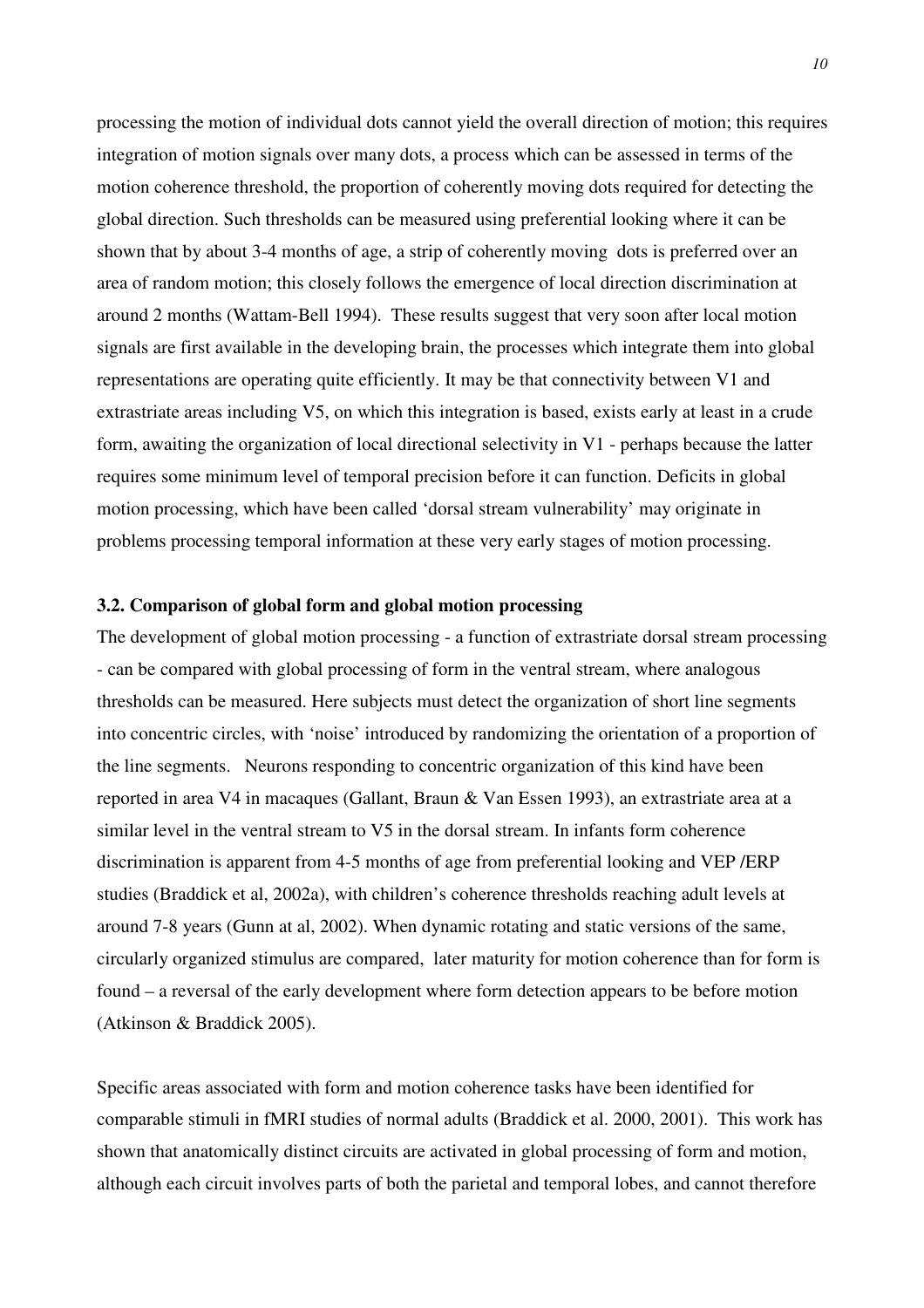be said to be strictly 'dorsal' and 'ventral' in the human brain. However, the activated areas do include dorsal stream areas V5 and V3A for motion, and anatomically ventral areas for form. It has also been found that the BOLD response in fMRI studies increases linearly with degree of coherence in an area analogous to V5 (Rees, Friston & Koch, 2000) and that areas in the lingual/fusiform gyrus, which may include V4, similarly show a linear response for form coherence (Braddick et al., 2002b).

In summary, although local orientation sensitivity emerges earlier in development than directional selectivity, global organization based on form, pattern or orientation is found to be less effective in determining infant behaviour than global organization based on motion. This may reflect the importance of global motion for segmentation and depth organization of the visual world for early spatial tasks. Such segmentation arises both from the independent movement of objects, and from parallax due to self-motion; the latter is effective for infants (e.g. Kellman and Spelke, 1983) even though their self-motion is largely passive rather than actively controlled in the first six months. Later in childhood, sensitivity to form coherence attains adult levels rather earlier for than motion coherence, and is less sensitive to developmental impairments; this 'dorsal stream vulnerability' is discussed in the following section.

#### **3.3. Abnormalities of dorsal and ventral stream development**

The broad division between the functions of dorsal and ventral cortical streams is reflected in abnormal development. We have studied development of these functions in a number of groups of young children with atypical developmental profiles (children with Williams syndrome, autism, Fragile X, perinatal brain damage resulting in focal lesions and hemiplegia). Across all these groups, a general finding has been that tasks designed to compare the two streams, the development of the dorsal action stream is more likely to be affected than the ventral. This has led us to a general hypothesis of 'dorsal stream vulnerability' (Atkinson et al. 1999; Spencer et al. 2000; Atkinson et al, 2001). Children with Williams Syndrome (WS or infantile hypercalcaemia) typically show a very uneven profile of neuropsychological development, with relatively strong expressive language abilities combined with unusual semantics, good face recognition, but spatial cognition severely impaired (see for example Bellugi et al. 1988, 1990, 1994, 1999; Bertrand et al, 1996; Karmiloff-Smith, 1998; Klein & Mervis 1999; Pezzini et al, 1999). They reach motor milestones later than typically developing children, are often delayed in learning to walk and in the development of fine motor skills, and on a standardised test of motor function (Motor ABC: Henderson & Sugden 1992) they show an average delay of at least 2 years (Atkinson *et al.*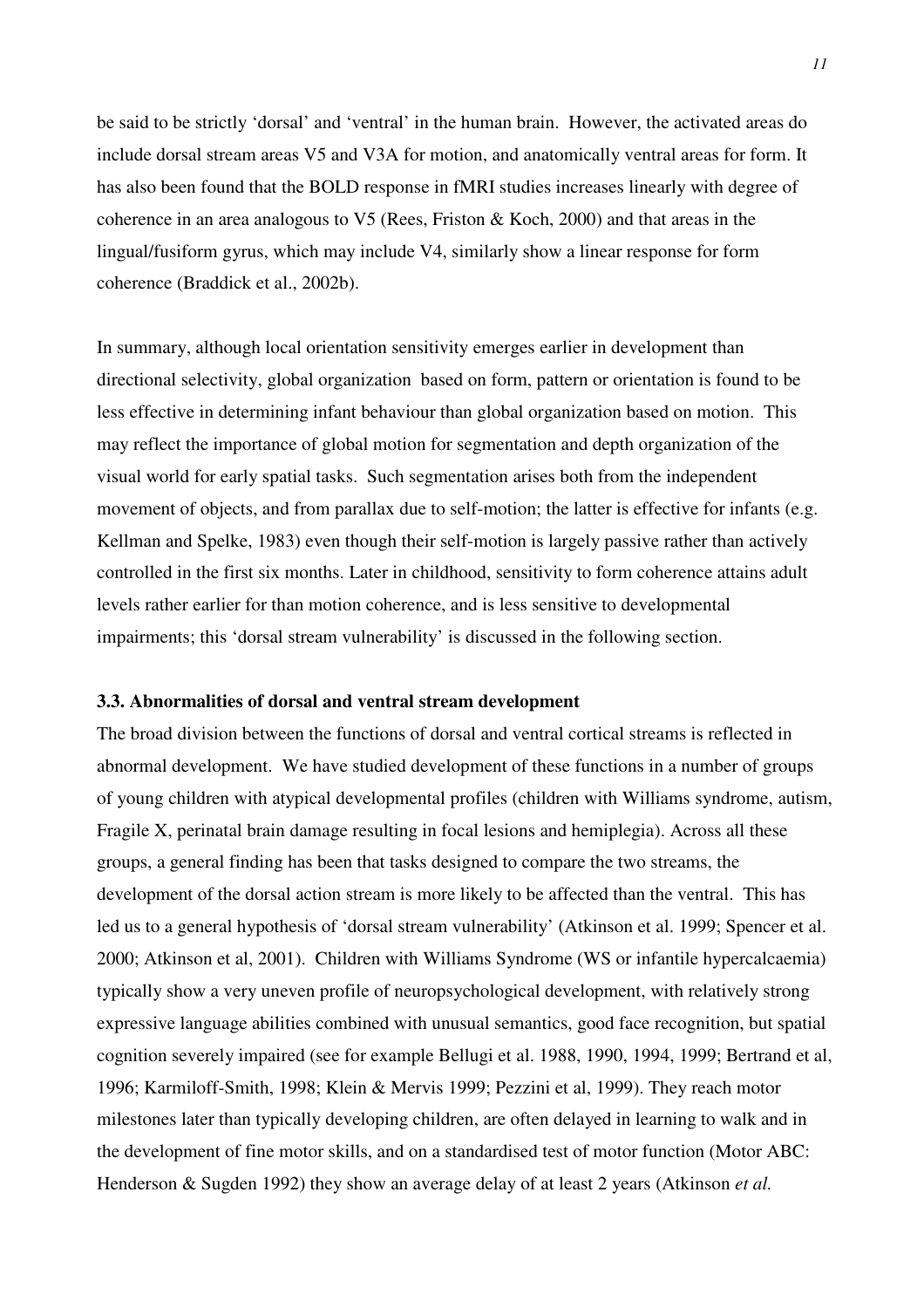1996a). Problems that persist into later life include uncertainty when negotiating stairs or uneven surfaces (Atkinson *et al.* 1996), awkward gait and joint contractures in some children (Kaplan *et al.* 1989), and difficulty with the use of everyday tools.

This neuropsychological profile is consistent with the possibility that ventral stream processes (e.g. face recognition), are relatively unimpaired but dorsal stream function for visual control of action is developmentally abnormal. We have explored this possibility in several ways. First, we have compared tests of motion and form coherence which require global integration by extrastriate visual areas. Many children with Williams syndrome (WS) have considerable difficulty with the motion task relative to the form task (Atkinson et al. 1997, 2003). These WS children are found across the age range from 3 years to adulthood (Atkinson et al, 2006a) . The same pattern is found in some younger, typically developing children (4-5 years) and so, although the results are in line with the 'dorsal vulnerability' hypothesis, they suggest a more general delay with ability never approaching adult levels, but asymptoting at the 4-5 year level.

#### **3.4. Use of motion information for more complex discriminations in infancy**

In the previous section psychophysical sensitivity of infants to simple stimuli varying in form, pattern and motion has been measured. These abilities are useful to young infants for understanding the spatial world around them. For example recognising the pattern of motion of a human being rather than a rocking chair is fundamental to separating objects in space, and for separating one's own motion from intrinsic motion of objects and people. Detecting 3D information from the distribution of optic flow information is also a necessary starting point for segmenting objects from their background.

A diverse range of studies have tested infants for complex discriminations for motion information in spatial tasks. Discrimination has been demonstrated between rigid and non-rigid transformations of a 3-D object (Walker et al. 1980). Others have shown quite subtle discrimination of 3-D structure from motion (Arterberry & Yonas 1988, 2000) (e.g. the presence of an interior corner on a cube, represented by random dot kinematograms), and kinetic depth information leading to recognition of a 3-D shape subsequently provided through disparity cues. Infants' sensitivity can be demonstrated to the temporal direction of apparently causal event sequences (e.g. Leslie 1984), and a preference has been reported for dynamic event sequences with simple shapes that adults categorise as social interactions (Rochat, Morgan & Carpenter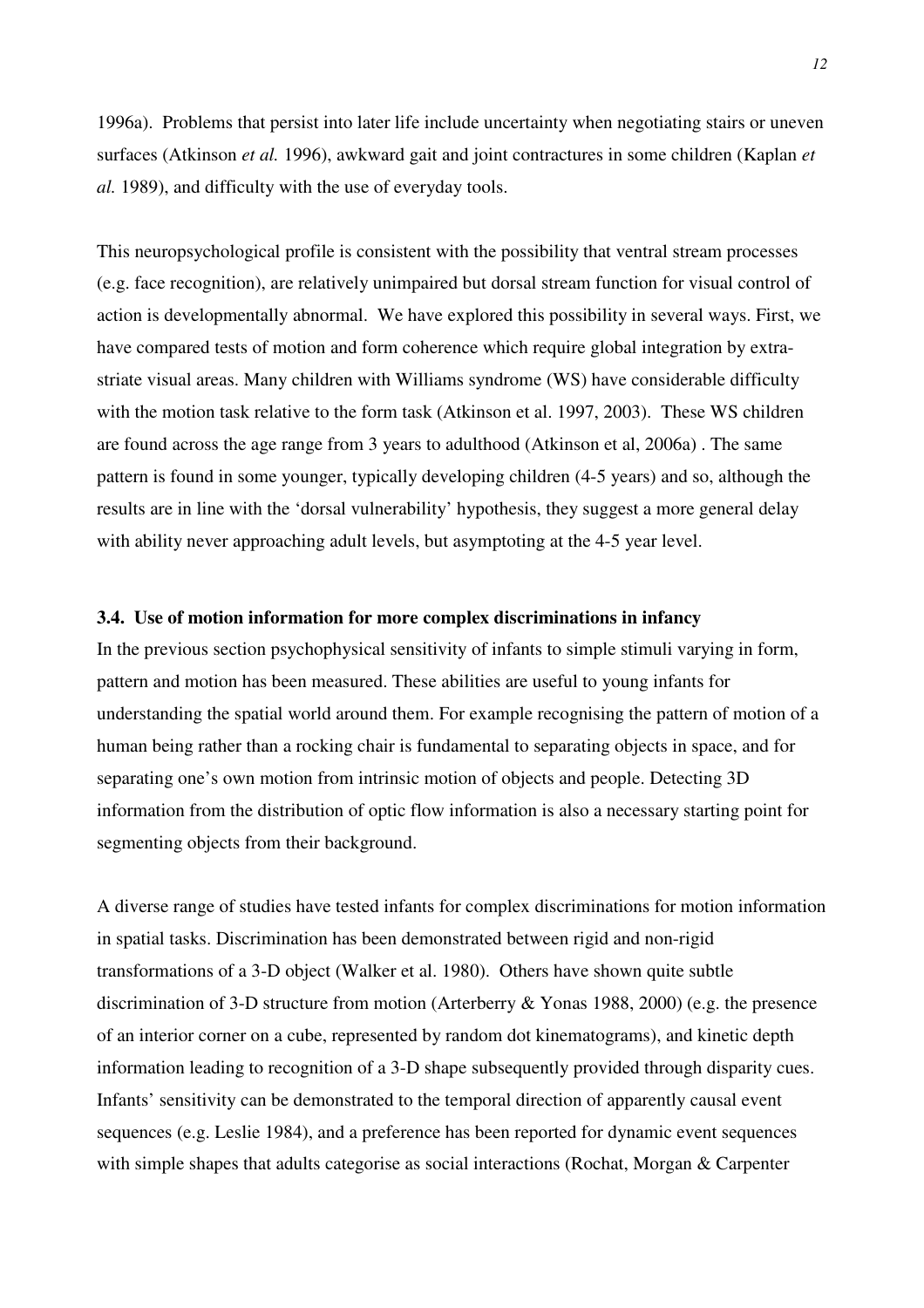1997). Infants have also shown sensitivity to the patterns of point-light motion that characterise biological motion (e.g. Bertenthal et al. 1985; Booth, Pinto & Bertenthal 2002). Most of these discriminations have been in tests of 3-6 month old infants, and none have been shown so early that they require us to revise the view that the general ability for directional discrimination emerges after 7 weeks of age. On the other hand, they demonstrate that, only a few weeks after infants acquire any ability to discriminate motion directions, they can exploit this ability in a wide variety of complex perceptual functions. Together with the findings on global motion, these results support the idea that the emergence of motion processing in development is constrained by the development of relatively low-level directional mechanisms, rather than by immaturity of processes that elaborate and integrate motion information.

#### **3.5. Dorsal and ventral pathways beyond extrastriate areas**

The possibility of different courses of development for dorsal and ventral streams has already been mentioned, but there are also important developmental differences between different modules within a stream. The major milestones of exploratory head and eye movements, directed reaching and grasping, and locomotion each involves integrated function of a different spatial action module processing dorsal stream information. All these action programs must involve some spatial analysis of the visual layout, but the different systems need representations at different scales and with different frames of reference. For reaching and grasping the infant only needs representation of space near to the body and an egocentric frame of reference to match object locations to hand actions. For locomotion, the child needs to represent the environment on a scale beyond arm's length, and with a reference frame that remains stable in space as the body moves. Next in this chapter we will briefly describe studies on development of reaching, grasping and locomotion which are all underpinned by dorsal stream circuitry.

## **4. Development of action modules for reaching, grasping, and motor planning 4.1. Reaching and grasping in infancy**

Typically developing infants usually start to reach and grasp successfully for objects in near distance at around 4-6 months of age. Two kinds of visual information must be processed within the visual action system controlling reaching and grasping. First, the location of the object, laterally and in distance, must be identified. Second, visual analysis is required to determine whether the object is a suitable target for reaching and grasping.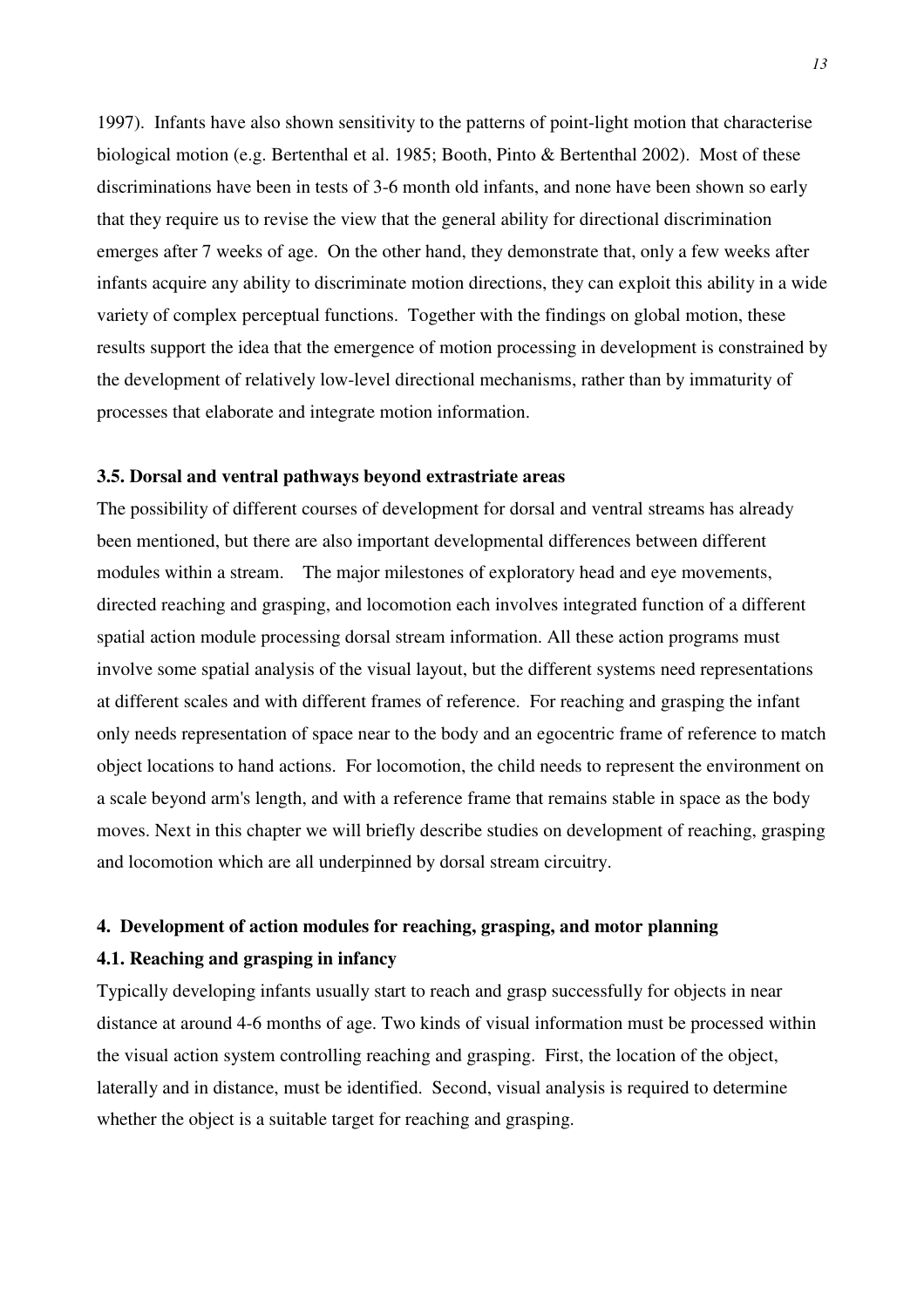For the first, the coincidence in timing between the development of binocularity around 4 months (Braddick 1996) and the emergence of visually guided reaching suggests that binocular disparity information, associated with convergence, is a key input to the visuomotor module for reaching. This is confirmed by the finding that binocular information is critical in determining the kinematics of infants' reaches (Braddick, Atkinson & Hood 1996).

From 6-9 months, reaching appears as a quite compulsive behaviour for small objects presented within range. This behaviour raises the question of the visual information by which an infant determines that an object is graspable and hence a suitable target for reaching.

## **4.2. Preferential looking and preferential reaching**

The development of distinct visuo-motor modules, and their ultimate integration, is illustrated by experiments which combine preferential looking with preferential reaching (Newman et al,. 2001). In preferential looking infants make an orienting response of head and eyes towards the most salient object or region in the visual field. Presentation of paired stimuli allows the relative salience of these stimuli to be assessed. Depending on the development of various cortical modules, salience is a function of luminance, colour, motion or depth contrast, and of spatial structure defined by such contrast. It is also modulated by novelty (as in habituation tests) and by the special significance of certain stimuli such as faces. Salience, so defined, is the visual computation characteristic of the set of cortical modules which contribute to the orienting system (providing output through the superior colliculus). In the case where an infant is presented with two 3-D objects, similar in shape and surface but different in size, the infant tends to orient to the larger object (King et al. 1996; Newman et al. 2001).

However, reaching is only an appropriate response for objects which are small enough to be grasped. Thus the visual modules which provide information controlling this response need to compute, as well as the spatial direction for the reach, the size of the potential target. This computation is not necessarily possible for the infant at the age when the motor schema of reaching becomes available, but when it is possible, it will cause reaching to be preferentially directed to the smaller object of a pair, when the larger is beyond the span on the infant's hand.

Thus the two visuo-motor dorsal stream systems, for orienting and reaching, may be driven by different visual information from the same pair of objects. The studies of King and Newman showed that these systems interact differently at different ages; possible organization of the two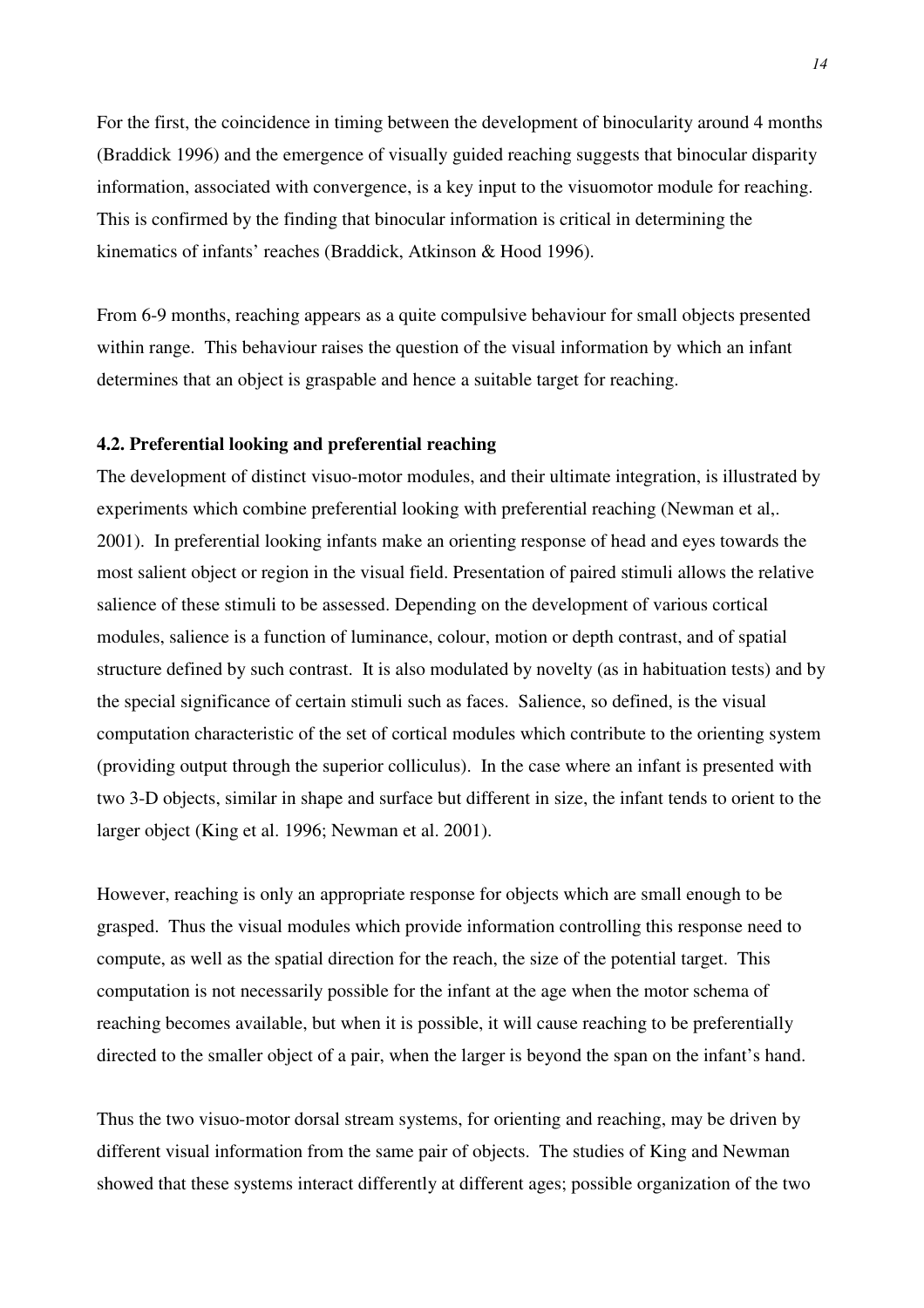systems at each stage is schematized in Figure 3. When infants first start to reach (up to 8 months), they do not show a significant reaching preference between large and small objects. However, their reaching is predominantly directed to the object they initially fixate. We infer that processing of the specific visual attributes signifying graspability is not yet linked into a visuomotor module for reaching, and that at this stage there is a substantial coupling between the system controlling reaching and that determining orienting.

\*\*\*\*\*\*\*\*\*\*\*\*\*\*\*\*\*\*

FIGURE 3 INSERT ABOUT HERE \*\*\*\*\*\*\*\*\*\*\*\*\*\*\*\*\*\*\*\*

Between 8 and 12 months a strong preference emerges for reaching for the smaller object, which is within the span of the infant's hand. Thus an effective visual analysis of graspability has developed and serves as an input to the reaching control system. Infants at this age show a noticeable decoupling of reaching and initial orienting – they are more likely than younger or older infants to first fixate one object and then reach for another. This decoupling can be emphasised by manipulating visual salience: marking a schematic face on one object increases preference for looking at that object, without altering its graspability and hence without a corresponding increase in the tendency for it to elicit reaching in competition (Newman et al, 2001).

After 12 months, reaching becomes less selective towards the smaller object, perhaps because it has become a less compulsive behaviour, and also because the infant's grasp can encompass larger objects. At the same time, reaching and initial looking become more congruent again. It appears that the orienting and reaching systems can be integrated into a single piece of goaldirected behaviour.

There is an extensive literature on factors affecting reaching in infants (for reviews see von Hofsten 1991; Berthier & Keen 2006). A number of studies have found changes in development during the first 2 years of life in the kinematics, dependent on the size of the target (e.g. Fagard & Jacquet, 1996; Fagard, 2000). For example in a recent study cubed objects were varied across a wide range of sizes (Braddick and Atkinson, 2003). For infants between 4 and 6 months smaller objects elicited more grasping actions than non grasp contacts. Between 6 and 10 months the proportion of bimanual reaches for the larger objects increased, with different kinematics of the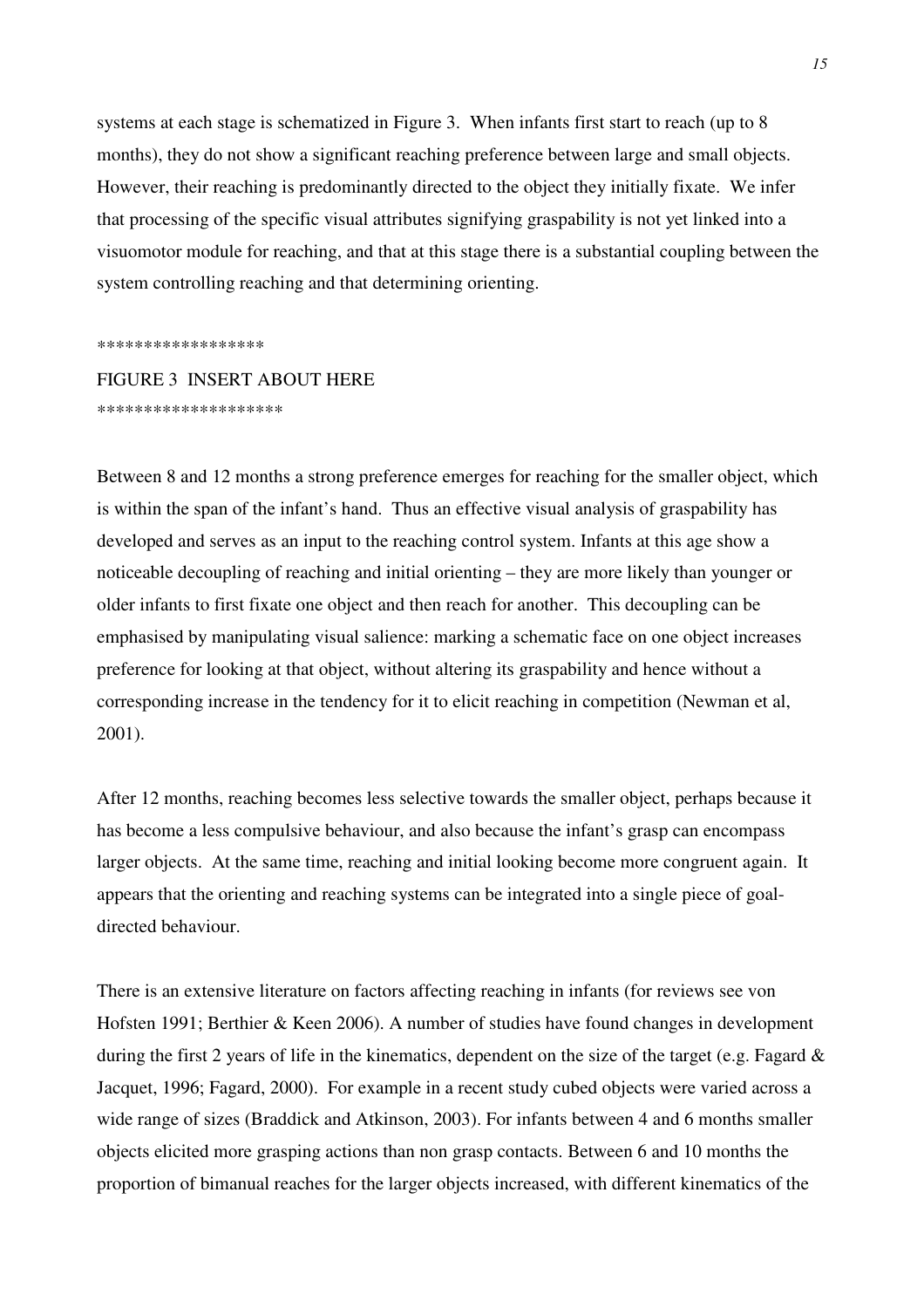speed profiles in grasp compared to non-grasp reaches. Some of these differences in kinematics may reflect an understanding of the 'graspability' of the object. This suggests that areas such as AIP may be to be operating to identify salient object properties for guiding actions in the first year of life.

## **4.3. Bimanual Coordination**

Alongside reaching and grasping with one hand comes bimanual coordination for the many tasks requiring two hands to reach a goal. Early bimanual coordination patterns are typically similar for the two hands in that both hands reach or grasp synchronously and involve proximal control. With improvements in posture and visuomotor skill at around 6 months of age the infant starts to explore objects placed in their hand and transfers the object from one hand to the other. These actions form the basis of later developing complementary bimanual patterns of coordination. In these early object explorations only one hand is active at a time, but towards the end of the first year the two hands are capable of carrying out two different actions simultaneously, e.g. lifting and holding open the lid of a box in order to retrieve a toy. The first bimanual attempts are often poorly timed and clumsy but by 18 months of age the infants perform these tasks smoothly and efficiently with good spatial and temporal organization (e.g. Bruner, 1970; Diamond, 1991; Fagard 1994). Bojczyk and Corbetta (2004) demonstrated that with repeated exposure (training) infants were able to develop well coordinated bimanual actions by 8-9 months and thus outperform age-matched infants with no previous experience of the task.

### **4.4. Visual information in motor planning : abnormalities in Williams syndrome**

For everyday motor planning many visual factors need to be taken into account. For example, for an object to be grasped, its distance, size and orientation must be judged accurately. One experimental paradigm that gives insight into more complex visual control of action is the "postbox task" used by Goodale et al (1991) to study a ventral-stream impaired patient. Goodale and colleagues found a striking dissociation. This patient could accurately post a card through an oriented slot (dependent on dorsal-stream control of action) but failed on perceptual matching of the slot orientation (dependent on ventral-stream processing for perceptual judgments). On a task of this kind, children with Williams Syndrome showed much greater inaccuracy in posting the card than in matching the card's orientation to that of the slot, compared with normally developing children (Atkinson et al 1997). This results supports the account of a dorsal stream deficit, although again the degree of deficit was quite varied between individuals.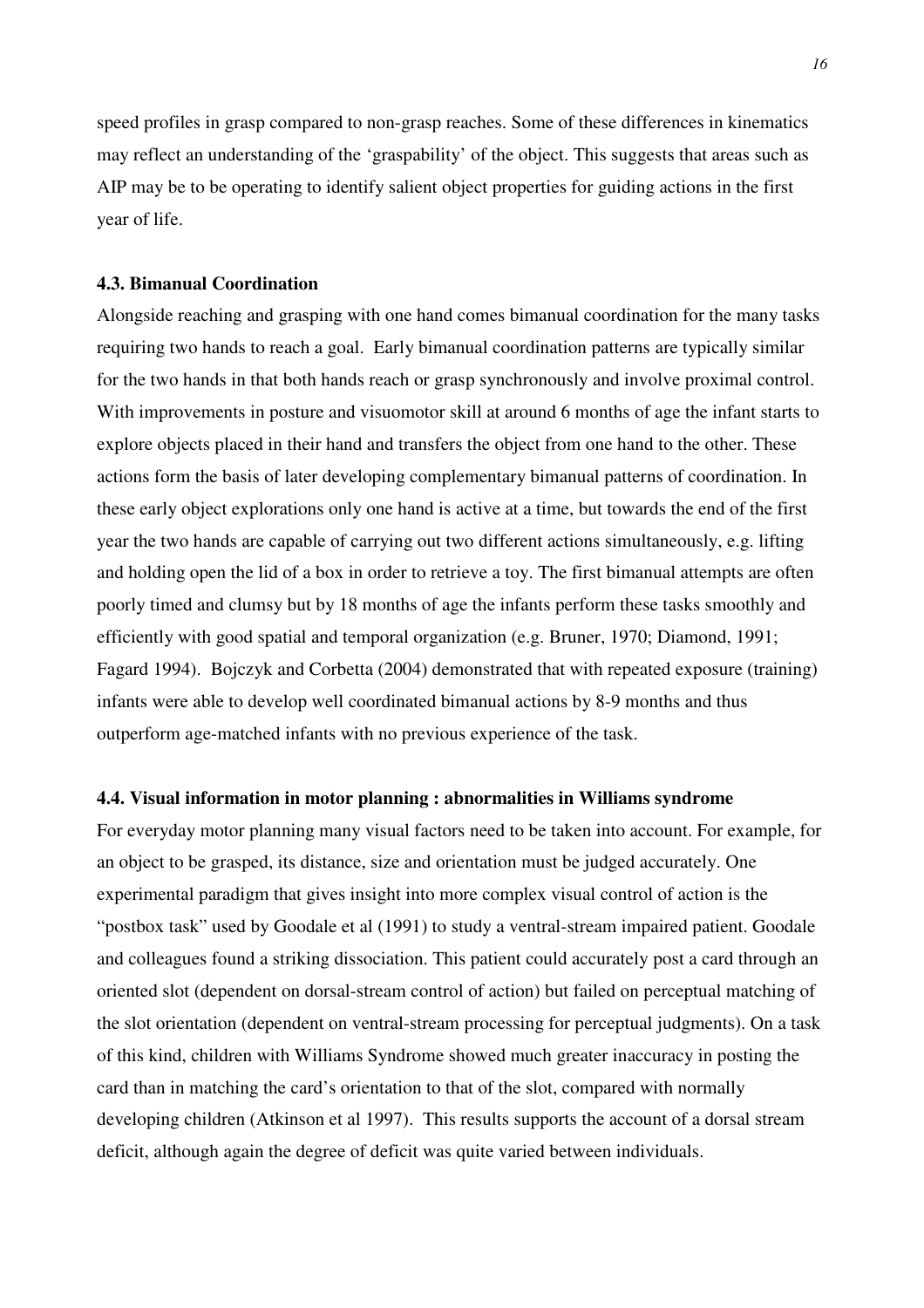When picking up square shapes, children with WS were also impaired on adjusting grip aperture to target size, and made slower reaches, with more movement segments, suggesting that they were less able to program accurately the reach as a whole (Newman 2001). There thus appears to be a continuing immaturity in WS in the dorsal stream units controlling reaching and grasping. However, they also show poor performance on a matching test (judgment for the squares' size without picking them up), indicating that problems in WS appear in both 'ventral' and 'dorsal' aspects of the task (Newman 2001).

In the post-box task discussed above (Atkinson *et al.* 1997), children with WS often found their hands in awkward postures as they rotated the card, suggesting inefficiency in end-state planning, the ability to take into account the intended use or end-state of the object. End-state planning is likely to involve the integration of dorsal stream information with pre-frontal areas involved in inhibiting inappropriate actions and co-ordinating the elements of action sequences. An end-state planning deficit in WS was explicitly tested by Newman (2001) using a handle rotation task adapted from adult studies by Rosenbaum *et al.* (1992). Results from this study indicate that children with WS either do not attempt end-state planning or are unable to make the spatial transformations required to predict the end-state correctly.

Overall, these studies found subtle and variable deficits in the use of dorsal stream information to control manual action, although these were not always dissociated from ventral stream performance. The deficits were most striking beyond the early stages of visual processing for actions, in the use of visuospatial information for end-state planning. There may well be a 'cascade' effect, with early abnormalities in more basic parts of the dorsal pathway affecting later development of complex feedback loops involved in visuomotor planning, which show deficits even if the lower level effects are overcome. The individual variability highlights the degree to which adaptive strategies may lead to differently configured systems even if there is a common initial developmental deficit.

#### **5. Development of action modules for locomotion and navigation**

The integration of different dorsal stream modules is required when locomotion becomes part of the infant's behavioural repertoire. For instance a desired object is processed in far space as a target for locomotion, and brought into near space as a target for reaching. The child must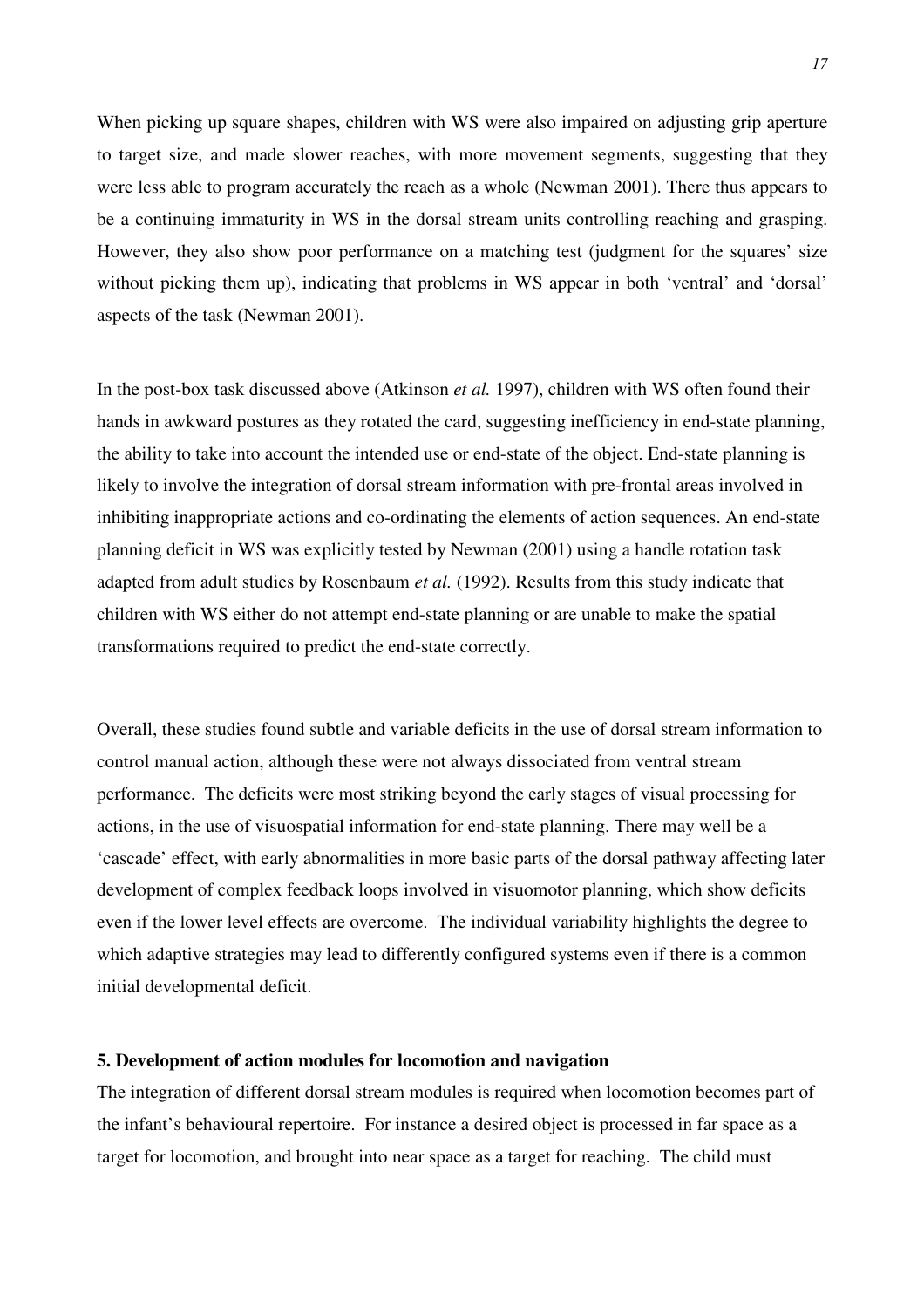become able to switch attention from near to far, and to engage the visual processes required at these two scales. Other aspects of visual behaviour also require such shifts  $-e.g.$  joint attention invoked by an adult's pointing gesture, which is also achieved around the beginning of the second year (Butterworth & Grover 1990). It remains a challenge for further research to characterize and understand these processes of integration and switching.

A key component of successful locomotion is balance. The use of visual information to maintain balance starts as young as 15 months (Lee & Aronson, 1974) and develops throughout childhood (Shumway-Cook & Woollacott, 1985). Real-world locomotion also depends on avoiding obstacles or accommodating movement to them (Patla, 1991). The visual decisions involved are: can I step over this or should I walk round it? And: if I step over this, what height should I raise my feet to? These considerations are important when planning both single steps and longer routes.

We know that children avoid objects based on the visual information they have about their size. For example the classic 'visual cliff' experiment showed that young infants avoided crawling on an area they perceived to be dangerously deep (Gibson & Walk, 1960). Some new work considers how visual information is used to accommodate movements appropriately. This work shows that step descent is divided into 'transport' and 'placement' phases. The transition between phases is marked by the lead leg swinging in to contact the step. The vertical distance traveled by the knee during the transport phase increases in proportion to the step's riser height. This pattern is lost when vision is removed. Strikingly, this ability to scale movement to riser height is present in children as young as 3 years old. However, these children depend more than adults on online visual control to accomplish this (Cowie et al., in preparation). These studies illustrate that children use vision to control accommodative processes as well as avoidance decisions.

Successful locomotion involves not only using visual information but combining it with information about one's own locomotor abilities and current body state. Toddlers take locomotor decisions based on their own walking skill and experience (Kingsnorth & Schmuckler, 2000) and body dimensions (Adolph & Avolio, 2000). In a new 'stepping stones' task children must choose to follow one of two paths of 'stepping stones' across a pretend 'river'. Children as young as 3 years are influenced in their planning by their own body states - in this case the need to make anticipatory changes in foot position before the start of the task (Cowie et al. 2006a; 2006b).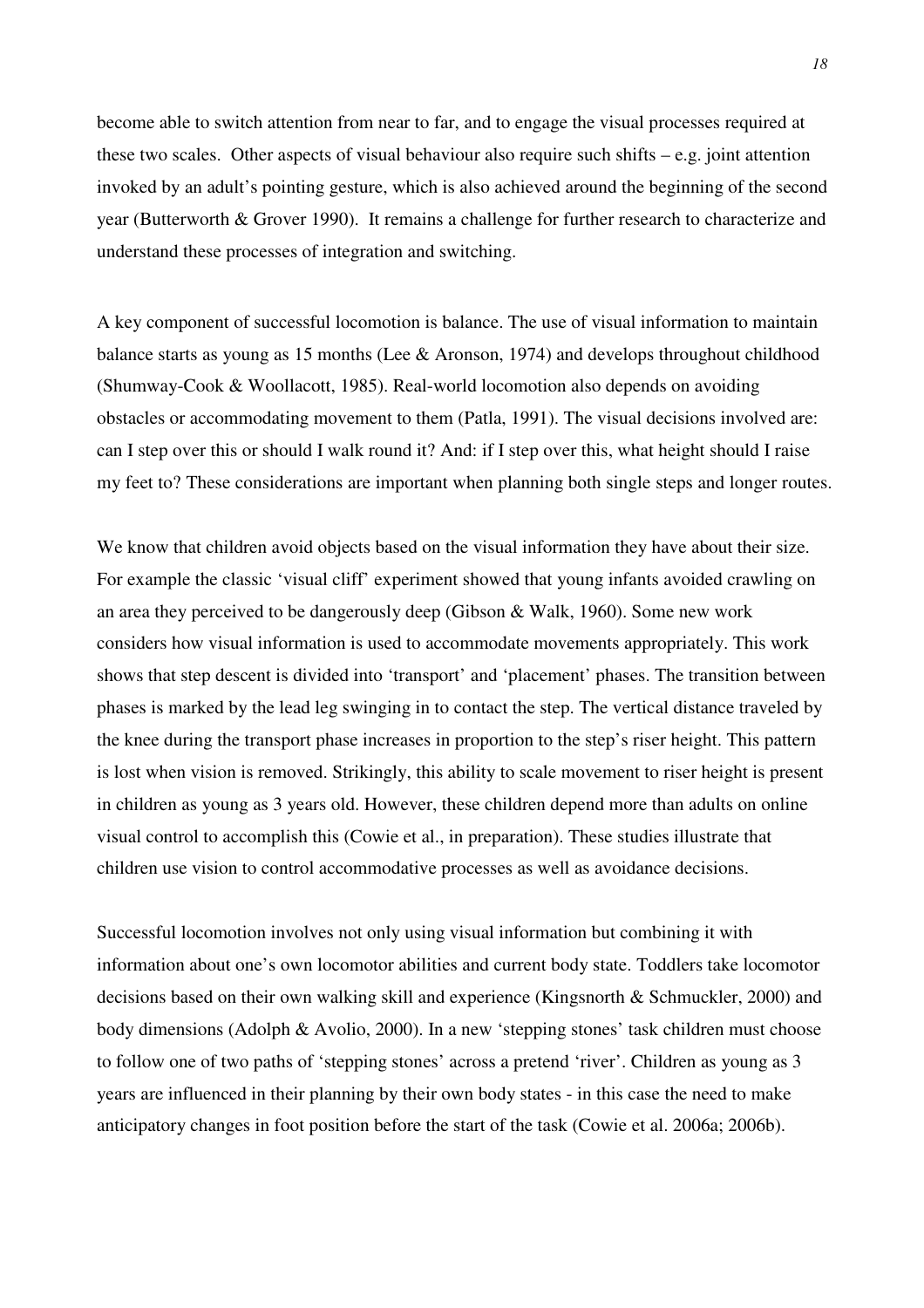As with other visuomotor tasks, the visual control of locomotion is likely to be mediated by the dorsal stream. There is little work on this, but the patient DF, with damage to the ventral stream but a spared dorsal stream, can accurately scale her stepping-up movements (Patla & Goodale, 1996), though not her verbal estimates of step-height; while young children with Williams syndrome, who show other dorsal-stream impairments, cannot scale stepping-down movements in the task reported above (Cowie et al, 2006c; Atkinson et al, 2006b).

### **6. Development of spatial localization in location memory tasks**

Further important aspects of spatial development depend on the systems underpinning accurate spatial localization in memory tasks. From studies of adults using psychophysics, brain imaging and TMS (transcranial magnetic stimulation), and from animal lesion studies, dorsal stream parietal networks are the primary processing areas for basic spatial localization, while the hippocampus, parahippocampal gyrus and entorhinal cortex are involved in more complex spatial memory tasks (see review by Stiles et al, in press).

## **6.1. Location memory in infants**

In the classic Piagetian "A not B" task, an object is repeatedly hidden at location A, before a test trial on which it is hidden in novel location B. Infants aged around 9 months continue to search incorrectly in the "familiar location" (A); this is the "A not B" error. AB tasks have been used to test *object permanence*, that is, the infant's knowledge that objects exist independently over space and time. However, they also reveal the spatial framework that infants use to define the location of an object.

Children's ability to overcome the AB error depends on many factors. Self-locomotion reduces the likelihood of the error (Horobin and Acredolo 1986; Kermoian and Campos 1988; Bertenthal and Campos 1990), and looking-time measures indicate that children are aware of the difference between the A and B locations before they are able to avoid the AB error in their reaching responses (e.g. Baillargeon and DeVos 1991; Hofstadter & Reznick 1996).

In non-human primates bilateral lesions of dorsolateral prefrontal cortex disrupt AB performance, but bilateral lesions to parietal cortex (Diamond, 1991; Diamond, Werker & Lalonde 1994) or hippocampus (Diamond, Zola-Morgan & Squire, 1989) have little effect. These findings suggest that children's solution of the task depends on frontal maturation. Further evidence from changes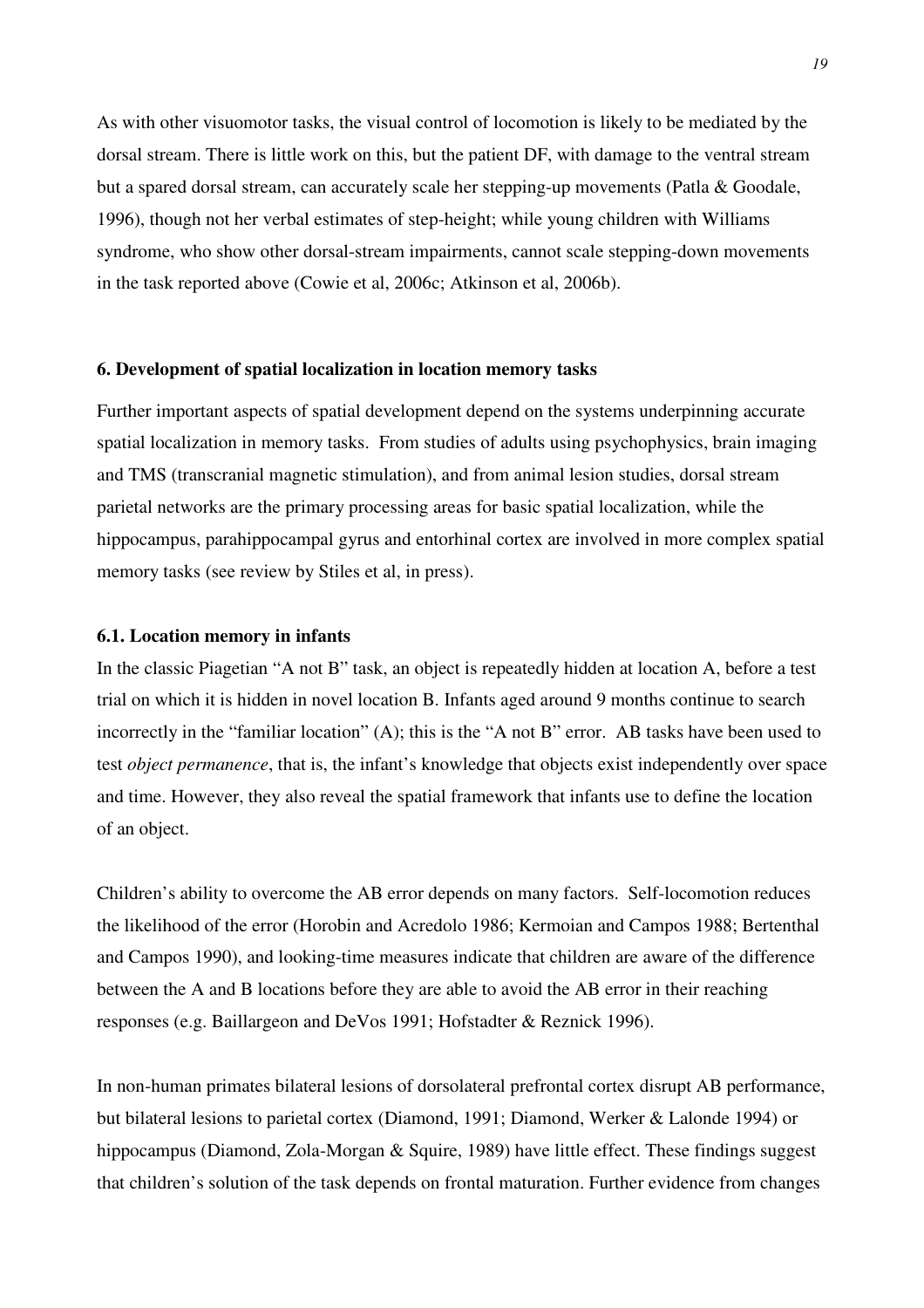in frontal metabolic activity in the first year (Chugani, Phelps & Mazziotta, 1987; Jacobs et al. 1995) supports this view, as does data from EEG and near infrared spectroscopy measures (Fox & Bell 1990; Baird et al. 2002). Bell and Fox (1992) found increased anterior-posterior EEG coherence associated with improved performance on the AB task, suggesting that long range axonal connections may contribute to the change in performance. As discussed earlier, these pathways may be critical for control of reaching. Thus maturation of the anterior-posterior system may account for the differences in performance on reaching and looking tasks.

Infants make a related error when looking for an object after changing position.  $6 - 12$  month olds often search *egocentrically* after they have moved, i.e. they seem not to appreciate that a target that was previously on their left is now on their right (e.g. Acredolo, 1978). As with the AB error, infant egocentrism is moderated by many factors. It can be overcome, particularly when a visual cue that directly indicates the target is available (*e.g.* Rieser 1979). Crucial for mature navigation however is the later-developing ability to use indirect landmarks, which do not directly indicate a target.

## **6.2. Development of location memory in childhood**

Improvements in location memory in mid- childhood follow prefrontal, posterior parietal, and hippocampal maturation. Children's use of different spatial frames of reference to remember a location develops gradually. Egocentric representations, using the body as a reference, provide a good basis for immediate action towards objects. More robust representations are provided by encoding where objects are relative to stable landmarks (using an allocentric reference frame). This would enable objects to be found even when the viewer changes position. Another way to deal with a change of position is to track where an object is while the observer is moving ('updating' the egocentric representation as the observer moves); adults use these different frames of reference and updating processes in complementary ways.

Representations using external landmarks are reliably used for action by the second year (Huttenlocher et al, 1994). At 16 – 36 months, children retrieve objects hidden in a sandbox after walking around to the other side (Newcombe et al 1998), showing coding relative to landmarks and/or spatial updating with self-motion. A more difficult problem is processing a change of viewpoint caused by the rotation of an object, rather than one's own displacement. In this case the self-motion information that could be used to maintain an accurate egocentric representation while walking is not available. Judging what would be where if the viewer's viewpoint changed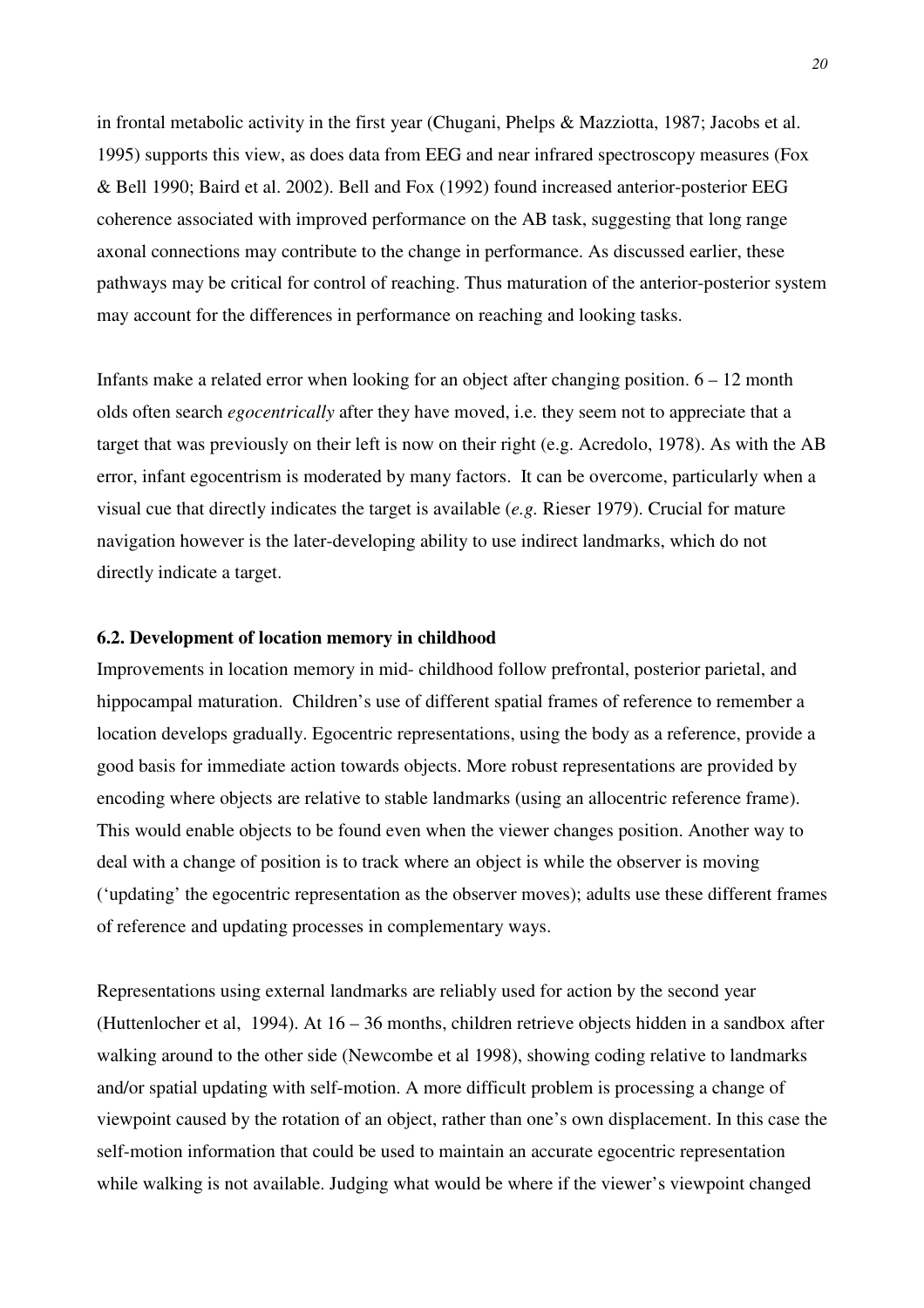presents a "perspective problem" (Huttenlocher & Presson 1973), potentially a test of children's ability to use a purely viewpoint-independent, or allocentric frame of reference. Piaget and Huttenlocher's perspective-taking studies were not usually solved until around 10 years, although, similar tasks have been solved earlier with a modified procedure (Newcombe & Huttenlocher 1992).

Nardini et al (2006a) tracked both egocentric coding, suitable for simple spatial recall, and allocentric codings, capable of solving the "perspective problem", in 3 - 6 year olds within the same task. Children saw a toy hidden under one of 12 cups on a board with landmarks attached to two of its edges, and had to find it after a manipulation. The task systematically varied whether the same view of the board was seen at hiding and test  $-i.e.,$  whether the toy kept its place relative to the *body*, and whether the array was rotated, *i.e.* whether the toy kept its place relative to the *room*. In 3 – 6 year olds, as in adults (Wang & Simons 1999), there were parallel, additive effects of both *body* and *room* frames of reference. The performance improvement when a familiar view allowed egocentric coding was already seen at 3 years. From five years children showed successful recall after changes of viewpoint caused by rotation, which could only be solved by attending to the array and its local landmarks (a "perspective problem"). This ability may depend on codings relative to landmarks, supported by the hippocampus (O'Keefe  $\&$ Burgess 1996), and may also include mental rotation, which has elsewhere been demonstrated from 5 years (Marmor 1975; Kosslyn et al. 1990), and shows activation including parietal areas (e.g. Booth et al., 2000) in children and adults.

A separate question concerns how children combine different kinds of visual information to maintain their sense of orientation. The human environment includes discrete landmarks such as trees or buildings, which could be individuated by colour or shape, as well as elements of layout, such as the shape of a room or a field, whose geometric aspects could be coded. Hermer & Spelke (1994; 1996) found that 18-24 month olds, disoriented in sparsely-featured enclosures, reestablished their orientation using geometry (enclosure shape), but not the colours of the walls. They argued that early reorientation depends on a specialised geometric module "encapsulated" with respect to colour, and that the eventual solution of the task depends on language (Hermer-Vazquez, Spelke, & Katsnelson 1999).

Solution of the task by nonlinguistic animals (reviewed by Cheng & Newcombe 2005), and children in larger enclosures (Learmonth, Nadel, & Newcombe 2002), argues against this account;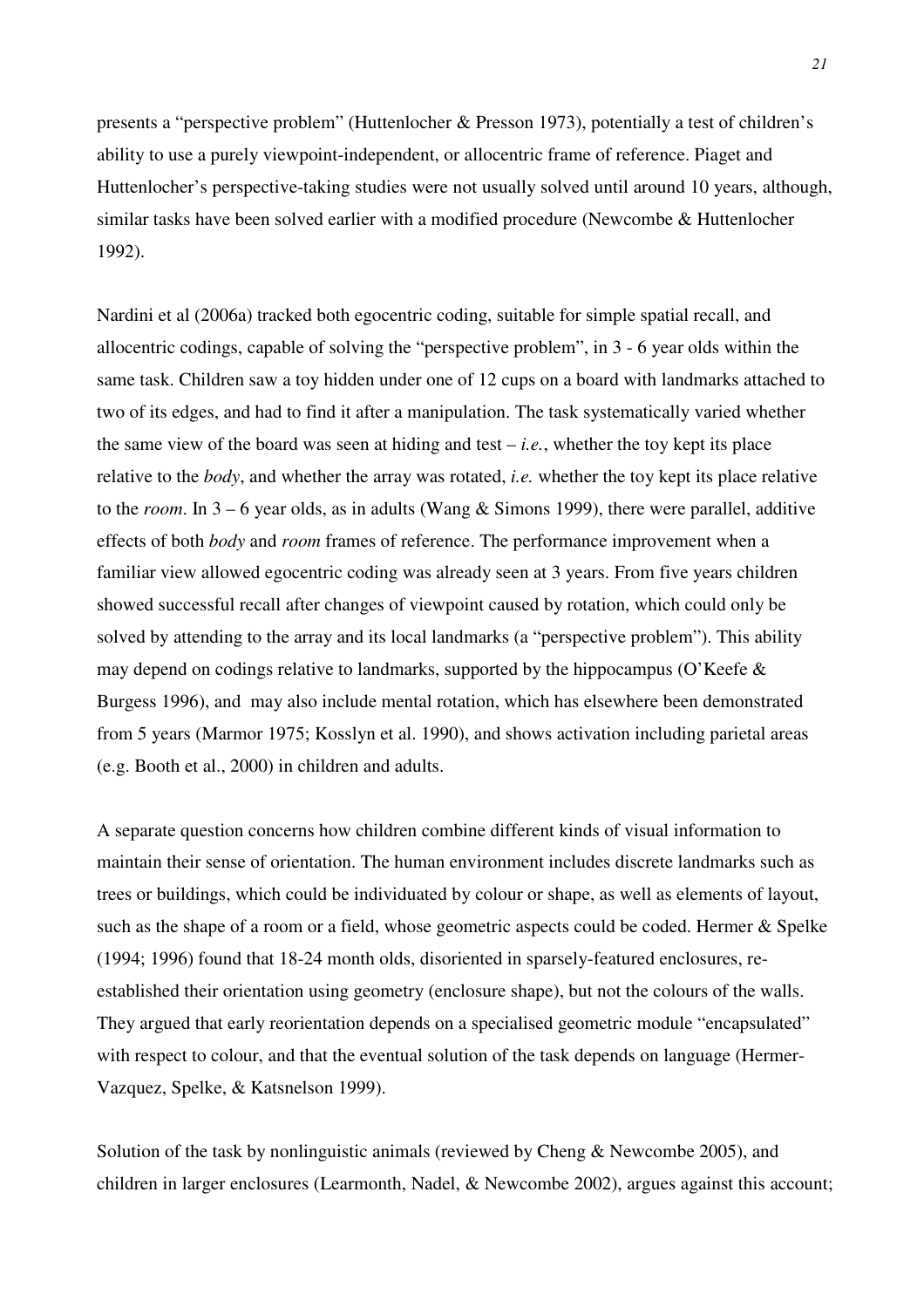the ability of 18-24 month olds to reorient using wall colours in small square enclosures (Nardini, Atkinson & Burgess 2007a) also demonstrates that reorientation is not encapsulated with respect to colour. Nevertheless, the early dominance of room geometry over colour for spatial orientation, when both are available, remains an interesting phenomenon that has not been fully explained. Geometric judgements might be favoured in small, but not large rooms, as relative wall lengths are easier to judge when standing at a corner (Sovrano & Vallortigara 2006). In addition, children's poor use of colour may not be specific to disorientation, but could represent a more general phenomenon. Oriented 18 - 24 month olds searching in boxes on a table top were poor at using box colour alone as a cue, and especially likely to disregard colours when they had to be combined in memory with actions (Nardini, Braddick & Atkinson, 2006; Nardini et al, submitted a). At 30-36 months children no longer showed this disregard for colour, but did show it for monochromatic textures. "Disregard of colour" may therefore be a part of more general developmental phenomenon linked to the uneven development of links between the dorsal and ventral visual streams and prefrontal mechanisms for working memory.

## **6.3. Impairments of spatial representation in memory in atypical development**

Early focal cortical injury in the right hemisphere is associated with deficits in organising spatial elements coherently, while left hemisphere injury is associated with poor encoding of detail in complex forms (Stiles-Davis, et al 1985; Stiles, et al 1996). Although these patients often show remarkable recovery compared with those obtaining similar injuries in adulthood, fine grained analysis indicates persistent deficits (Stiles 2000).

Children born very premature, who show a range of cognitive deficits by school age (Bhutta et al, 2002; Marlow et al, 2005), have especially marked deficits in the visuospatial and visuomotor domains (Atkinson *et al.* 2006c). On a spatial memory task assessing recall using different frames of reference, 6-year olds born at 25 - 30 weeks gestation had an average delay of more than one year across conditions (Nardini et al, 2006b). On average this group's deficit was as large for external frames of reference (landmarks) as for egocentric recall. However correlations with other cognitive and motor tests indicate subgroups with differential patterns of impairment. Impairments to spatial updating for changes of viewpoint produced by walking may be predicted by poor detection of coherent motion (related to visual processing of optic flow), while performance on the "perspective problem" (changes of viewpoint produced by movement of the array) is predicted by 'frontal' tests of inhibition and response selection, suggesting that a 'frontal' inhibition or selection process is involved in this task.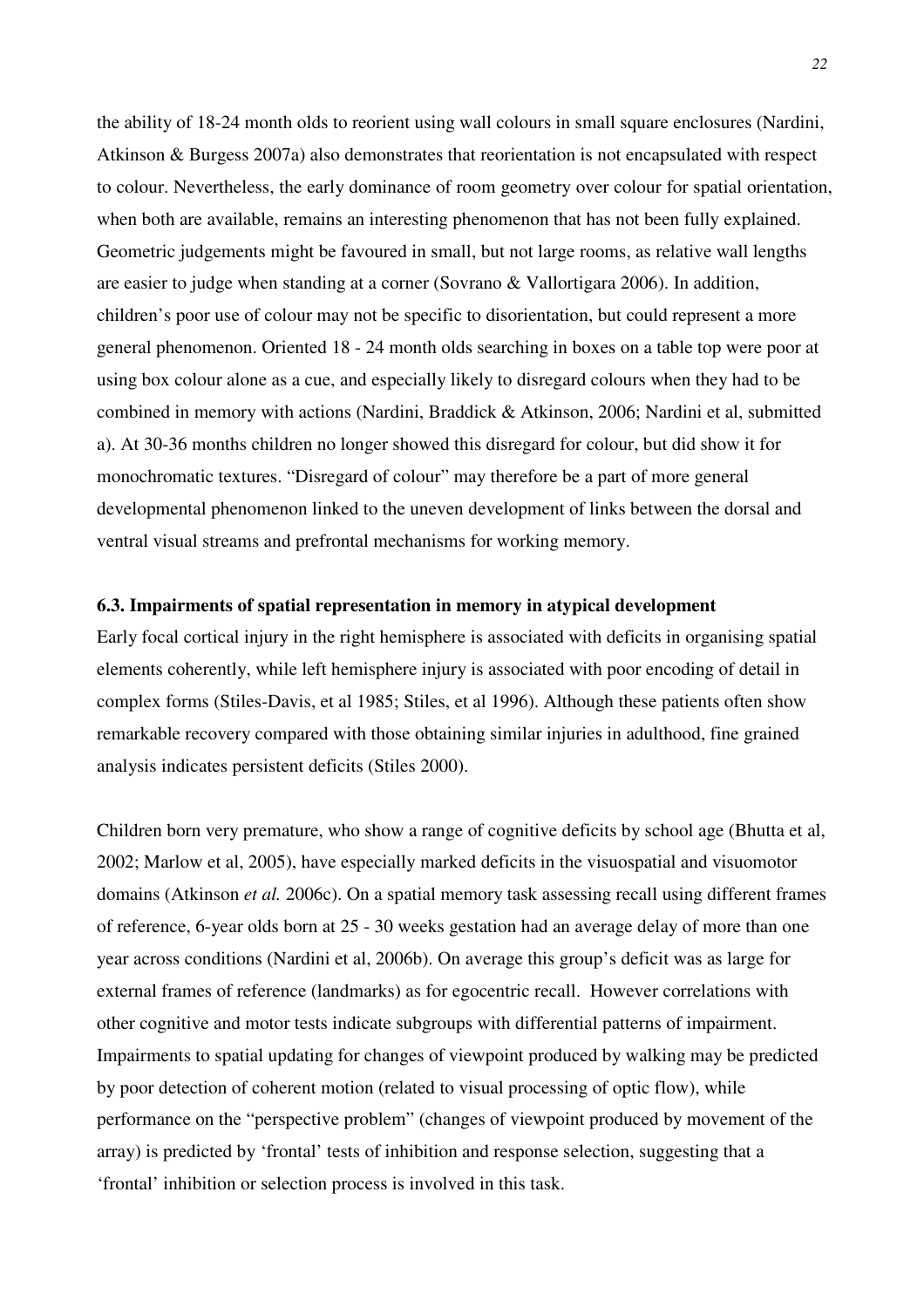In addition to their visuomotor problems (Atkinson *et al.* 1997), children and adults with Williams syndrome (WS) show deficits on the purely perceptual task of egocentric localisation for locations on a screen (Paul et al, 2002; Vicari, et al 2006). Impairments to representations of location may therefore underlie their visuomotor and constructional difficulties. To compare the development of egocentric and landmark-based recall in Williams syndrome, we tested children and adults with WS on the "frames of reference" task. Overall, individuals with WS showed parallel, additive, use of *body* and *room* based reference frames; however these were combined anomalously in development, and performance in adulthood was not better than at 4 years in typical development (Nardini et al, submitted b). Crucially, adults with WS showed only marginal ability to use local landmarks to solve the "perspective problem", solved by typical children at 5 years. Visuomotor and constructional deficits in WS may thus be caused in part by the unusual integration of different frames of reference in development, and the poor ability to select local frames of reference even in adulthood.

## **7. Summary of abnormal spatial development**

Abnormalities of development have been seen in every aspect of spatial vision. Examples have already been given in each section of this chapter; these are summarised here together with a brief description of a number of relatively new tests for diagnosing spatial deficits in infants and very young children.

### **7.1. Deficits in the development of spatial attention linked to action**

Earlier in the chapter results from studies of infants who underwent hemispherectomy showed abnormal attentional control of actions, such as foveating or reaching for a target in peripheral vision on the side of space opposite the hemisphere lacking a normal cortex. This was only seen in conditions where two targets were competing for attention (Braddick et al.,1992). This failure to disengage and to make eye and head movements to a salient peripheral target when a central target is still visible is a common finding in many children with perinatal brain damage involving parietal and frontal areas. When damage extends to subcortical networks, then even without competition shifts of gaze (and presumably attention) can be absent and/or slow.

## **7.2. Deficits in spatial attention in childhood**

In school age children there are many studies of deficits related to attentional loss. In normally developing children there is considerable improvement in attentional capacities throughout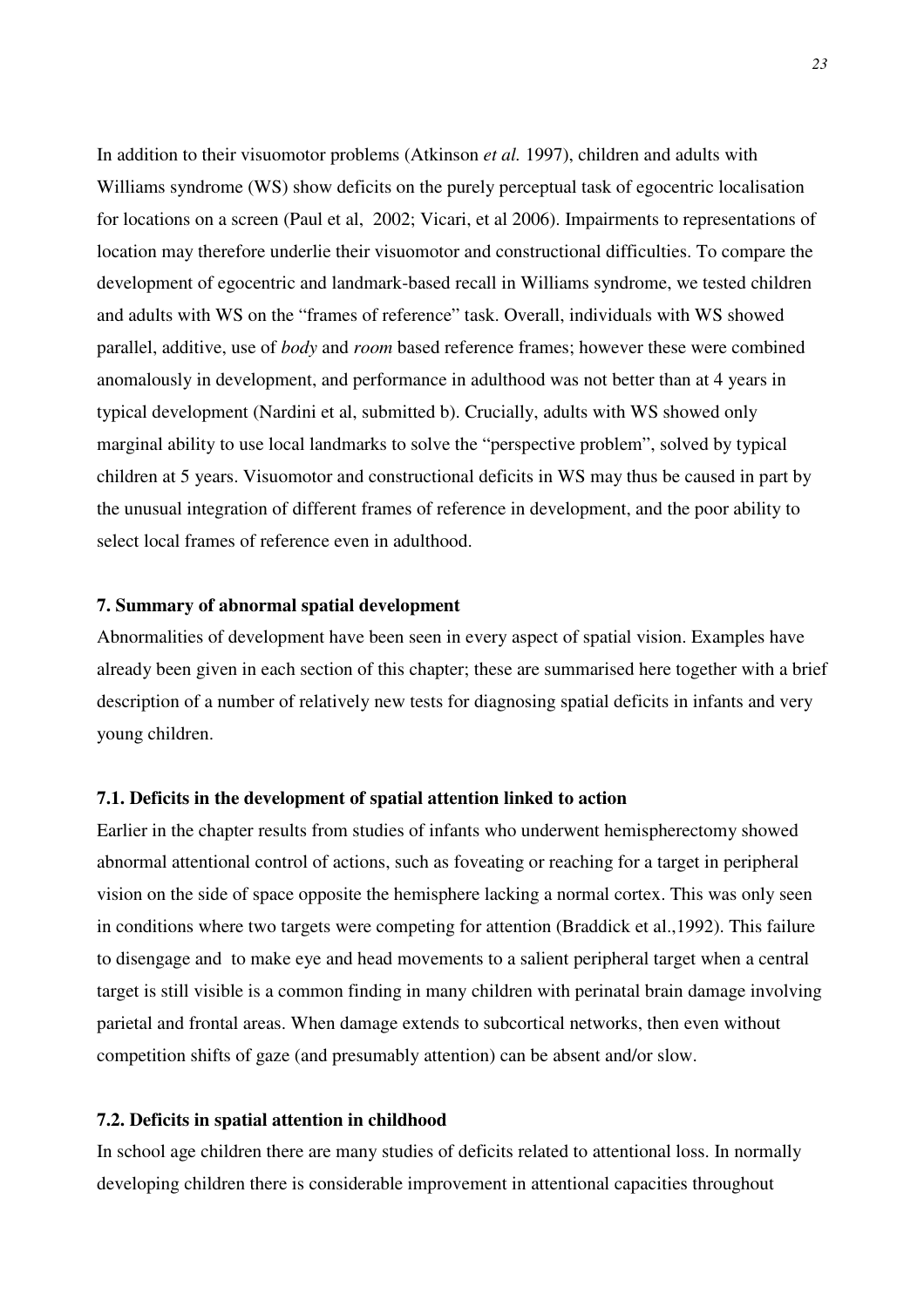childhood and adolescence. Three different components of attention have been identified from adult studies and patient populations, each with rather different neural underpinnings. The first component is linked to selective visual attention in visual search tasks. The second component is "sustained attention", which can be measured in vigilance tasks, and the third component involves inhibition of a prepotent response to switch and make a new association. Studies indicate that developmental trajectories differ for different attention components. Earlier maturity in selective attention (before 6-7 years), for example, contrasts with the continued development of sustained attention into adolescence, and rapid development of executive function between 7 and 11 years (McKay et al. 1994; Rueda et al. 2004; Kelly 2000). One test battery used to study attentional development is the Test of Everyday Attention for Children (TEA-Ch; Manly et al. 2001), which examines components of attention between ages 6 and 16 years. Data from this battery support the notion that distinct components of this function exist in childhood, and suggest differential impairment of these components in clinical samples including ADHD (Manly et al. 2001; Heaton et al. 2001) and traumatic brain injury (Anderson, Fenwick, Manly & Robertson 1998).

A number tasks have been developed to examine executive function in preschool children (e.g. Hughes & Russell 1993; Gerstadt, Hong & Diamond, 1994; Hood 1995; Backen-Jones, Rothbart & Posner 2003; Zelazo, Frye & Rapus 1996; Kirkham, Cruess & Diamond 2003); these show significant changes in the ability to inhibit prepotent responses and shift attention flexibly between the ages of 3 and 4 years. Many of these inhibitory tasks involving inhibition of a prepotent response are thought to have their underpinnings in frontal lobe circuitry. In one such test, "counterpointing", the child first points as rapidly as possible to a target which appears to either the left or right of a fixation spot. The rule is then changed and the child is asked to point as rapidly as possible to the opposite side to where the target appears. On this test inhibitory control is achieved on average by 4 years of age in typically developing children, but can be considerably delayed in clinical populations (Atkinson et al, 2003). Measures have also emerged in recent years that allow for more formal assessment of selective and sustained attention in preschoolers, demonstrating improvement in these abilities between the age of 3 and 6 years (Prather, Sarmento & Alexander 1995; Mahone et al ,. 2005; Corkum, Byrne & Ellsworth 1995).

Despite the clear changes in attention through the preschool age range, however, comprehensive batteries of attention measures are not generally available for children between 2 and 6 years. A new battery of attention measures is being developed for typically developing 3-6 year olds and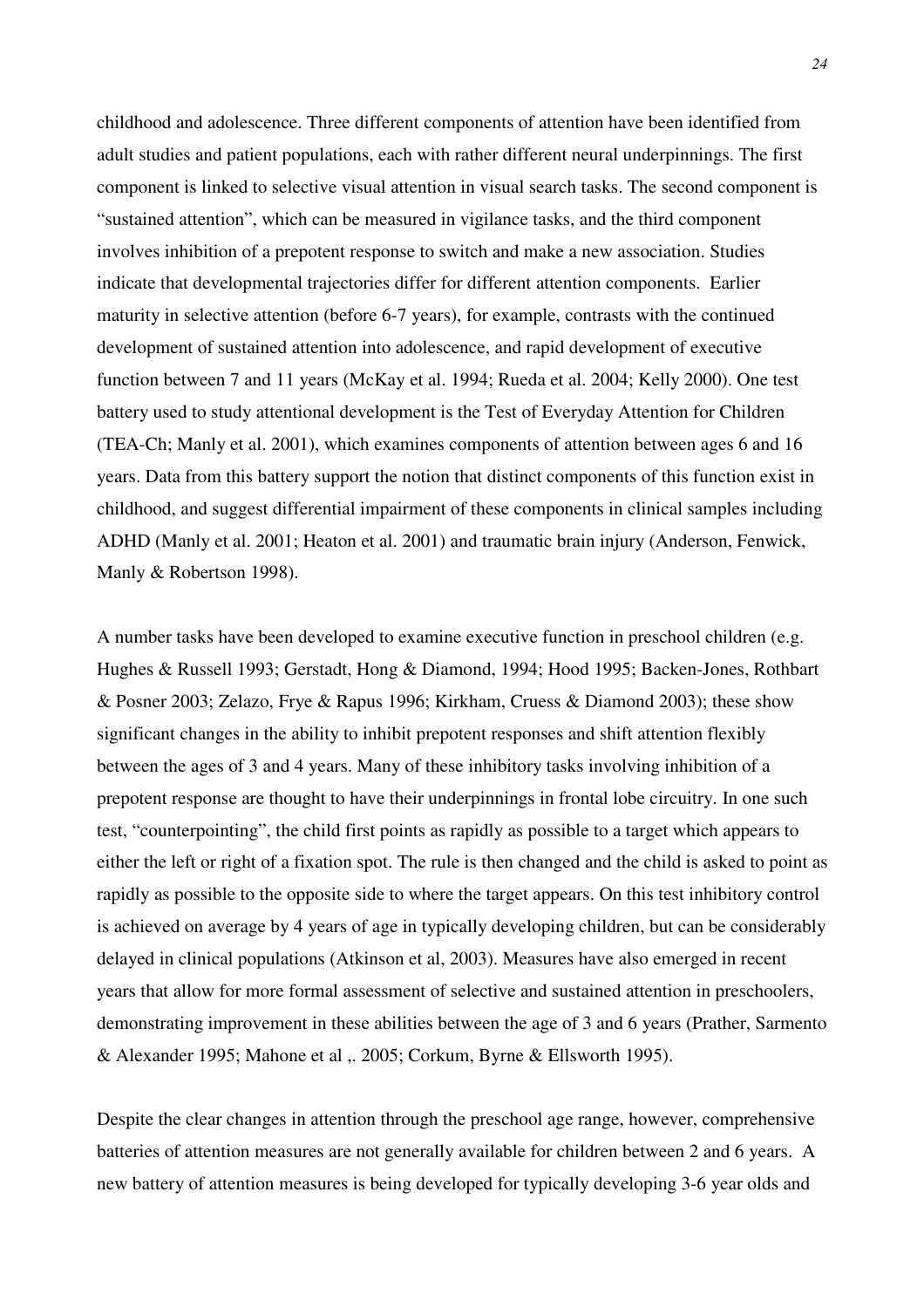children in this mental age range, such as chronologically older children with Down syndrome or Williams syndrome (Breckenridge et al. in preparation).

#### **7.3. Deficits in development of the dorsal stream relative to ventral stream**

In section 3.3 the general hypothesis of 'dorsal stream vulnerability' (Atkinson et al., 1999; Spencer et al. 2000; Braddick et al, 2003) has been discussed. This refers to the general finding that across a number of clinical populations with very diverse aetiologies (e.g. Williams syndrome, Fragile X, congenital cataract patients, Autism, children with hemiplegia), when tasks are carefully designed to compare and isolate responses related to the dorsal and ventral streams, the development of the dorsal stream is more likely to be affected than the ventral (review, Braddick et al. 2003).

## **7.4. Planning and execution of actions in spatial tasks**

Taken together with a comparison of dorsal and ventral stream function in the post-box task (see section 4.4) and in other motor planning tasks, Atkinson and Braddick have proposed that Williams syndrome is as an example of broader dorsal stream vulnerability. Support for this relative deficit in dorsal stream networks in WS comes from a structural MRI study with 2 year olds (Mercuri et al, 1997c) and from structural and functional MRI studies with WS adults (Reiss et al, 2004, Meyer-Lindenberg et al, 2004). Frontal executive functions have been found to be an additional area of deficit for WS, even relative to verbal IQ. The extent of this deficit depends on the nature of the task and is much greater when it requires inhibition of a prepotent spatially directed response, notably in counterpointing (see above) and also in a spatial detour task (Biro and Russell, 2001). Inhibition of a verbal response is considerably less affected. Thus the transmission of spatial information to frontal systems within the dorsal stream seems to be specifically disrupted in WS.

#### **7.5. New tests of spatial development**

Shape matching and block construction copying tasks have been normalized and standardized as part of a battery (ABCDEFV- Atkinson Battery of Child Development for Examining Functional Vision) to measure functional vision in children of mental ages between birth and five years (Atkinson et al, 2002a). All tests have been standardized with typically developing children, failure on a particular subtest usually corresponding to a score below the  $15<sup>th</sup>$  percentile for the appropriate age. The battery is divided into tests of 'core vision', requiring minimal saccadic tracking eye movement, including measures of acuity, refraction and field perimetry, and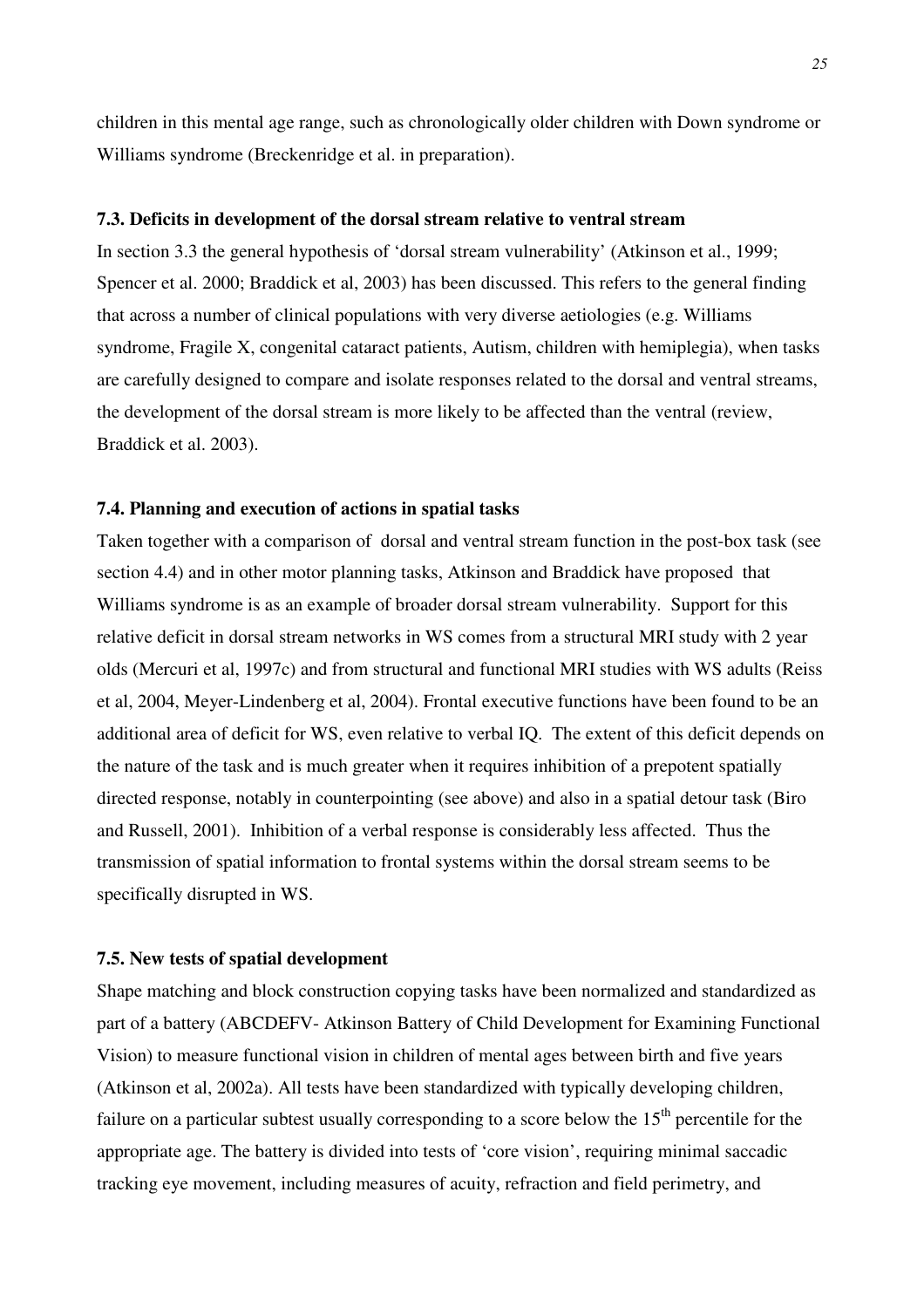additional visuomotor, visuocognitive and spatial tests (requiring minimum motoric skills of reaching and pointing or grasping with one hand). Some sub- tests measure spatial vision related to more ventral or more dorsal stream processing, whereas some involve integration across both processing streams.

The ABCDEFV has been used to test spatial development in a number of clinical populations. In a large scale population infant vision screening programme (N=5000) for detection of strabismus and refractive errors in 9 month- old infants and prevention of later onset strabismus and amblyopia through spectacle correction in infancy (Atkinson et al, 1996b), children who had significant hyperopia in the first year of life were significantly worse on many of the visuospatial ABCDEFV tests throughout the preschool years. However, none of the items on the Griffiths scales of paediatric development showed a difference, arguing against a general developmental delay in this clinical group. Overall, these results indicate mild deficits in the hyperopic group, concentrated in areas of visual perception and visuo-motor control related to both dorsal and ventral stream development (Atkinson et al 2002b).

A second battery which has been developed is the Movement ABC (Henderson and Sugden, 1992), a standardised assessment of everyday visuo-motor and spatial competence for 4-16 year olds. The Movement ABC includes tasks to assess visuo-motor development within three categories: manual dexterity, balance, and ball skills. At 3 and 5 years, children who had been significantly hyperopic as infants scored lower on these tests (Atkinson et al, 2005). The pattern did not show a subgroup of poorly performing children, but suggested a mild but widespread deifict in the formerly hyperopic group. There was no significant difference between children who had worn spectacles to correct refractive errors in infancy and those who had not, which suggests that there may not be a direct causal connection between poorer sensory vision in infancy and poorer preschool visuomotor and visuocognitive abilities, but rather that abnormal refraction and strabismus in infancy is a soft sign of poorer brain development, affecting not only specific eye-brain networks for sensory vision, but those of selective attention and spatial cognition involving temporal, parietal and frontal lobe areas with links to subcortical networks.

In longitudinal studies of very premature infants (under 32 weeks gestation) a comparison has been made between their visual spatial development, brain imaging at birth and term, and their general neurological and cognitive development over a period from birth to 5 years of age. Diffuse excessive high signal intensity (DEHSI) is a common feature of white matter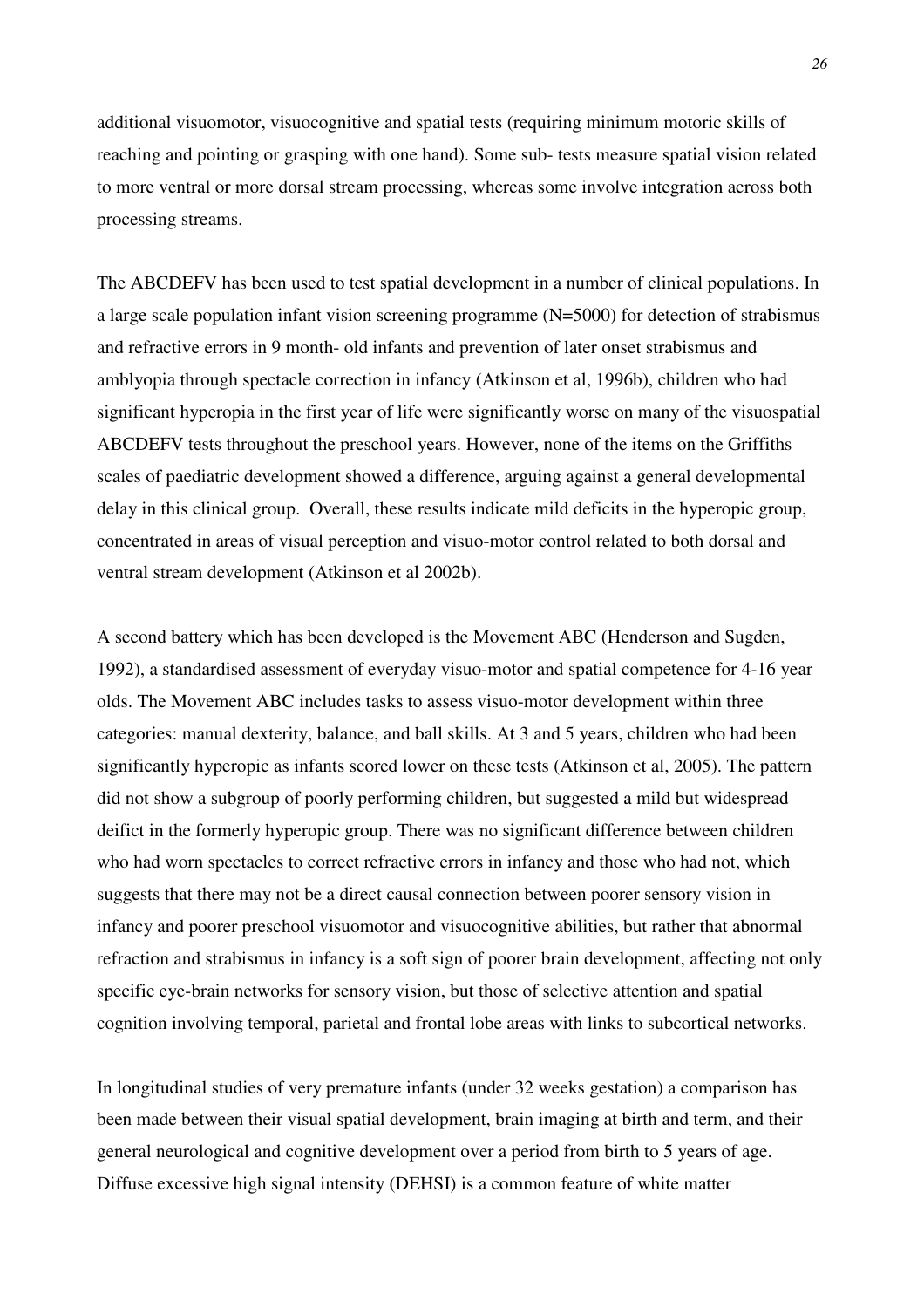abnormality in very premature infants when scanned around term. The presence and degree of white matter damage (DEHSI or PVL) correlated with the measures of early attention on the fixation shift test, deficits in onset of cortical functioning measured with orientation- reversal VEPs, and deficits on spatial tasks in the ABCDEFV and preschool attentional tests of frontal lobe function (Atkinson et al., in prep. a).

In a second cohort children who were born very prematurely were intensively studied between 6 and 7 years of age. Across the group deficits in visuomotor, visuospatial and attention tasks are found, with relative sparing of verbal performance and language. From this analysis, an overall model of brain development for premature infants is that as in other developmental disorders, there is vulnerability in the more dorsally controlled areas with attentional deficits arising from poor frontal lobe connections, whereas development of language and communication and ventral stream function is relatively good (Atkinson et al., in prep. b). For some children in the premature group these deficits are relatively mild, but many are likely to have subtle learning difficulties (e.g. mild ADHD) which persist and have cascading effects on later academic abilities.

## **8. Summary of the developmental model of visual spatial development**

Figure 1 illustrates Atkinson and Braddick's (2003) account of the developmental sequence and the broad neural processes corresponding to it. From an initial subcortical stage, there is development of functioning in specific cortical channels, followed by development of integrative processes across channels within a single stream so that the infant can build up internal representations of objects and individuals. This aspect of the developing processes takes place largely in the ventral stream, with dynamic on-line information contributed from the dorsal stream to control orienting by eye and head movements. Of course, for objects to be represented, information about colour, shape and texture must be integrated with motion information at a relatively early stage so that objects can be segregated from each other and from their background. These processes provide object representations which must be integrated with dorsal-stream spatial information to allow, later, emergence of the visual action systems associated with reaching/grasping and with locomotion. These action systems are a combination of visual attentional and motor systems. It is over-simple, however, to show this as a linear sequence; there are likely to be important feedback loops, by which the consequences of a new development can affect the way that earlier established processes work. Furthermore, a description of the sequence is only the start. We still cannot explain timing differences in functional onset and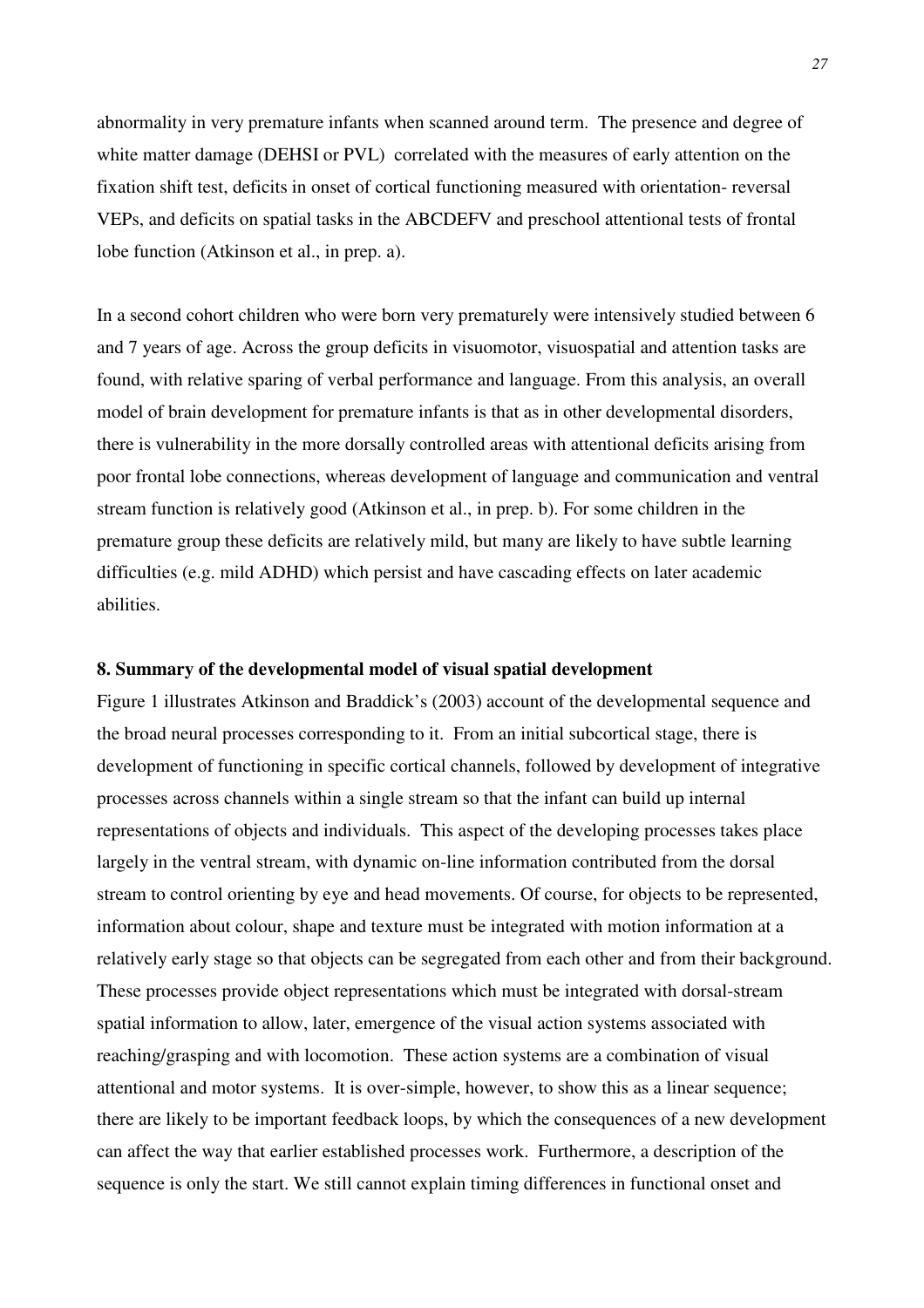plasticity in one system as opposed to another – why do some processes in certain networks start to function earlier than others? How far are we seeing the unfolding of a maturational sequence, and how far does the developmental trajectory depend on exposure to the environment, including the kinds of exposure made possible by earlier networks becoming functional? There are still many unanswered questions.

A model of deficits in spatial development has been suggested - 'dorsal stream vulnerability'. This is based on the general finding that tasks related to more dorsal stream areas show higher levels of deficit that those related to ventral across many different clinical conditions including children with developmental disorders related to genetic abnormalities such as Williams syndrome and Fragile X. We still need to find the basic cause of this difference in plasticity between dorsal stream and ventral stream modules. It may have its origin in very low level timing mechanisms in subcortical or early cortical areas, it may depend on a misbalance between the number of functional magnocellular and parvocellular cells and their integration, or it may depend on integration of information from processing in many different occipital, parietal and frontal areas before the planning and decision for action is taken. Of course we do not know whether a deficit which seems similar behaviourally arises because of identical faults in its neural processing. Hopefully with improved imaging methods and specific behavioural measures we may be able to answer these questions in the future and provide appropriate interventions, tuned to the individual, to alleviate spatial difficulties in children.

## **Acknowledgments**

We would like to acknowledge the help and support of present and past members of the Visual Development Unit, in particular Oliver Braddick, Shirley Anker, Dee Birtles, Dorothy Cowie and Kate Breckenridge. We also thank our collaborators for a number of studies cited in this chapter, in particular Eugenio Mercuri, Giovanni Cionni, Andrea Guzzetta, Ursula Bellugi, Joan Stiles and the members of the Departments of Paediatrics and Neonatology and Brain Imaging, Hammersmith Hospital, namely Lily Dubowitz, David Edwards, Francis Cowan, Mary Rutherford and Leigh Dyett. This work has been supported by grant G7908507 and previous programme grants from the Medical Research Counci, UK and the Williams Syndrome Foundation, UK.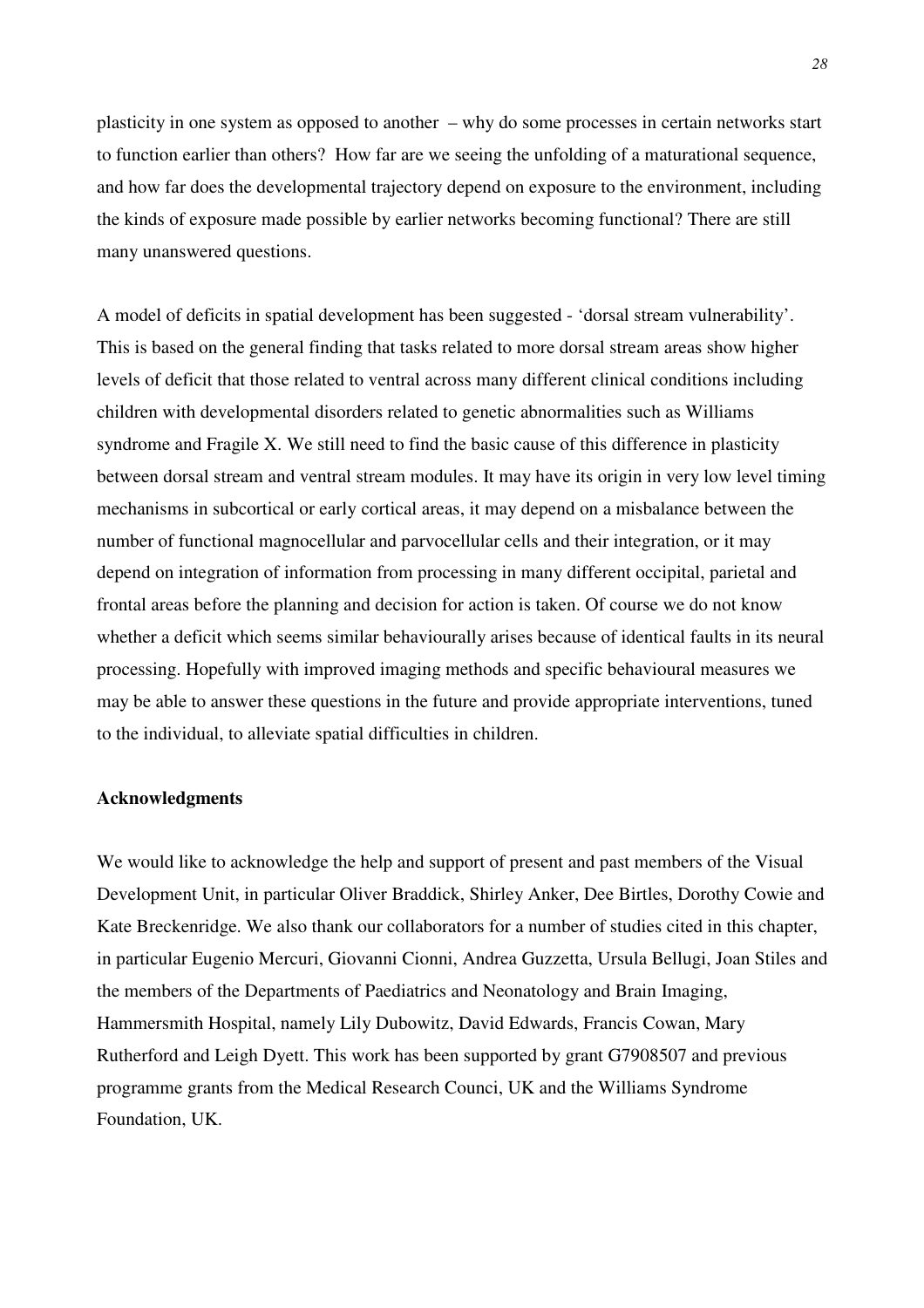## **Figure Legends**

Figure 1. Atkinson and Braddick model of visual spatial development of dorsal and ventral streams in infancy

Figure 2. Schematic model of different action modules within the dorsal stream

Figure 3. Schematic model of development of preferential looking and preferential reaching for objects in infancy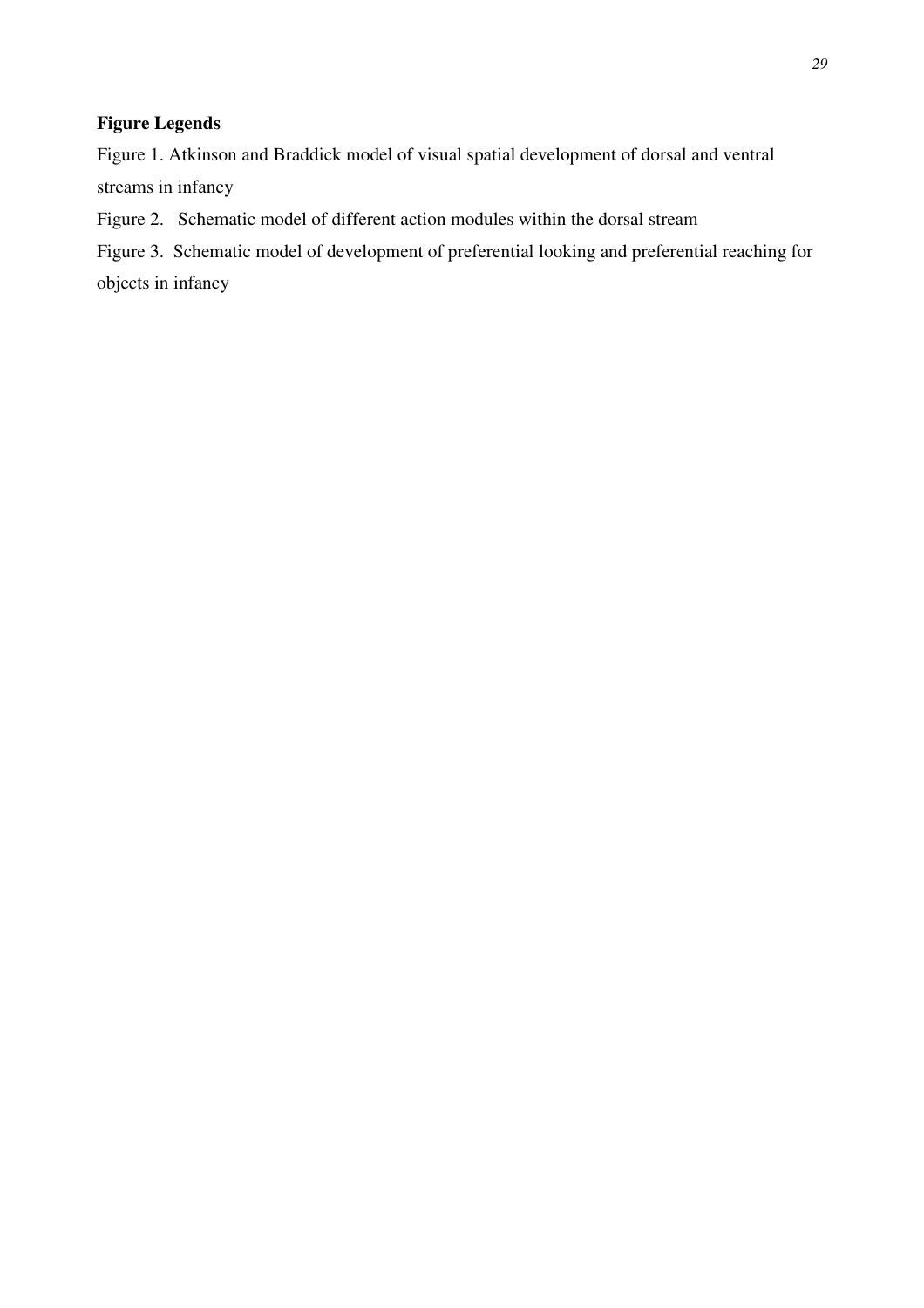## **References**

- Acredolo, L. P. (1978). Development of Spatial Orientation in Infancy. Developmental Psychology, 14, 224-234
- Adolph, K. E. & Avolio, A. M. (2000). Walking infants adapt locomotion to changing body dimensions. *Journal of Experimental Psychology: Human Perception and Performance, 26*: 1148-1166.
- Allport, A. (1989). Visual attention. In M. I. Posner (ed.), Foundations of cognitive science. Cambridge, MA: MIT Press.
- Anderson, V., Fenwick, T., Manly, T., & Roberston, I. (1998). Attentional skills following traumatic brain injury in childhood: A componential analysis. *Brain Injury, 12,* 937-949.
- Arterberry ME, Yonas A (1988). Infant's sensitivity to kinetic information for 3-dimensional object shape. Perception & Psychophysics, 44: 1-6.
- Arterberry ME, Yonas A. (2000). Perception of three-dimensional shape specified by optic flow by 8-week-old infants. Perception and Psychophysics, 62, 550-556.
- Atkinson J & Hood B (1994). Deficits of selective visual attention in children with focal lesions. Infant Behaviour and Development, 17: 423.
- Atkinson J., King J, Braddick O.J, Nokes L, Anker S, and Braddick F. (1997) A specific deficit of dorsal stream function in Williams' syndrome. NeuroReport, 8, 1919-1922.
- Atkinson, J. & Braddick, O. J. (1985). Early development of the control of visual attention, Perception, 14: A25.
- Atkinson, J. (1984). Human visual development over the first six months of life. A review and a hypothesis. Human Neurobiology, 3: 61-74.
- Atkinson, J. (1992). Early visual development: differential functioning of parvocellular and magnocellular pathways. Eye 6: 129-135
- Atkinson, J. (2000). *The developing visual brain*. Oxford: OUP (Oxford Psychology Series 32).
- Atkinson, J., & Braddick, O. (2005). Dorsal stream vulnerability and autistic disorders: The importance of comparative studies of form and motion coherence in typically developing children and children with developmental disorders. *Cahiers de psychologie cognitive (Current Psychology of Cognition) 23* (1-2): 49-58.
- Atkinson, J., Anker, S., Braddick, O., Nokes, L., Mason, A., & Braddick, F. (2001). Visual and visuo-spatial development in young Williams Syndrome children. Developmental Medicine & Child Neurology 43: 330-337.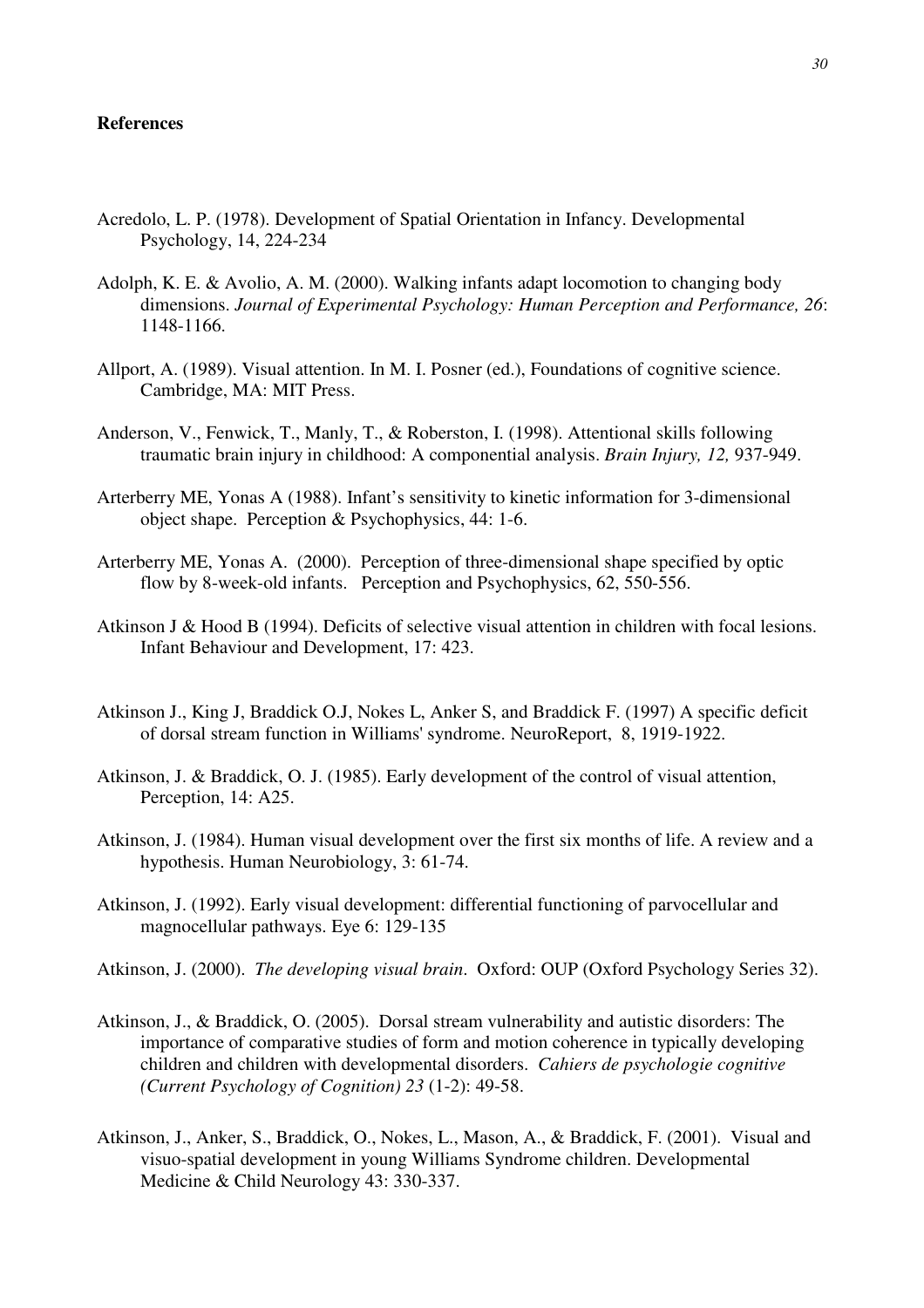- Atkinson, J., Anker, S., Rae, S., Hughes, C., & Braddick, O. (2002a). A test battery of child development for examining functional vision (ABCDEFV). *Strabismus 10*(4): 245-269.
- Atkinson, J., Anker, S., Nardini, M., Braddick, O., Hughes, C., Rae, S., & Atkinson, S. (2002b). "Infant vision screening predicts failures on motor and cognitive tests up to school age". *Strabismus*, 10, 187-198.
- Atkinson, J., Braddick, O. J., Lin, M.-H., Curran, W., Guzzetta, A., & Cioni, G. (1999). Form and motion coherence: is there dorsal stream vulnerability in development? Investigative Ophthalmology & Visual Science 40/4: S395.
- Atkinson, J., Braddick, O., Rose, F. E., Searcy, Y. M., Wattam-Bell, J., & Bellugi, U. (2006a. Dorsal-stream motion processing deficits persist into adulthood in Williams Syndrome. *Neuropsychologia* [Short Communication] *44*(5): 828-833.
- Atkinson J, Braddick O, Nardini M, Cowie D, Breckenridge K, Anker S, Birtles D (2006b) Spatial cognition, locomotion planning and problems of attention in Williams syndrome (WS) : new tests developing the model of 'dorsal stream vulnerability' in WS. *Presentation at Williams Syndrome Foundation Professional Meeting, Richmond VA, August 2006.*
- Atkinson, J., Braddick, O. J., Nardini, M., Anker, S. E., Cowan, F. M., & Edwards, A. D. (2006c). 'Dorsal Vulnerability' and Patterns of Visuo-Cognitive Deficit Following Very Premature Birth. *Perception (Suppl. )*, 35S, 3-4
- Atkinson, J., Braddick, O., Anker, S., Curran, W., & Andrew, R. (2003). Neurobiological models of visuospatial cognition in children with Williams Syndrome: Measures of dorsal-stream and frontal function. *Developmental Neuropsychology 23*(1/2): 141-174.
- Atkinson, J., Braddick, O., Anker, S., Ehrlich, D., Macpherson, F., Rae, S., King, J., Mercuri, E., Nokes, L., & Braddick, F. (1996a) Development of sensory, perceptual, and cognitive vision and visual attention in young Williams Syndrome children. Presentation and poster at the Seventh International Professional Conference on Williams Syndrome, King of Prussia, PA.
- Atkinson, J., Braddick, O., Bobier, B., Anker, S., Ehrlich, D., King, J., Watson. P., & Moore, A. (1996b). Two infant vision screening programmes: prediction and prevention of strabismus and amblyopia from photo- and videorefractive screening. *Eye 10*(2): 189-198.
- Atkinson, J., Hood, B., Wattam-Bell J., & Braddick, O.J. (1992). Changes in infants' ability to switch visual attention in the first three months of life. Perception, 21: 643-653.
- Atkinson, J., Nardini, M., Anker, S., Braddick, O., Hughes, C., & Rae, S. (2005). Refractive errors in infancy predict reduced performance on the Henderson Movement Assessment Battery for Children at 3.5 and 5.5 years. *Developmental Medicine and Child Neurology* 47, 243-251.
- Atkinson et al (in preparation a). Cortical visual function, neonatal MRI, and developmental outcome in preterm infants.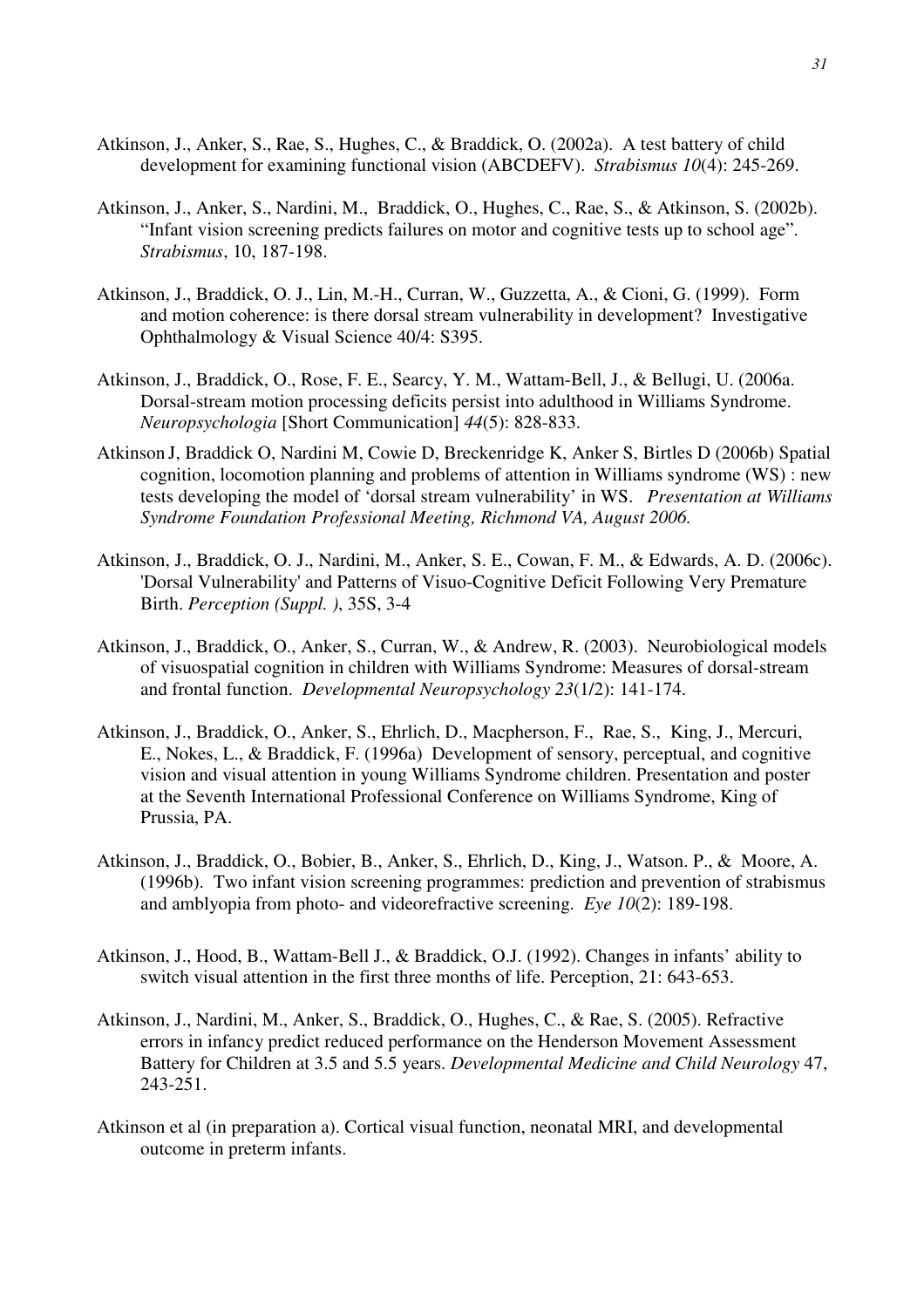Atkinson et al (in preparation b).

- Backen Jones, L., Rothbart, M. K., & Posner, M. I. (2003). Development of executive attention in preschool children. *Developmental Science, 6,* 498-504.
- Baillargeon, R., and J. DeVos. 1991. Object permanence in young infants: further evidence. *Child Development* 62:1227-1246
- Baird, A. A., J. Kagan, T. Gaudette, K. A. Walz, N. Hershlag, and D. A. Boas. (2002). Frontal lobe activation during object permanence: data from near-infrared spectroscopy. Neuroimage 16:1120-1125.
- Bell, M. A., and N. A. Fox. (1992). The relations between frontal brain electrical activity and cognitive development during infancy. Child Development 63:1142-1163.
- Bellugi, U., Bihrle A, Trauner, D, Jernigan, T & Doherty, S (1990) Neuropsychological, neurological, and neuroanatomical profile of Williams syndrome children. American Journal of Medical Genetics (Supplement), 6, 115-125
- Bellugi, U., Lichtenberger, L., Mills, D., Galaburda, A. & Korenberg, J. R. (1999) Bridging cognition, the brain, and molecular genetics: evidence from Williams syndrome. Trends in Neurosciences, 22, 197-207.
- Bellugi, U., Sabo, H. & Vaid, J. (1988). Spatial deficits in children with Williams syndrome. In J. Stiles-Davis, M. Kritchevsky & U. Bellugi (eds) Spatial Cognition: Brain Bases and Development. Hillsdale NJ: Lawrence Erlbaum.
- Bellugi, U., Wang, P.P. & Jernigan, T.L. (1994). Williams syndrome: An unusual neuropsychological profile. In S. H. Broman & J. Grafman (eds.) Atypical cognitive deficits in developmental disorders: Implications for Brain Function (pp.23-56). Lawrence Erlbaum, Hillsdale NJ.
- Bertenthal BI, Proffitt DR, Spetner NB, Thomas MA (1985) The development of infant sensitivity to biomechanical motions. Child Development, 56: 531-543
- Bertenthal, B. I., & J. J. Campos. (1990). A systems approach to the organizing effects of selfproduced locomotion during infancy. *Advances in Infancy Research* 6:1-60.
- Berthier, N., & Keen, R. (2006). Development of reaching in infancy. Experimental Brain Research 169: 507-518.
- Berthoz, A. (1996). Neural basis of decision in perception and the control of movement. In Damasio, A. R., Damasio, H., & Christen, Y. (Eds.) Neurobiology of decsion making. Berlin: Springer.
- Bertrand J., Mervis C. B., & Eisenberg J. D. (1997) Drawing by children with Williams syndrome: A developmental perspective. Developmental Neuropsychology, 13, 41-67.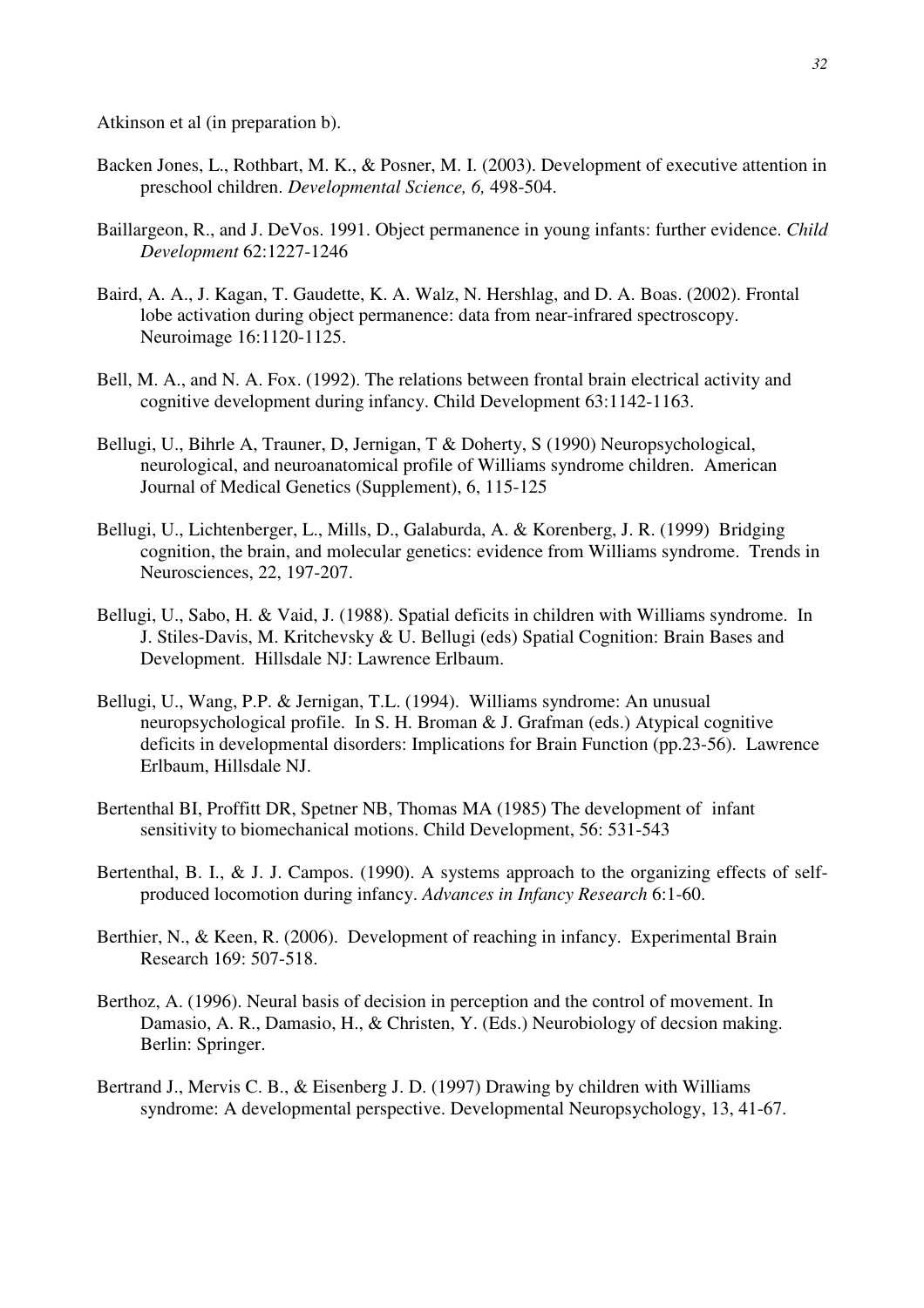- Bhutta, A. T., Cleves, M. A., Casey, P. H., Craddock, M. M., & Anand, K. J. (2002). Cognitive and Behavioral Outcomes of School-Aged Children Who Were Born Preterm: a Meta-Analysis. *Journal of the American Medical Association*, 288, 728-737.
- Biro, S. & Russell, J. (2001). The execution of arbitrary procedures by children with autism. *Development and Psychopathology,13,* 97-110.
- Bojczyk, K.E. & Corbetta, D. (2004). Object retrieval in the  $1<sup>st</sup>$  year of life: learning effects of task exposure and box transparency. *Developmental Psychology*, 40, 54-66.
- Booth A E, Pinto J, Bertenthal B I (2002). Perception of the symmetrical patterning of human gait by infants. Developmental Psychology, 38: 554-563.
- Booth, J. R., B. MacWhinney, K. R. Thulborn, K. Sacco, J. T. Voyvodic, and Feldman, H. M. (2000). Developmental and lesion effects in brain activation during sentence comprehension and mental rotation. Dev Neuropsychol 18:139-169.
- Boussaoud, D., Ungerleider, L. G. & Desimone, R. (1990). Pathways for motion analysis: cortical connections of the medial superior temporal and fundus of the superior temporal visual areas in the macaque. J. comp. Neurol, 296: 462-495.
- Braddick O J, O'Brien J M D, Wattam-Bell J, Atkinson J and Turner R (2000). Form and motion coherence activate independent, but not dorsal/ventral segregated, networks in the human brain. *Current Biology* 10: 731-734.
- Braddick, O., Curran, W., Atkinson, J., Wattam-Bell, J., & Gunn, A. (2002a). Infants' sensitivity to global form coherence. *Investigative Ophthalmology & Visual Science 43*: E-Abstract 3995.
- Braddick O J, O'Brien J, Rees G, Wattam-Bell J, Atkinson J, Turner R (2002b) Quantitative neural responses to form coherence in human extrastriate cortex. Presentation at Society for Neuroscience. Program no 721.9. Available online.
- Braddick O, Atkinson J, & Hood B. (1996). Monocular vs binocular control of infants' reaching. Investigative Ophthalmology & Visual Science, 37, S290.
- Braddick O., Atkinson J., Hood B., Harkness W., Jackson G., Vargha-Khadem F. (1992). Possible blindsight in infants lacking one cerebral hemisphere. Nature 360: 461-463.
- Braddick, O J, O'Brien J M D, Wattam-Bell J, Atkinson J, Hartley T, Turner R (2001). Brain areas sensitive to coherent visual motion. Perception, 30: 61-72.
- Braddick, O. (1996). Binocularity in infancy. Eye, 10: 182-188.
- Braddick, O. J., & Atkinson, J. (2003). Top-down, bottom-up, and sideways in infants' development of visual object organisation. *Perception 32*(Suppl*.*): 49-50.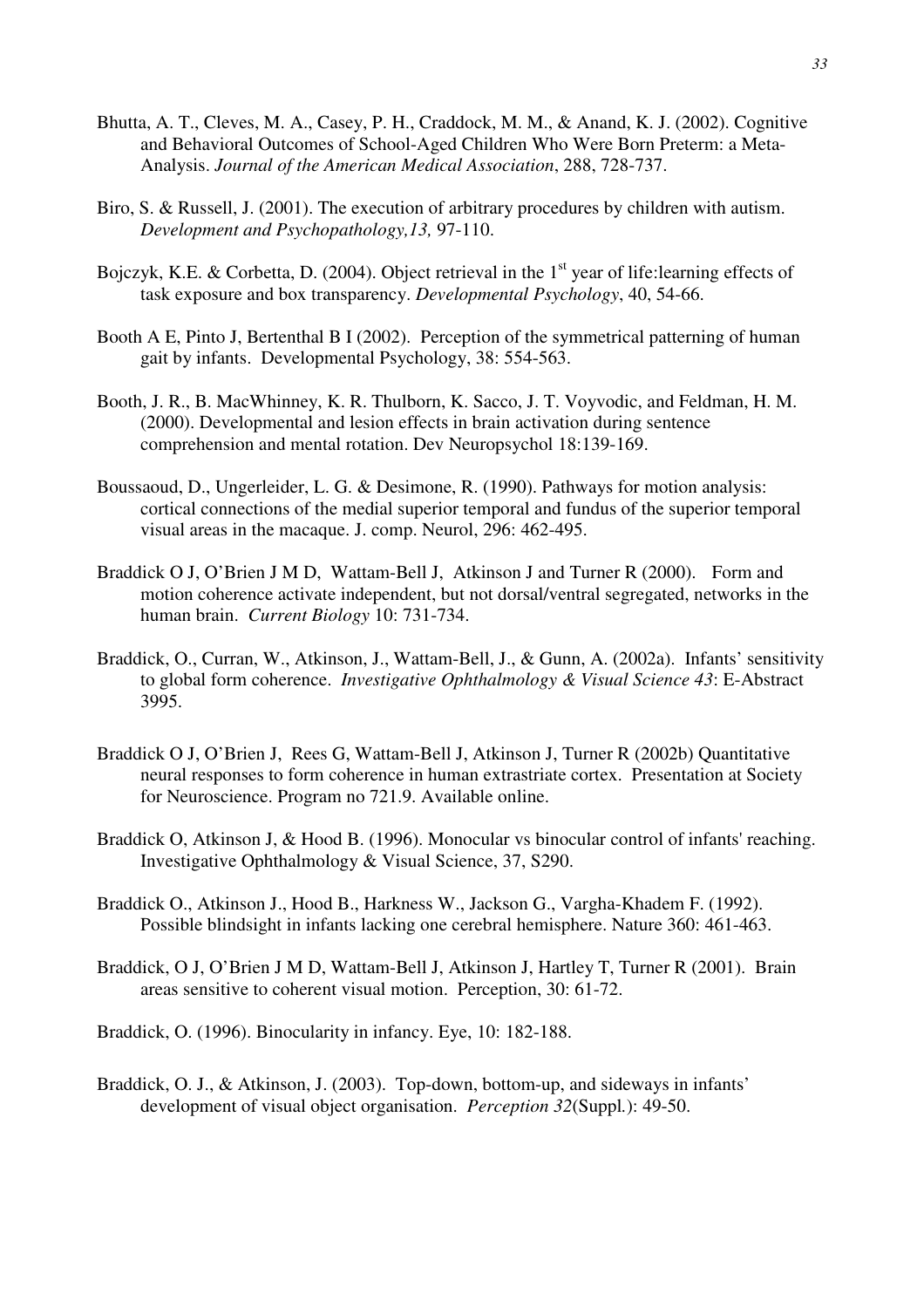- Braddick, O. J., Atkinson, J., & Wattam-Bell, J. (1989). Development of visual cortical selectivity: binocularity, orientation, and direction of motion. In von Euler (Ed,), *Neurobiology of early infant behaviour* (pp. 165-172). London: MacMillan.
- Braddick, O., & Oian, N. (2000). The organisation of global motion and transparency. In J. M. Zanker & J. Zeil (Eds.), *Motion vision* (pp. 86-112). Berlin: Springer Verlag.
- Braddick, O., Atkinson, J., & Wattam-Bell, J. (2003). Normal and anomalous development of visual motion processing: Motion coherence and 'dorsal stream vulnerability'. Neuropsychologia 41(13): 1769-1784.
- Breckenridge et al (in preparation). The structure of attention in preschool-age children.
- Bruner, J.S. (1970). The growth and structure of skill. In K Connolly (Ed.), *Mechanisms of motor skill development* (pp. 62-94). New York: Academic Press.
- Butterworth G, & Grover L. (1990) Joint visual-attention, manual pointing, and preverbal communication in human infancy. Pp. 605-624 in Attention and Performance XIII Cambridge MA: MIT Press.
- Cheng, K. & Newcombe, N. S. (2005). Is There a Geometric Module for Spatial Orientation? Squaring Theory and Evidence. Psychonomic Bulletin and Review, 12, 1-23.
- Chugani, H. T., M. E. Phelps, and J. C. Mazziotta. 1987. Positron emission tomography study of human brain functional development. Annals of Neurology 22:487-497.
- Corkum, P.V., Byrne, J.M., & Ellsworth, C. (1995). Clinical assessment of sustained attention in preschoolers. Child Neuropsychology, 1, 3-18.
- Cowie, D., Smith, L., Braddick, O., & Atkinson, J. (2006a Stepping stones across the river: Visually guided planning of locomotion in children and adults. Perception, S35: 95
- Cowie, D., Smith, L., Braddick, O., Atkinson, J., & Nardini, M. (2006b The development of visually guided locomotor planning. Cognitive Processing, 7 (S5), 123.
- Cowie, D., Smith, L., Braddick, O., & Atkinson, J. (2006c Locomotor planning in Williams syndrome. Presentation at the  $3<sup>rd</sup>$  Williams Syndrome Workshop, Reading.
- Cowie et al., in preparation
- Damasio, A. R. & Benton, A. L. (1979). Impairment of hand movements under visual guidance. Neurology, 29: 170-178.
- Diamond, A. (1991). Neuropsychological insights into the meaning of object concept development. In S. Carey & R. Gelman (Eds), Biology and knowledge: Structural constraints on development (pp. 37-80). Hillsdale, NJ: Erlbaum.
- Diamond, A., J. F. Werker, and C. Lalonde. 1994. Toward understanding commonalities in the development of object search, detour navigation, categorization, and speech perception. In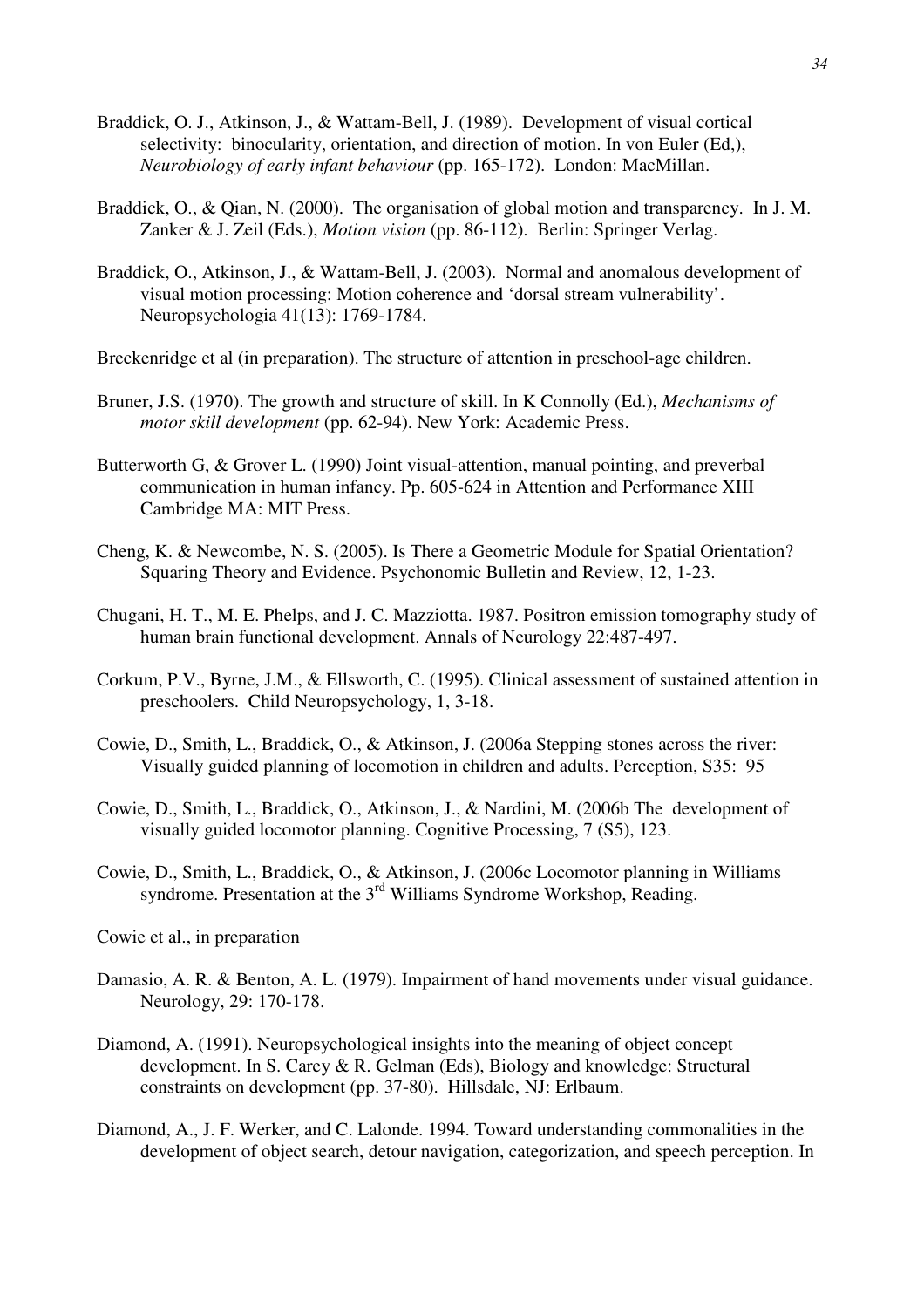Human behavior and the developing brain., G. Dawson, K. W. Fischer and et al., eds. New York, NY: The Guilford Press, pp. 380-426.

- Diamond, A., S. Zola-Morgan, and L. R. Squire. 1989. Successful performance by monkeys with lesions of the hippocampal formation on AB and object retrieval, two tasks that mark developmental changes in human infants. Behavioral Neuroscience 103:526-537.
- Fagard, J. (1994). Manual strategies and interlimb coordination during reaching, grasping, and manipulating throughout the first year of life. In S. Swinnen, H. Heuer, J. Massion, & P. Casaer (Eds.) Interlimb coordination: Neural, dynamical and cognitive constraints (pp. 439- 460). San Diego, C.A: Academic Press.
- Fagard, J. (2000). Linked proximal and distal changes in the reaching behaviour of 5- to 12 month-old human infants grasping objects of different sizes. Infant Behaviour and Development, 23, 317-329.
- Fagard, J., & Jacquet, A.Y. (1996). Changes in reaching and grasping objects of different sizes between 7 and 13 months of age. British Journal of Developmental Psychology, 14, 65–78.
- Felleman, D.J. and Van Essen D.C. (1991) Distributed hierarchical processing in primate cerebral cortex. Cerebral Cortex 1:1-47.
- Fox, N. A., and M. A. Bell. (1990). Electrophysiological indices of frontal lobe development: Relations to cognitive and affective behavior in human infants over the first year of life. Annals of the New York Academy of Sciences 608:677-704.
- Gallant, J. L., Braun, J. & Van Essen, D.C. (1993). Selectivity for polar, hyperbolic, and Cartesian gratings in macaque visual cortex. Science, 259, 100-103.
- Gerstadt, C.L., Hong, Y.J. and Diamond, A. (1994). The relationship between cognition and action: performance of children 3 1/2 - 7 years old on a Stroop-like day-night test. Cognition, 53, 129-153.
- Gibson, E.J. & Walk, R.D. (1960). The "visual cliff". *Scientific American*, 202, April, 64-71.
- Goodale MA & Milner AD. (2003) Sight Unseen: An Exploration of Conscious and Unconscious Vision. Oxford: Oxford University Press
- Goodale, M.A, Milner, A.D., Jakobsen LS. and Carey, D.P.(1991) A neurological dissociation between perceiving objects and grasping them. Nature, 349, 154-156.
- Gunn, A., Cory, E., Atkinson, J., Braddick, O., Wattam-Bell, J., Guzzetta, A., & Cioni, G. (2002). Dorsal and ventral stream sensitivity in normal development and hemiplegia Neuroreport 13(6): 843-847.
- Heaton, S. C., Reader, S. K., Preston, A. S., Fennell, E. B., Puyana, O. E., Gill, N. et al. (2001). The Test of Everyday Attention for Children (TEA-Ch): Patterns of performance in children with ADHD and clinical controls. Child Neuropsychology, 7, 251-264.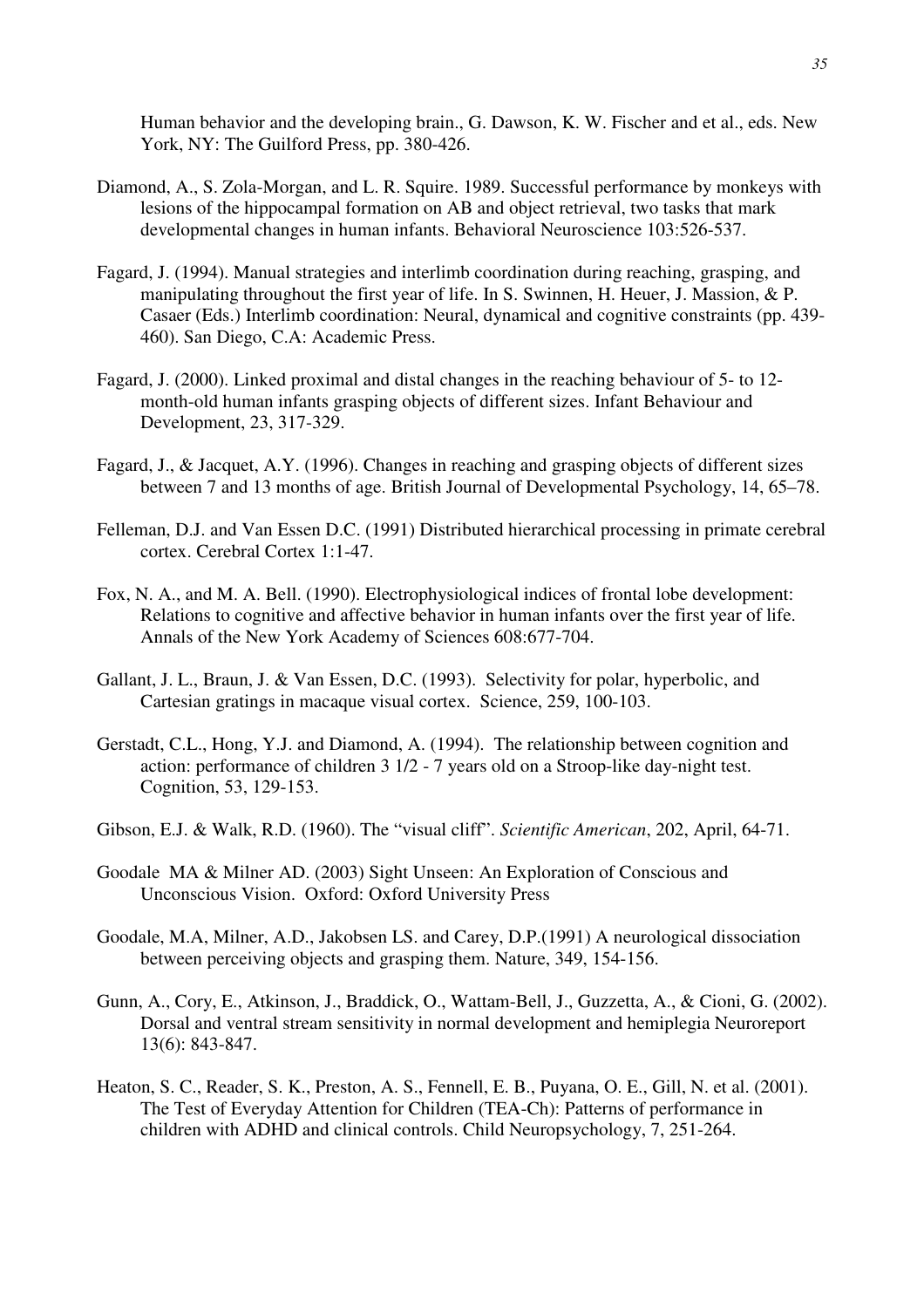- Henderson, S. E. & Sugden, D.A. (1992). The Movement ABC manual. The Psychological Corporation, London.
- Hermer, L. & Spelke, E. (1994). A Geometric Process for Spatial Reorientation in Young Children. Nature, 370, 57-59.
- Hermer, L. & Spelke, E. (1996). Modularity and Development: the Case of Spatial Reorientation. Cognition, 61, 195-232.
- Hermer-Vazquez, L., Spelke, E. S., & Katsnelson, A. S. (1999). Sources of Flexibility in Human Cognition: Dual Task Studies of Space and Language. Cognitive Psychology, 39, 3-36.
- Hofstadter, M., and J. S. Reznick. 1996. Response modality affects human infant delayedresponse performance. Child Development 67:646-658.
- Hood, B. & Atkinson, J. (1990). Sensory visual loss and cognitive deficits in the selective attentional system of normal infants and neurologically impaired children. Developmental Medicine and Child Neurology, 32: 1067-1077.
- Hood, B. & Atkinson J. (1993) Disengaging visual attention in the infant and adult. Infant Behaviour and Development, 16: 405-422.
- Hood, B. (1995). Gravity rules for 2-4 year olds. Cognitive Development, 10, 577-598.
- Horobin, K., and L. Acredolo. 1986. The role of attentiveness, mobility history, and separation of hiding sites on Stage IV search behavior. Journal of Experimental Child Psychology 41:114-127.
- Hughes, C. & Russell, J. (1993) Autistic children's difficulty with mental disengagement from an object: its implications for theories of autism. Developmental Psychology 29, 498-510.
- Huttenlocher, J. & Presson, C. C. (1973). Mental rotation and the perspective problem. Cognitive Psychology, 4, 277-299.
- Huttenlocher, J., Newcombe, N., & Sandberg, E. (1994). The coding of spatial location in young children. Cognitive Psychology, 27, 115-147.
- Huttenlocher, P.R., de Courten, C., Garey, L.G. & van der Loos, H. (1982). Synaptogenesis in human visual cortex - evidence for synapse elimination during normal development. Neuroscience Letters 33: 247-252.
- Jacobs, B., H. T. Chugani, V. Allada, S. Chen, M. E. Phelps, D. B. Pollack, and M. J. Raleigh. (1995). Developmental changes in brain metabolism in sedated rhesus macaques and vervet monkeys revealed by positron emission tomography. Cerebral Cortex 5:222-233.
- Jeannerod, M. (1997). The Cognitive Neuroscience of Action. Oxford: Blackwell.
- Karmiloff-Smith, A. (1998). Development itself is the key to understanding developmental disorders. Trends in Cognitive Sciences 2, 389-398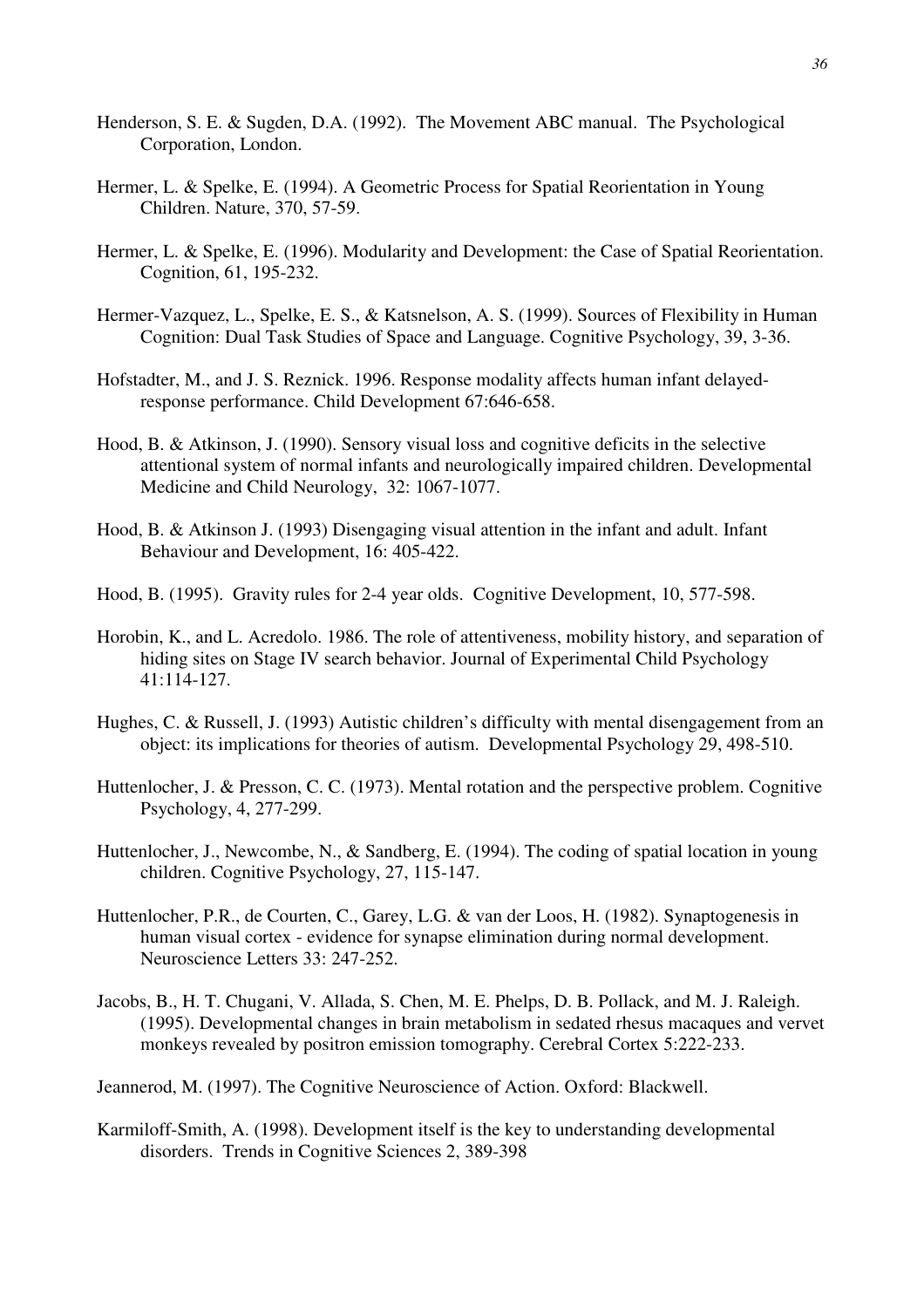- Kaplan, P., Kirsschner, M., Watters, G. and Costa, M.T. (1989) Contractures in children with Williams syndrome. Pediatrics, 84(5), 895-899.
- Kellman PJ, Spelke ES (1983). Perception of partly occluded objects in infancy. Cognitive Psychology, 15: 483-524.
- Kelly, T. P. (2000). The clinical neuropsychology of attention in school-aged children. Child Neuropsychology, 6, 24-36.
- Kermoian, R., and J. J. Campos. 1988. Locomotor experience: A facilitator of spatial cognitive development. Child Development 59:908-917.
- King, J.A., Atkinson, J., Braddick, O.J., Nokes, L. and Braddick, F. (1996). Target preference and movement kinematics reflect development of visuomotor modules in the reaching of human infants. Investigative Ophthalmology and Visual Science, 37, S526.
- Kingsnorth, S. & Schmuckler, M.A. (2000) Walking skill versus walking experience as a predictor of barrier crossing in toddlers. *Infant Behaviour and Development*, 23, 331-350.
- Kirkham, N. Z., Cruess, L., & Diamond, A. (2003). Helping children apply their knowledge to their behavior on a dimension-switching task. Developmental Science, 6, 449-476.
- Klein B.P. & Mervis C.B. (1999). Contrasting patterns of cognitive abilities of 9 and 10-yearolds with Williams syndrome or Down syndrome. Developmental Neuropsychology, 16, 177-196.
- Kosslyn, S. M., J. A. Margolis, A. M. Barrett, E. J. Goldknopf, et al. (1990). Age differences in imagery abilities. Child Development 61:995-1010.
- LaBerge, D. & Brown, V. (1989). Theory of attentional operations in shape identification. Psychological Review, 96: 101-124.
- Learmonth, A. E., Nadel, L., & Newcombe, N. S. (2002). Childrens' Use of Landmarks: Implications for Modularity Theory. Psychological Science, 13, 337-341.
- Lee, D.N., & Aronson, E. (1974). Visual proprioceptive control of standing in human infants. Perception and Psychophysics, 15, 529 – 532.
- Leslie AM, (1984). Spatiotemporal continuity and the perception of causality in infants. Perception, 13:287-305
- Livingstone, M. & Hubel, D. H. (1988). Segregation of form, color, movement and depth: anatomy, physiology and perception. Science, 240: 740-749.
- Mahone, E. M., Pillion, J. P., Hoffman, J., Hiemenz, J. R., & Denckla, M. B. (2005). Construct validity of the auditory continuous performance test for preschoolers. Developmental Neuropsychology, 27, 11-33.
- Manly, T., Nimmo-Smith, I., Watson, P., Anderson, V., Turner, A., & Roberston, I. H. (2001). The Differential Assessment of Children's Attention: The Test of Everyday Attention for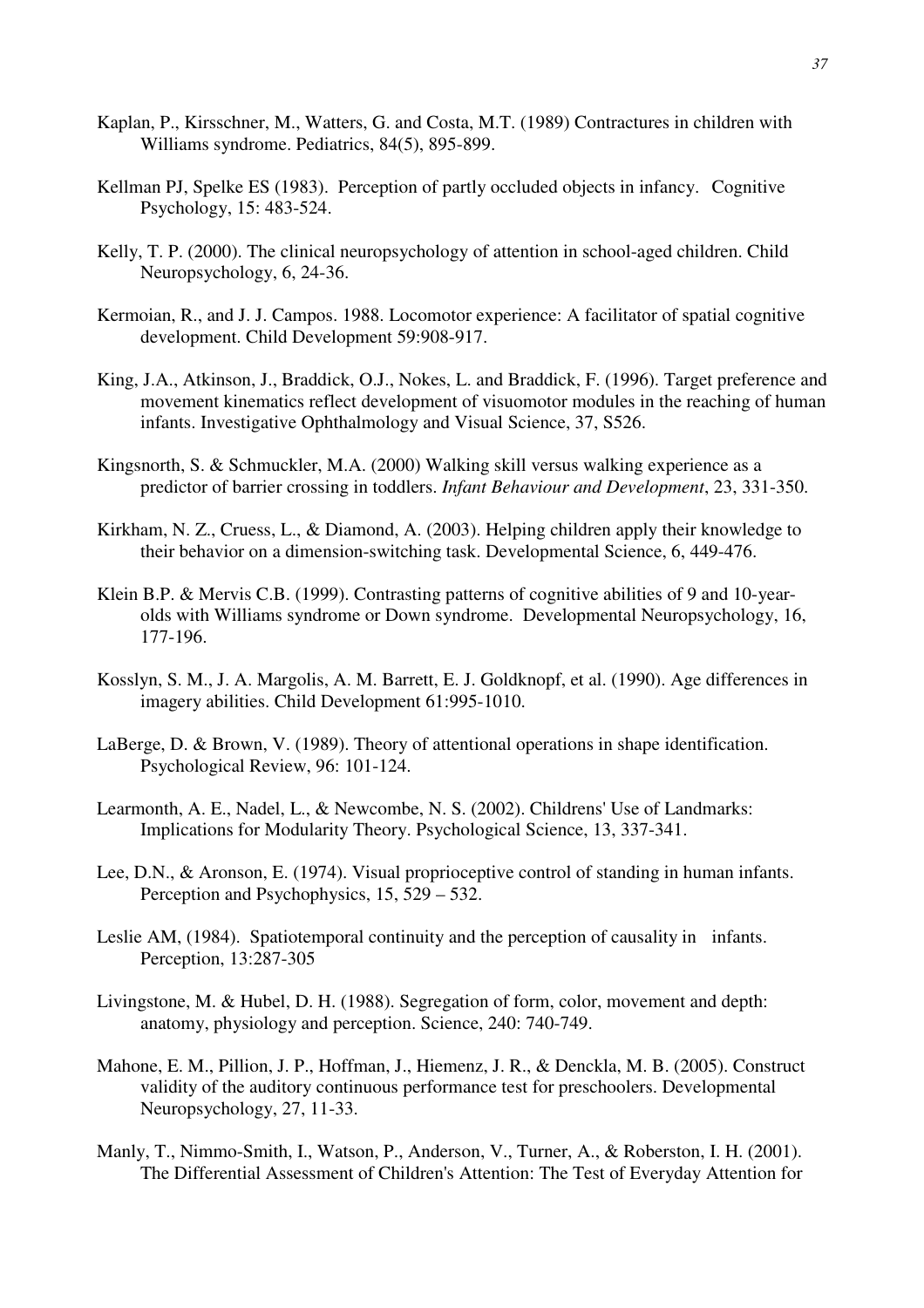Children (TEA-Ch), Normative Sample and ADHD Performance. Journal of Child Psychology and Psychiatry, 42, 1065-1081.

- Marlow, N., Wolke, D., Bracewell, M. A., Samara, M., & EpiCure Study Group (2005). Neurologic and Developmental Disability at Six Years of Age After Extremely Preterm Birth. New England Journal of Medicine, 352, 71-72.
- Marmor, G. S. 1975. Development of kinetic images: When does the child first represent movement in mental images? Cognitive Psychology 7:548-559.
- McKay, K. E., Halperin, J. M., Schwartz, S. T., & Sharma, V. (1994). Developmental analysis of three aspects of information processing: Sustained attention, selective attention, and response organization. Developmental Neuropsychology, 10, 121-132.
- Mercuri, E., Atkinson, J., Braddick, O., Anker, S., Nokes, L. Cowan, F., Rutherford, M., Pennock, J. & Dubowitz, L. (1996). Visual function and perinatal focal cerebral infarction. Archives of Disease in Childhood, 75: F76-F81.
- Mercuri, E., Atkinson, J., Braddick, O., Anker, S., Nokes, L. Cowan, F., Rutherford, M., Pennock, J. & Dubowitz, L. (1997a). Basal ganglia damage in the newborn infant as a predictor of impaired visual function. Archives of Disease in Childhood, 77: F111-F114.
- Mercuri, E., Atkinson, J., Braddick, O., Anker, S., Cowan, F., Rutherford, M., Pennock, J. & Dubowitz, L. (1997b). Visual function in full term infants with hypoxic-ischaemic encephalopathy. Neuropediatrics 28: 155-161.
- Mercuri, E., Atkinson, J., Braddick, O., Rutherford, M., Cowan, F., Counsell, S., Dubowitz, L., & Bydder, G. (1997c) Chiari I malformation and white matter changes in asymptomatic young children with Williams syndrome: clinical and MRI study. European Journal of Paediatric Neurology 5/6 177-181
- Merigan, W. H. & Maunsell, J. H. R. (1993). How parallel are the primate visual pathways? Ann. Rev. Neuroscience, 16: 369-402.
- Meyer-Lindenberg A, Kohn P, Mervis CB, Kippenhan JS, Olsen RK, Morris CA et al. (2004). Neural basis of genetically determined visuospatial construction deficit in Williams syndrome. Neuron, 43: 623-31.
- Milner, A. D. and Goodale, M. A. (1995). The visual brain in action. Oxford: Oxford University Press.
- Nardini, M. (2006). Components of Spatial Memory: a Developmental Analysis. PhD Thesis, University of London,
- Nardini, M., Burgess, N., Breckenridge, K., & Atkinson, J. (2006a). Differential developmental trajectories for egocentric, environmental and intrinsic frames of reference in spatial memory. Cognition, 101, 153-172.
- Nardini, M., Braddick, O., Atkinson, J., Cowie, D., Ahmed, T., & Reidy, H. (*submitted a*) Uneven integration for perception and action cues in children's working memory.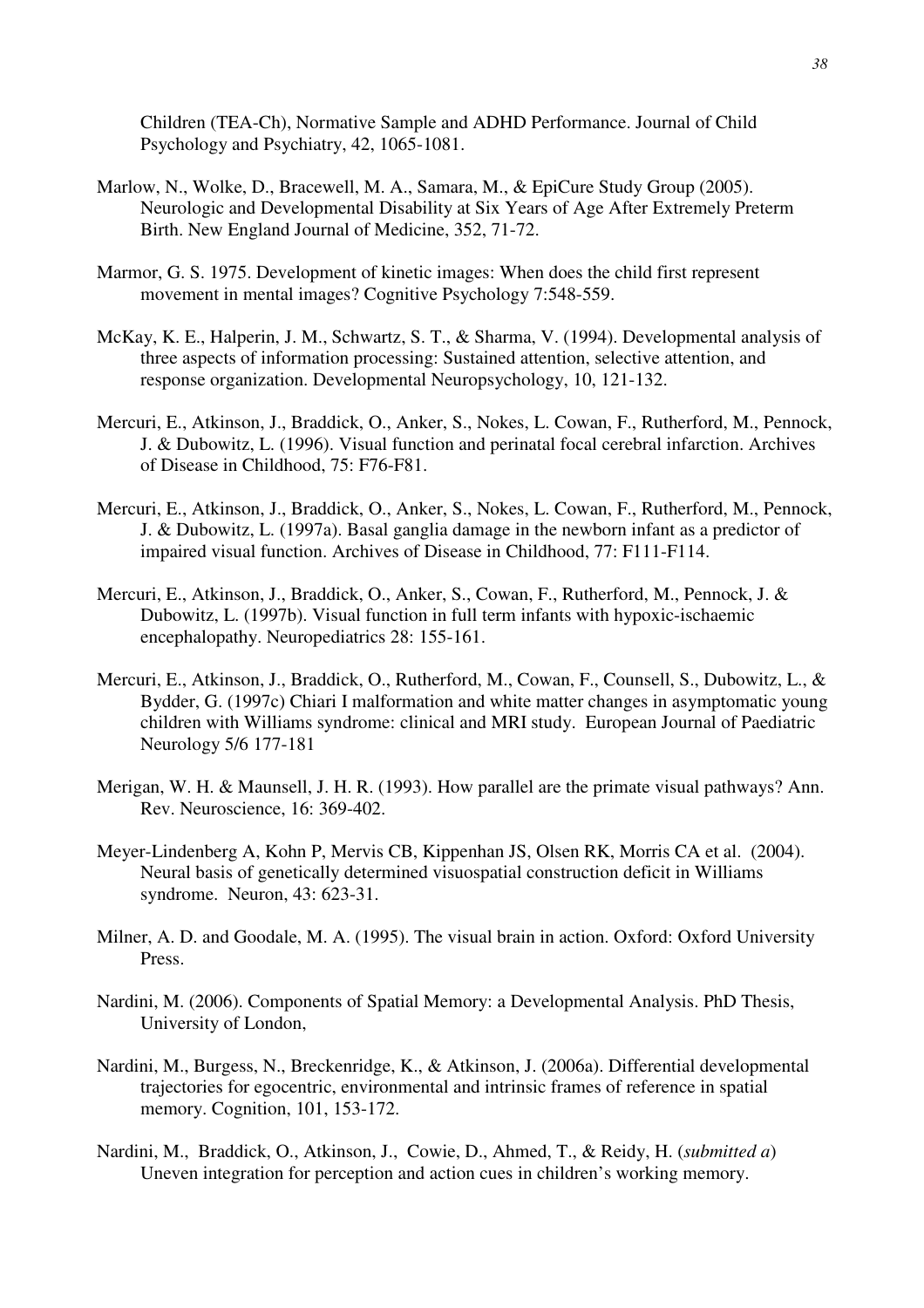- Nardini, M., Atkinson, J., Braddick, O., & Burgess, N. (2006b). The development of body, environment, and object-based frames of reference in spatial memory in normal and atypical populations. Cognitive Processing, 7, 68-69.
- Nardini, M., Atkinson, J., & Burgess, N. (2007). Children reorient using the left / right sense of coloured landmarks at 18-24 months. *Cognition* doi:10.1016/j.cognition.2007.02.007
- Nardini, M., Atkinson, J., & Burgess, N. & Braddick (*submitted b*). Developmental strajectories for spatial frames of reference in Williams Syndrome.
- Nardini, M., Braddick, O., & Atkinson, J. (2006). Young children's errors combining visual information for recognition and action. Perception, 35S, 3-4.
- Newcombe, N. & Huttenlocher, J. (1992). Children's early ability to solve perspective-taking problems. Developmental Psychology, 28, 635-643.
- Newcombe, N., Huttenlocher, J., Bullock Drummey, A., & Wiley, J. G. (1998). The development of spatial location coding: Place learning and dead reckoning in the second and third years. Cognitive Development, 13, 185-200.
- Newman, C. (2001). The Planning and control of action in normal Infants and children with Williams Syndrome. Ph D Thesis, University of London.
- Newman, C., Atkinson, J., & Braddick, O. (2001). The development of reaching and looking preferences in infants to objects of different sizes. Developmental Psychology 37: 561-572.
- O'Keefe J., Burgess N. (1996) Geometric determinants of the place fields of hippocampal neurones. Nature 381, 425-428.

Patla, A.E. (1991) Visual control of human locomotion. In *Adaptability of Human Gait*, Ed. Patla, Elsevier Science Publishers B.V. (North-Holland).

Patla, A.E., & Goodale, M.A. (1996) Obstacle avoidance during locomotion is unaffected in a patient with visual form agnosia. *NeuroReport* 8(1): 165-168.

- Paul, B. M., Stiles, J., Passarotti, A. M., Bavar, N., & Bellugi, U. (2002). Face and Place Processing in Williams Syndrome: Evidence for a Dorsal-Ventral Dissociation. Neuroreport, 13, 1115-1119.
- Pezzini, G., Vicari, S., Volterra, V. & Milani, L. & Ossella, M.T. (1999) Children with Williams syndrome: is there a single neuropsychological profile? Developmental Neuropsychology, 15, 141-155 (1999)
- Posner, M. I. (1980). Orienting of attention. Quarterly Journal of Experimental Psychology, 32:  $3 - 25$ .
- Posner, M. I. & Petersen, S. E. (1990). The attention system of the human brain. Ann. Rev. Neurosci., 13: 25-42.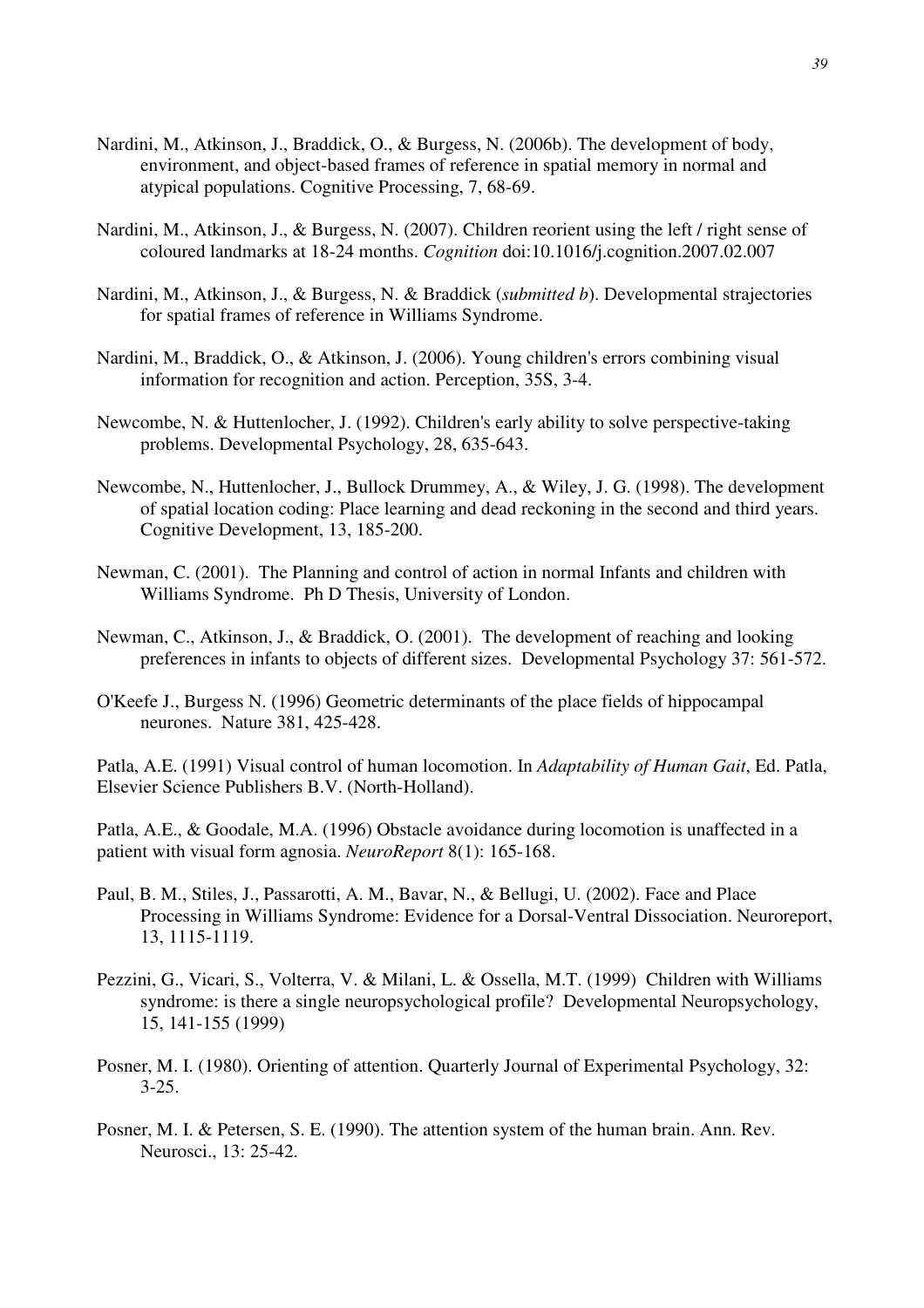- Posner, M. I. & Cohen, Y. (1980). Attention and the control of movements. In Tutorials in motor behavior (eds.), G. E. Stelmach & J. Requin (pp. 243-258). Amsterdam: North Holland Publishing.
- Posner, M.I. & Dehaene, S. (1994). Attentional networks. Trends in Neurosciences, 17: 75-79.
- Prather, P.A., Sarmento, N., & Alexander, A. (1995). Development of vigilance in preschoolers. Journal of the International Neuropsychological Society, 1, 153.
- Rees, G., Friston, K., & Koch, C. (2000) A direct quantitative relationship between the functional properties of human and macaque V5. Nat Neurosci., 3, 716-23
- Reiss AL, Eckert MA, Rose FE, Karchemskiy A, Kesler S, Chang M et al. (2004). An experiment of nature: brain anatomy parallels cognition and behavior in Williams syndrome. Journal of Neuroscience, 24: 5009-15.
- Rieser, J. J. (1979). Spatial Orientation of Six-Month-Old Infants. Child Development, 50, 1078- 1087.
- Rizzolatti, G. (1983). Mechanisms of selective attention in mammals. In Ewwert, J.-P., Capranica, R. R. & Ingle, D. J. (eds.) Advances in vertebrate neuroethology, pp. 261-297. Amsterdam: Elsevier.
- Rizzolatti, G. and Camarda, R. (1987). Neural circuits for spatial attention and unilateral neglect. In Jeannerod, M. (ed.) Neurophysiological and neuropsychological aspects of spatial neglect. pp. 289-213. Amsterdam: Elsevier.
- Rochat P, Morgan R, Carpenter M (1997). Young infants' sensitivity to movement information specifying social causality. Cognitive Development, 12: 441-465.
- Rosenbaum, D. A., Vaughan, J., Barnes, H. J., & Jorgensen, M. J. (1992). Time course of movement planning: selection of handgrips for object manipulation. Journal of Experimental Psychology: Learning, Memory & Cognition 18(5): 1058-1073.
- Rueda, M. R., Fan, J., McCandliss, B. D., Halparin, J. D., Gruber, D. B., Lercari, L. P. et al. (2004). Development of attentional networks in childhood. Neuropsychologia, 42, 1029- 1040.
- Schneider, G. E. (1969). Two visual systems: brain mechanisms for localization and discrimination are dissociated by tectal and cortical lesions. Science, 163: 895-902.
- Shumway-Cook, A. & Wollacott, M. (1985) The growth of stability: postural control from a developmental perspective. J Mot Behav, 17: 131-147.
- Sovrano, V. A. & Vallortigara, G. (2006). Dissecting the Geometric Module. Psychological Science, 17, 616-621.
- Spencer J., O'Brien J,Riggs K, Braddick O, Atkinson,J & Wattam-Bell J. (2000) Motion processing in autism: Evidence for a dorsal stream deficiency. NeuroReport 11: 2765- 2767.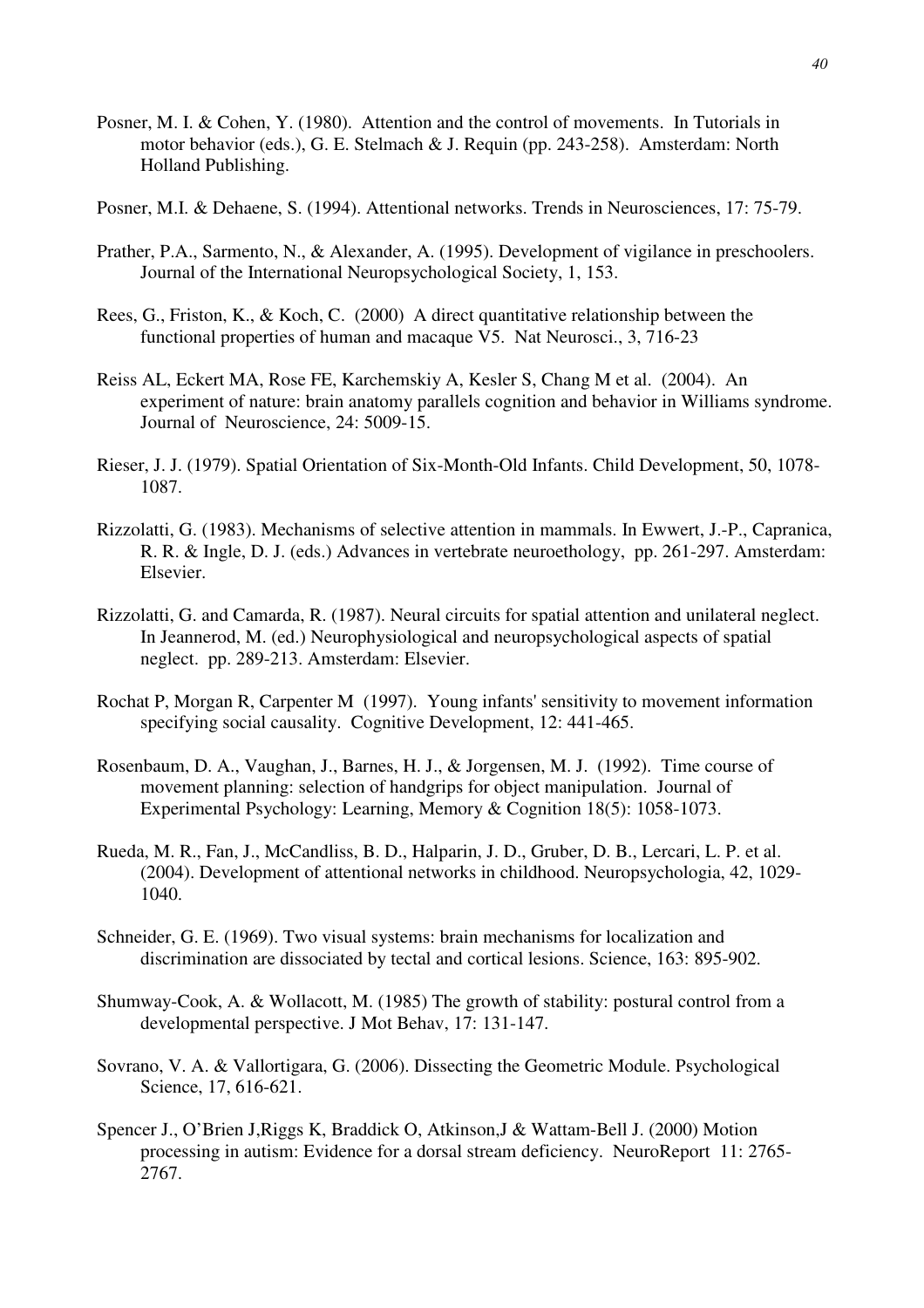- Sprague, J.M. & Meikle, T.H. (1965). The role of the superior colliculus in visually guided behavior. Experimental Neurology, 11: 115-146.
- Stiles, J. (2000). Neural Plasticity and Cognitive Development. Developmental Neuropsychology, 18, 237-272.
- Stiles, J., Stern, C., Trauner, D., & Nass, R. (1996). Developmental Change in Spatial Grouping Activity Among Children With Early Focal Brain Injury: Evidence From a Modeling Task. Brain and Cognition, 31, 46-62
- Stiles-Davis, J., Sugarman, S., & Nass, R. (1985). The Development of Spatial and Class Relations in Four Young Children With Right Cerebral Hemisphere Damage: Evidence for Early Spatial-Constructive Deficit. Brain and Cognition, 4, 388-412.
- Ungerleider, L. G. and Mishkin, M. (1982) Two cortical visual systems. In D. J. Ingle, M. A. Goodale & R. J. W. Mansfield (eds.) Analysis of Visual Behavior, pp.549-586. Cambridge, MA: MIT Press.
- Van Essen, D.C. and Maunsell, J.H.R. (1983). Hierarchical organization and functional streams in visual cortex. Trends in Neurosciences, 6: 370-375.
- Vicari, S., Bellucci, S., & Carlesimo, G. A. (2006). Evidence From Two Genetic Syndromes for the Independence of Spatial and Visual Working Memory. Developmental Medicine and Child Neurology, 48, 126-131.
- Von Hofsten C & Rosander K (1996) The development of gaze control and predictive tracking in young infants. Vision Research 36: 81-96
- Von Hofsten C & Rosander K (1997) Development of smooth pursuit tracking in young infants. Vision Research 37: 1799-1810.
- von Hofsten, C. (2005). The development of prospective control in looking. In J. Lockman & J. Rieser (Eds.), Action as an organizer of perception and cognition during learning and development. Minnesota Symposium on Child Psychology. Vol 36. Mahwah, NJ: Lawrence Erlbaum.
- Walker AS, Owsley CJ, Megaw-Nyce J, Gibson EJ, Bahrick LE (1980). Detection of elasticity as an invariant property of objects by young infants. Perception 9: 713-718.
- Wang, R. F. & Simons, D. J. (1999). Active and Passive Scene Recognition. Cognition, 70, 191- 210.
- Wattam-Bell, J. (1992). The development of maximum displacement limits for discrimination of motion direction in infancy. Vision Research , 32: 621-630.
- Wattam-Bell, J. (1994). Coherence thresholds for discrimination of motion direction in infants. Vision Research 34(7): 877-883.